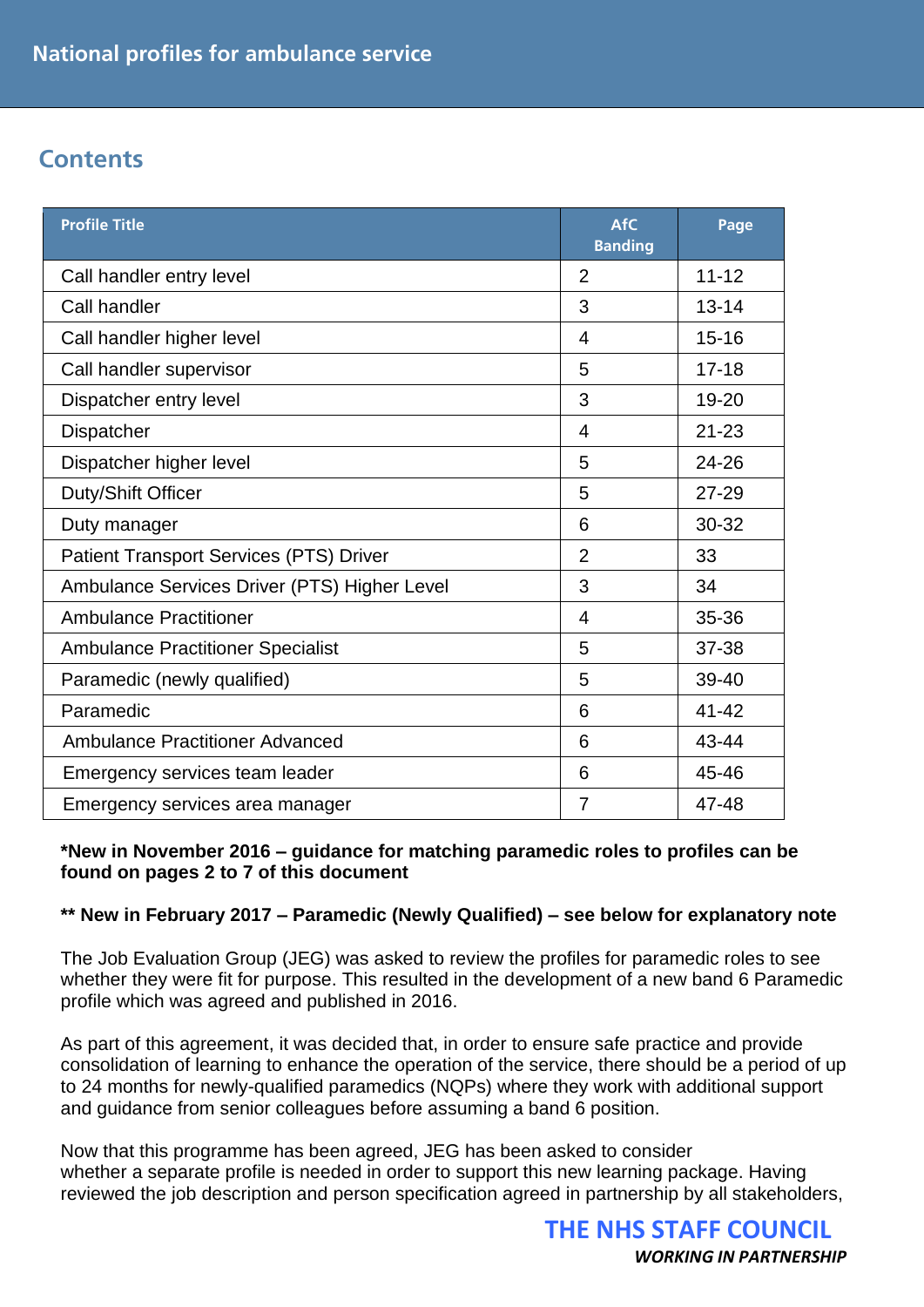### Guidance for matching paramedic roles and profiles

JEG has drafted a new profile, Paramedic (Newly-Qualified) that evaluates at a band 5. This profile acknowledges that the clinical knowledge required for the paramedic role will already exist, but the NQP will be expected to work solely within trust guidelines and JRCALC and will be expected to seek advice and support for any expected deviation from these protocols. This necessarily affects the Analytical and Judgement, Patient Care and Freedom to Act factors.

The Human Resources factor reflects the fact that NQPs will not be expected to formally mentor/supervise other staff (this being part of the band 6 position).

Likewise Planning and Organising and Policy and Service development have reduced scores compared with the band 6 profile as it is not expected the NQP will work at that level during this programme.

In order for the job evaluation to remain consistent and ensure the principles of equal pay, organisations will need to ensure there is a difference between the band 5 and band 6 role in deployment and operation.

This profile will apply to all paramedics who have newly entered employment since 1 September 2016 and should be used by organisations to match such roles. Once the consolidated learning package is completed successfully the paramedic will move to band 6 and their new job description should match to the agreed paramedic profile. This transition to the band 6 role is automatic apart from in exceptional circumstances where issues are being dealt with under formal capability procedures.

#### **\*\*\* New in September 2021 – Call handlers**

As part of the Emergency Services review, the NHS Staff Council's Job Evaluation Group (JEG) has published revisions to the national call taker profile.

As part of the amendments, the profile has been renamed to call handlers and additional profiles at higher bands have been included.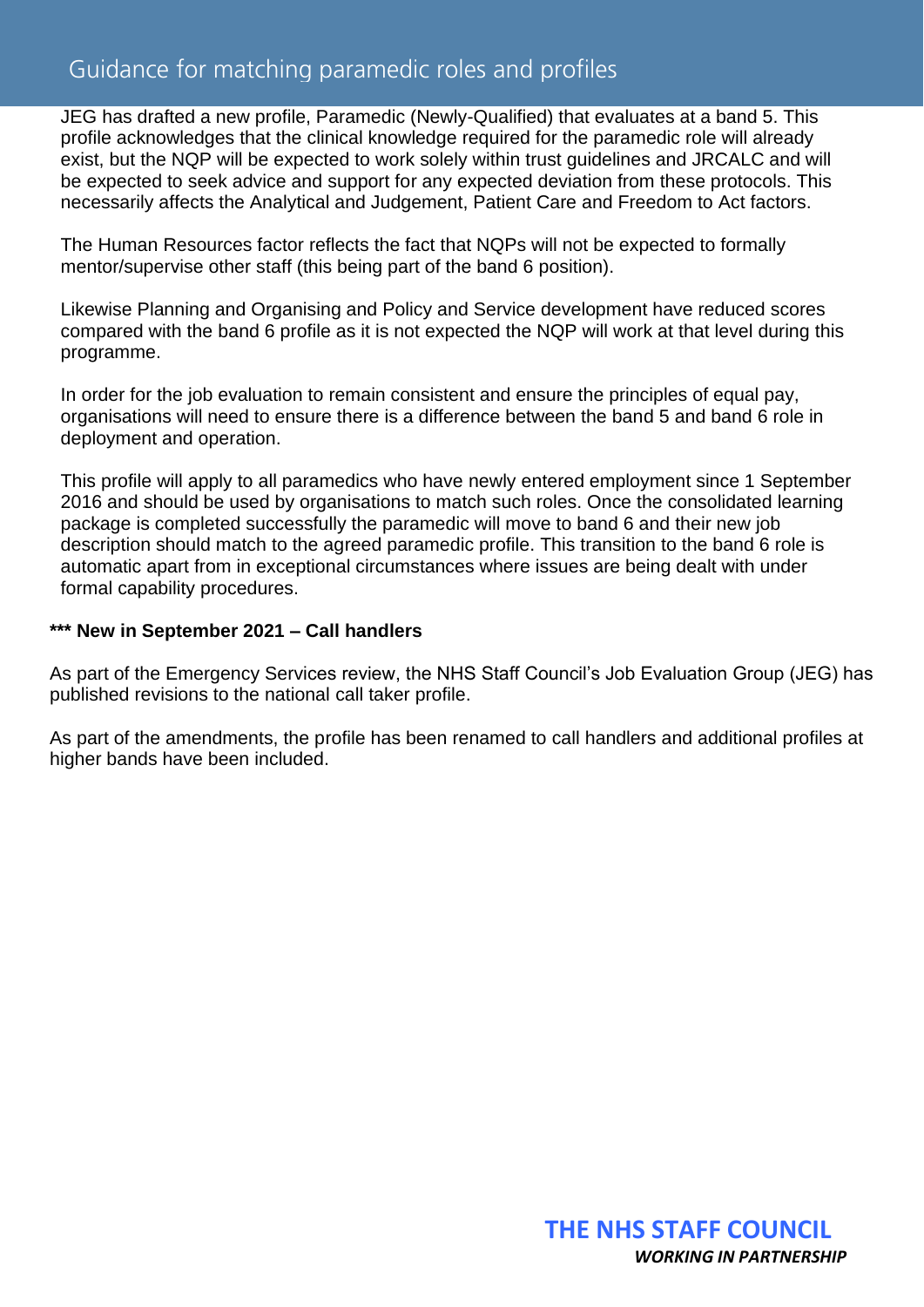### **Background**

As part of the 2015-16 pay settlement, the National Ambulance Strategic Partnership Forum (NASPF) tasked the NHS Staff Council Job Evaluation Group (JEG) with reviewing and amending, as necessary, the national profiles in respect of paramedics. The NHS Job Evaluation Scheme provides the backbone of the NHS Agenda for Change agreement, ensuring equal pay for work of equal value. As a result, JEG has developed a new band 6 paramedic national profile. (JEG notes on this new profile are in the Annex to this guidance).

The NHS Staff Council Executive has agreed the profile, which has now been published. JEG has been asked to set out the steps employers need to take to reassure themselves and their staff, in light of this, that their paramedic roles are banded correctly.

#### **Suggested process**

It is important that all parties have confidence in this process. Local partnerships should therefore use this guidance and agree an outline timetable for the work. Any timetable should balance the need to match without unnecessary delay whilst ensuring the matching process is undertaken thoroughly and in partnership.

JEG recommends the following steps are taken and that this document should be made available to all matching and consistency panels:

- 1. **Post holders and their managers** should review and agree job descriptions (JDs) to ensure they accurately reflect the current requirements of the role.
- 2. **Cluster jobs around job descriptions**. If it is possible to group jobs with similar or the same JDs, this will avoid duplication and give consistency of outcomes when matching. Again, this should be done in partnership and job holders will need to agree that this is appropriate.
- 3. **Additional information.** JDs will not normally contain information for all 16 factors in the NHS JE scheme, e.g. effort factors. Reach agreement in partnership as to how best to do this, so that matching panels will have access to all relevant job information. Some employers use a template, others use job advisors (in partnership) that can be questioned by the panel, either in person or over the telephone.
- 4. **Agreed JDs (or JD clusters)** should then be put to a properly constituted job matching panel of between three and five fully trained practitioners representing management and staff side. It is important that panels do not include representatives of the jobs to be matched, as this may lead to bias. The panel will need to have up-to-date and agreed JDs, person specifications and organisation charts of jobs to be matched plus any supplementary information they need (see point 5 below). Profiles for paramedic roles are as follows*:*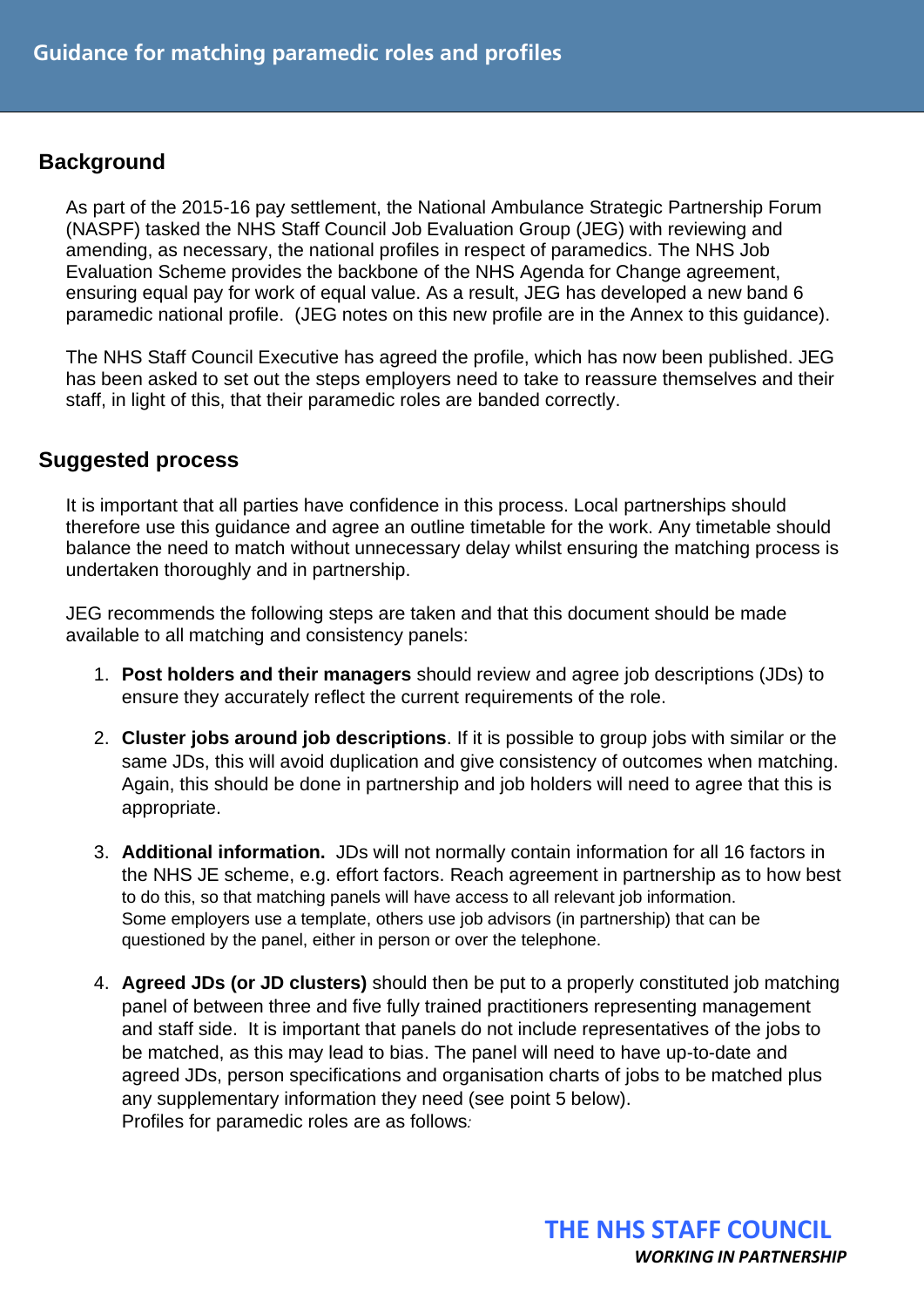- Ambulance practitioner specialist (band  $5$ )<sup>1</sup>
- Ambulance practitioner advanced (band 6)
- Paramedic (band  $6 new$ )

Please note that the above are profile labels and not necessarily job titles. JEG has labelled the new band 6 profile paramedic in line with labelling conventions.

- 5. **The panel reads the job information** before commencing the matching process and reaching consensus on which profile to begin matching to. The best way of deciding on an appropriate profile is to compare the job statement at the top of a profile with the main purpose of job section in the agreed JD. If, during the process of matching, the panel identifies that another profile needs to be considered, they can switch from one to the other. Panels have the facility to request further information from line managers and post holders if the information on the agreed JD is not clear or the panel are unsure of the detail. Panels should use this facility and not make assumptions.
- 6. **On a factor by factor basis** the panel should complete the matching form with information about the job to be matched from the agreed JD or other sources. This is a comparison exercise and all factors should be considered, comparing the information collected in the agreed JD etc with the information in the profile. Decisions of the panel must be reached by consensus. It is important to record all information to provide a robust audit trail.
- 7. **Determining the matching outcome.** Once all factor levels and rationales have been completed, it will be clear as to whether the job matches to a profile or not. Either the job will match perfectly (all of the factor levels are the same as in the profile) or it will be a band match, i.e. knowledge, training and experience (KTE) and freedom to act (FTA) match exactly, other factors only vary up or down by one level, no more than five factors vary and the score does not take the job over a band boundary. Where it is not possible to match the panel may choose to consider a different profile or recommend a full evaluation of the role.
- 8. **Consistency checking.** All outcomes should be checked for consistency and quality in accordance with the process set out in the JE Handbook. If the consistency checking panel (CCP) finds any anomalies, these must be referred back to the original panel and a conversation should take place until both panels have agreed the outcome.
- 9. **Outcome.** Only when the two panels have agreed on outcome, should it be communicated to the job holder(s), together with relevant documentation – the matching form, the profile it has matched to and a personal letter explaining the outcome and what to do in case of disagreement (see below).

<sup>&</sup>lt;sup>1</sup> After receiving JDs and JAQs and conducting interviews in partnership with practitioners at two site visits, on the evidence that was gathered, JEG agreed that that the role of paramedic appeared to have changed considerably over time and that there was a need for a new band 6 profile.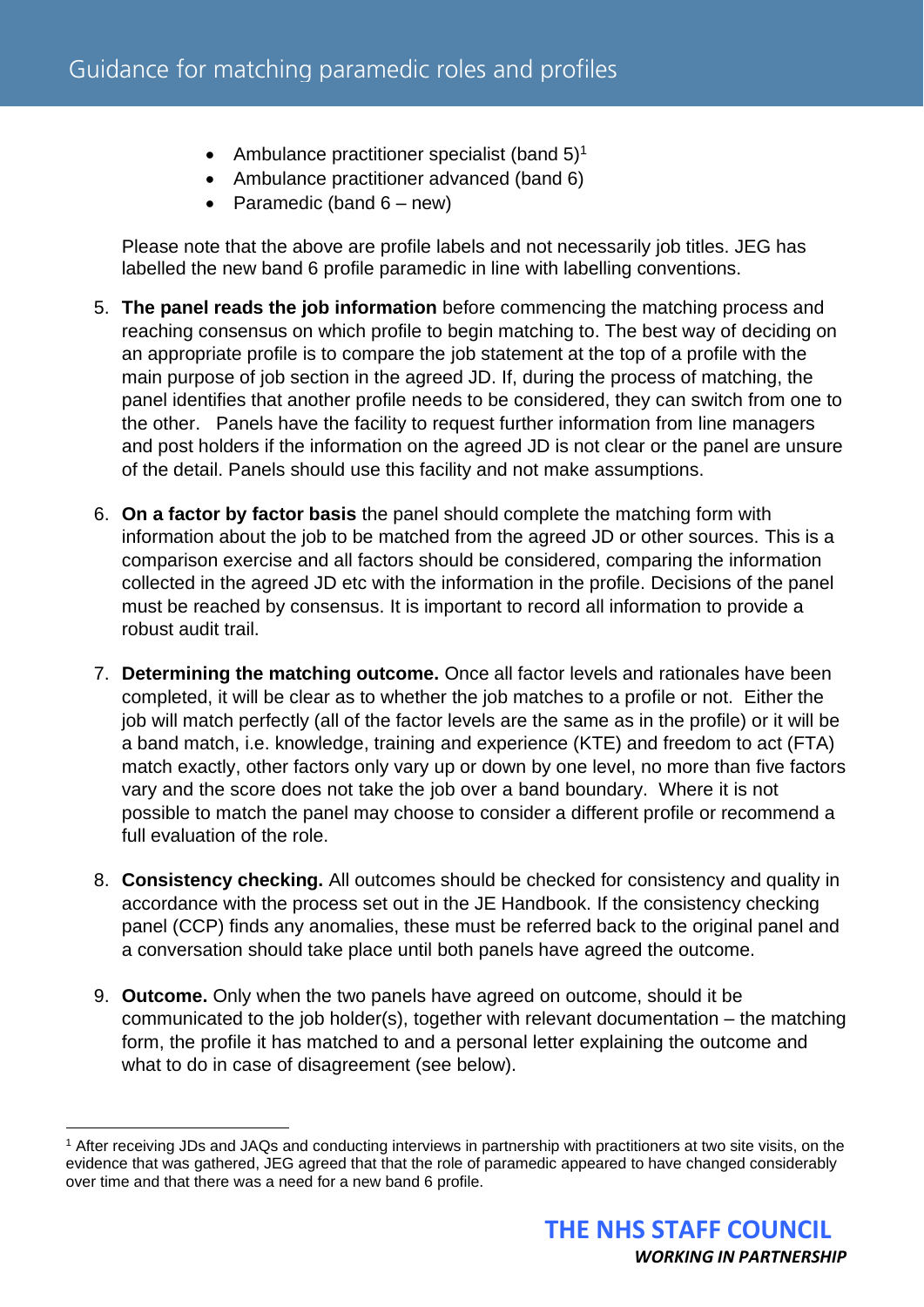- 10.**Review process.** If a job holder disagrees with the result of the outcome, they may request a rematch within three months of notification of the original outcome. In orderto trigger a review, the job holder(s) must provide details in writing of where they disagree with the match and evidence to support their case.
- 11.**The review panel,** consisting of trained practitioners in partnership and in which themajority of members are different from those in the original panel, will review the information and either confirm the outcome, confirm a match to a different profile or, exceptionally, refer the job for local evaluation. If the outcome has changed, consistency checking should take place before communicating it to the job holder(s).
- 12.**The job holder** has no right of appeal beyond the review panel.

JEG hopes that this information will help organisations to determine the best profile match fortheir paramedic staff in light of the newly published band 6 profile. The NHS Staff Council Executive has also asked JEG to work with employers and trade unions, in partnership, to collate evidence and consider the need for an additional profile at band 5 for newly-qualified paramedics entering the service and undertaking a period of preceptorship.

This work will commence as soon as possible but should not hold up any work locally on ensuring jobs are matched appropriately.We will circulate more information about this as soon as possible.

### **Frequently asked questions**

#### **Q1: How do we update job descriptions?**

A: The job holder(s) with their line managers, should amend their existing JDs to reflect therole they have now, which may differ considerably from their previous JD. A typical JD should have a main purpose of job; an organisational chart and a list of the various components of the job, e.g. respond to emergency calls; see and treat; mentor newly- qualified paramedics, etc. Both staff and management should agree the contents of theJD.

#### **Q2: Is there advice for panels on the difference between the new and former profiles?**

A: Yes, JEG completed a report for the NHS Staff Council which is included in thisdocument and should be available to panels.<sup>i</sup>

#### **Q3: What do we do if we do not have sufficient resources to convene a matching panel?**

A: There is JEG guidance on capacity problems, which is available on the [NHS](https://www.nhsemployers.org/articles/maintaining-capacity-job-evaluation)  [Employers website.](https://www.nhsemployers.org/articles/maintaining-capacity-job-evaluation) We recommend that you attempt to resource this yourselves, but understand this may not always be possible and you may be able to seek resources from a nearby trust or from a database of practitioners via JEG. JEG can also provide training.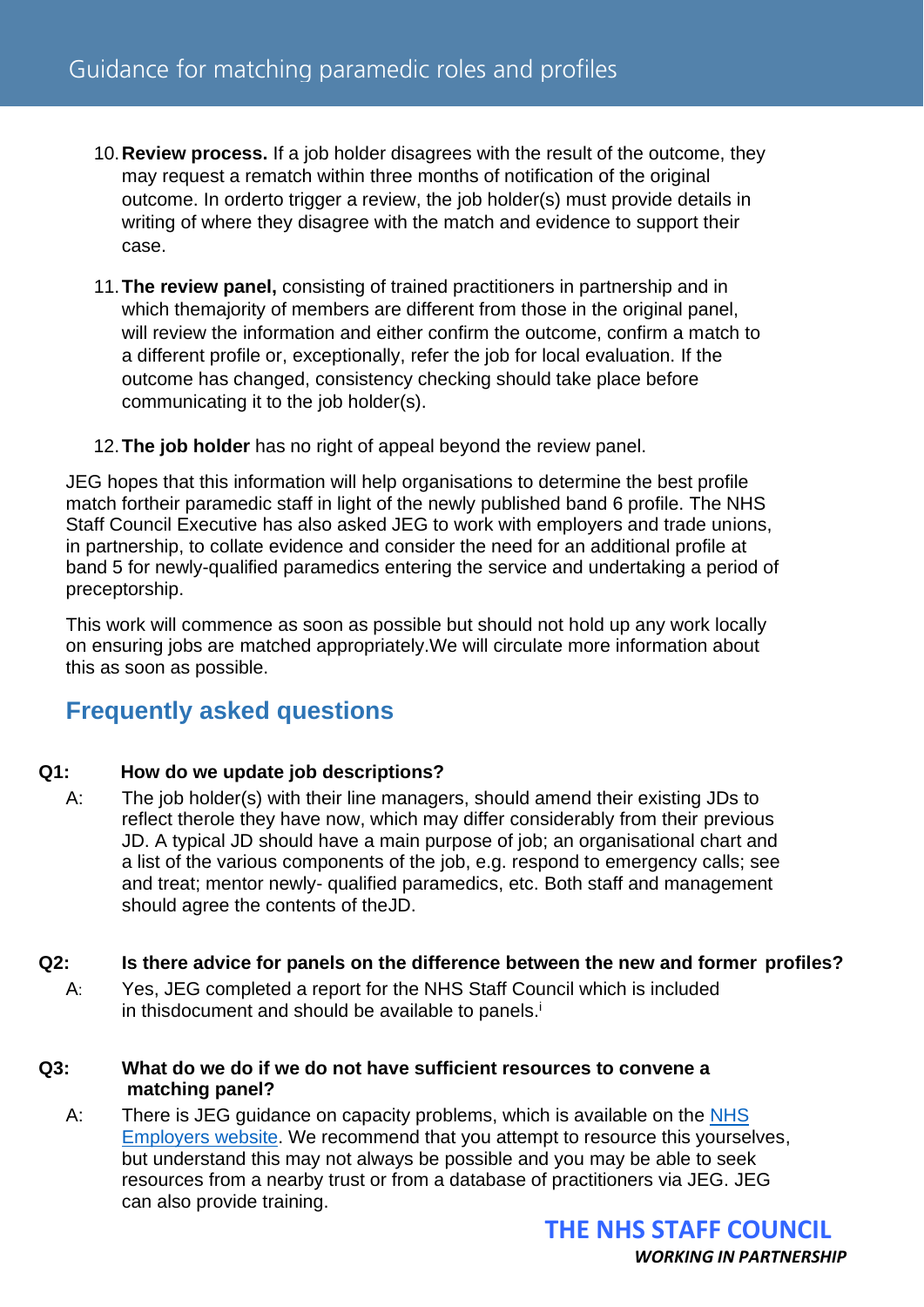#### **Q4: What do we do if a panel cannot reach consensus on the outcome?**

A: Firstly, we recommend that if there is an impasse, you put the information to another convened panel to see whether this can be resolved. This will also be the case if the original and consistency checking panels cannot agree among themselves. Only if you have made every effort to reach an agreed outcome should you contact the JEG Secretariat for assistance. See chapters 14 and 15 of the [Job Evaluation Handbook.](https://www.nhsemployers.org/publications/nhs-job-evaluation-handbook)

#### **Q5: If a job is matched to a higher banded profile, when does the decision takeeffect? (Please note the banding may go down as well as up)**

 A: This is a matter for local partnership agreement but there are a number of options possible including, but not limited to the day the new job description is agreed or another locally agreed timescale.

#### **Q6: Does the new band 6 profile apply to the Devolved Administrations?**

A: Yes, this is a national profile and will apply throughout the United Kingdom.

#### **Q7: Where can I find more information about the NHS JE Scheme?**

A: In the Job Evaluation [Handbook.](https://www.nhsemployers.org/publications/nhs-job-evaluation-handbook)

### **Annex**

i. JEG notes on the new band 6 paramedic profile.

- 1. **Communication** Level 4a (the same as current 5 and 6 roles)
- 2. **Knowledge** Level 5

Having established that there is a wide variation in the attainment of the requisite knowledge for the role this required very careful deliberation.

Knowledge is attained through a combination of qualifications, training, experience, short courses etc. We found that there were Band 5 paramedics with a foundation degree and short experience working alongside others with similar responsibilities with a BSc degree and a large amount of experience.

Equally we found a specialist paramedic who had worked through the ranks with an Institute of Health Care Development (IHCD) qualification, had a large amount of experience and short courses which enabled him to demonstrate the requisite knowledge and skill to fulfil the role.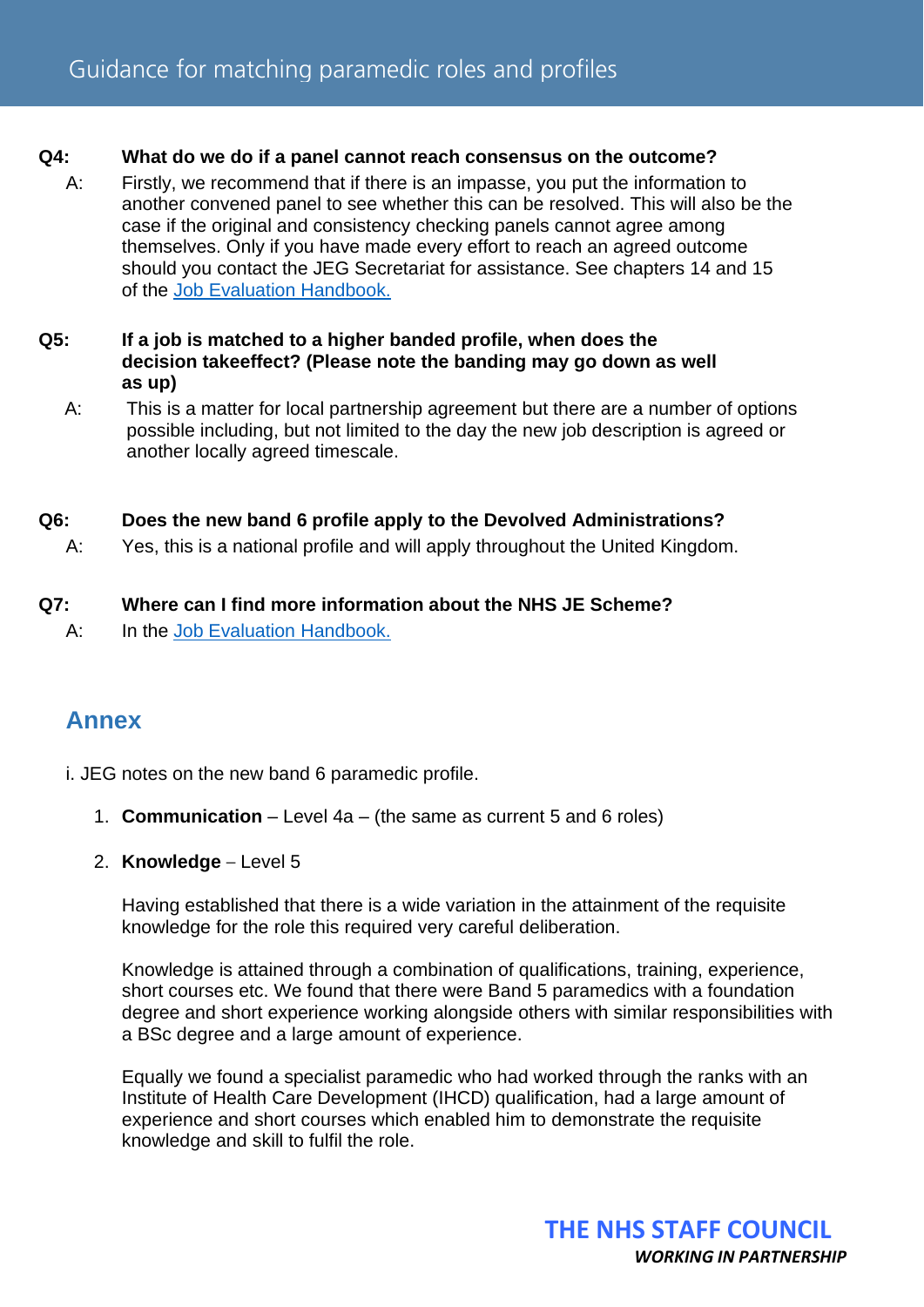Having read the documents previously listed, we are aware that there has been discussion regarding the threshold level of qualification for entry to the Register for Paramedics (Health and Care Professions Council, Education and Training Committee 2014) and that the profession is moving towards graduate entry (2019/20).

All of the paramedics that were interviewed were registered with the Health and Care Professions Council, which is a prerequisite.

The Health and Care Professions Council (HCPC) has set the standards of proficiency for all of the professions that they regulate and states that registrant paramedics must 'be able to practise as an autonomous professional, exercising their own professional Judgement' (HCPC Standards of proficiency – Paramedics 2014).

We believe that knowledge at JE level 5 is the most appropriate for the paramedic role, having considered all of the information.

Level 5: Understanding of a range of work procedures and practices, which require expertise within a specialism or discipline, underpinned by theoretical knowledge or relevant practical experience. (Job Evaluation Handbook)

Furthermore the guidance note on the difference between levels 4 and 5 is relevant:

The differences between levels 4 and 5 are:

- the breadth and depth of the knowledge requirement
- the level of the equivalent qualifications (Job Evaluation Handbook).

Therefore, on the evidence that we have we believe that the breadth and depth of the knowledge required to fulfil the role of paramedic, irrespective of the way it has been acquired, merits a level 5.

In addition to that, when consistency checking against the JE profiles for other clinical roles in the allied health professions and nursing where knowledge has been acquired by a mixture of qualifications, training and experiential learning, this decision seems consistent.

#### 3. **Analytical and judgemental skills** – Level 3 – 4

We have applied a range to accommodate the possibility that more complex analysis and decision making may be required.

- 4. **Planning and organisational skills**  Level 2 (the same as current 5 and 6 roles)
- 5. **Physical Skills** Level 4 (the same as current 5 and 6 roles)
- 6. **Responsibilities for patient/client care**  5a (the same as current 5 and 6 roles) Level 5 was considered to be appropriate due to the assessment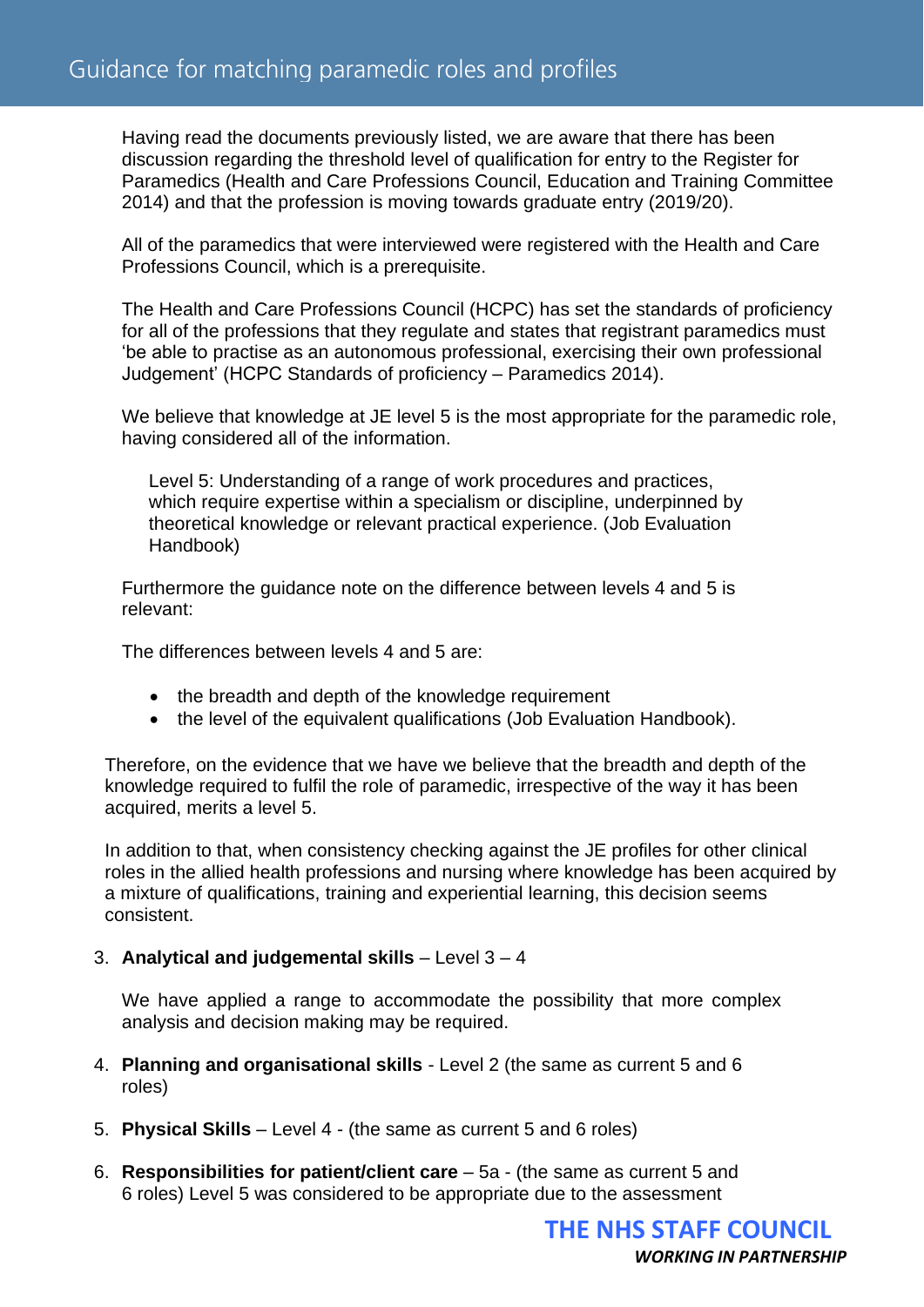necessary in determining the care to be delivered. This is consistent with a band 5 nurse profile, and would be expected of a practitioner with a level 5 for knowledge training and experience. Site visits interviews revealed no significant difference in the care package development or provision between current band 5 and 6 practitioners.

7. **Responsibilities for policy and service development implementation** - Level 1-2

We have applied a range to accommodate differing responsibility locally

- 8. **Responsibilities for financial and physical resources**  Level 2abc (the same ascurrent 5 and 6 roles)
- 9. **Responsibilities for human resources**  2bc (the same as current 5 and 6 roles).
- 10.**Responsibilities for information resources**  Level 1 (the same as current 5 and 6 roles)
- 11.**Responsibilities for research and development** Level 1 (the same as current 5 and 6 roles)
- 12.**Freedom to Act**  Level 3 (the same as current 5 and 6 roles)
- 13.**Physical effort** Level 4c -5b

We have applied a range to accommodate differences in caseloads

14.**Mental effort** – Level 2a – 3a

We have applied a range to accommodate differences in caseloads

- 15.**Emotional effort** Level 4ab (the same as current 5 and 6 roles)
- 16.**Working conditions** Level 5 (the same as current 5 and 6 roles).

It should be noted that these jobs score highly for the effort and environment factors and whilst this is unusual for a job with a knowledge training and experience level at 5, because of the nature of the work undertaken and the impact this has on the effort and environment factors; it is, in job evaluation terms, how it is and reflects the idiosyncratic nature of this particular job.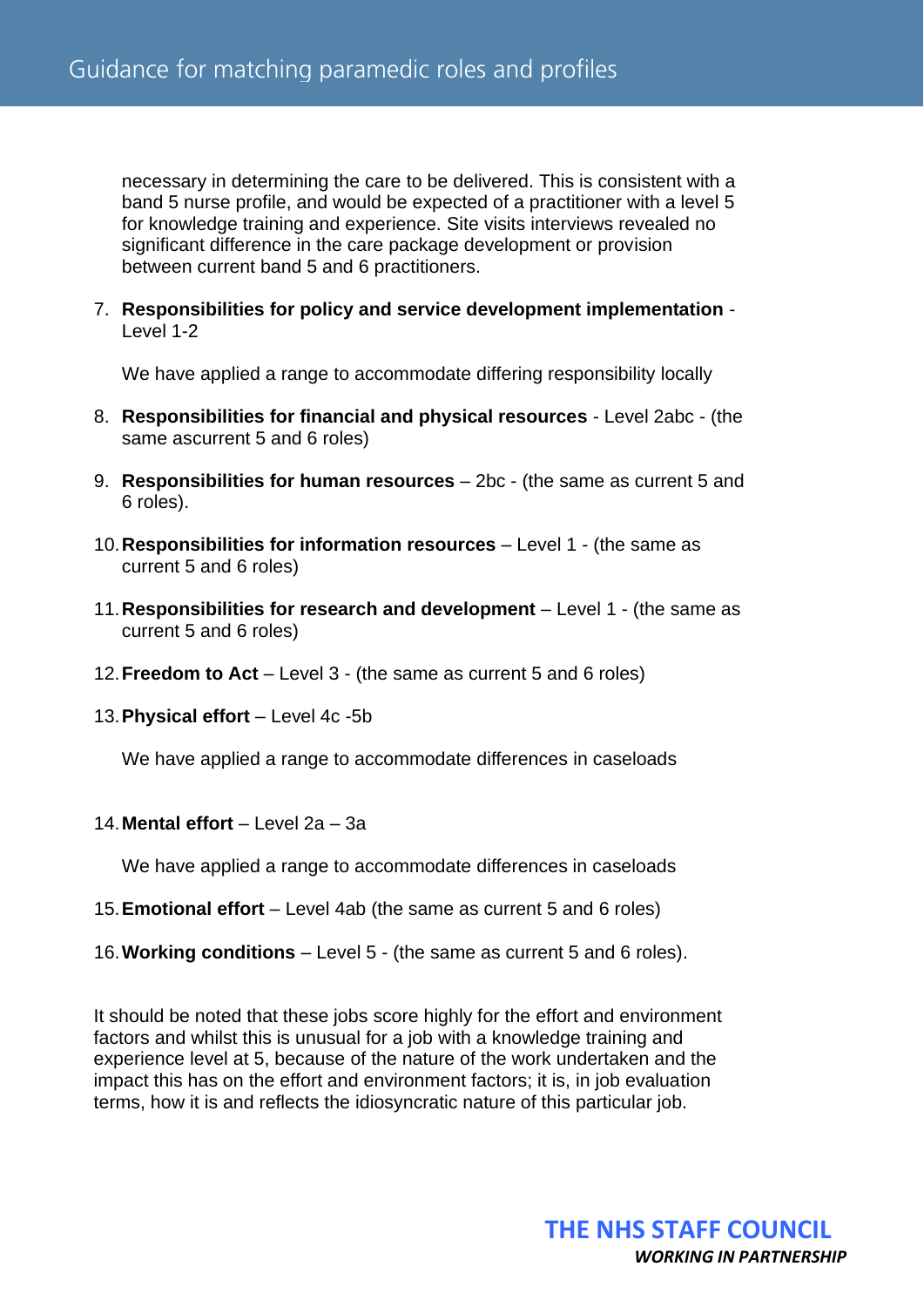- 1. Receives routine calls from the general public
- 2. Inputs key information into computerised system; provides basic advice from agreed protocols/processes (clinical assessment tool)
- 3. Refers caller to appropriate service

| <b>Factor</b>                                                                | <b>Relevant Job Information</b>                                                                                                                                                                                                                                                                                                                        | <b>JE</b><br>Level     |
|------------------------------------------------------------------------------|--------------------------------------------------------------------------------------------------------------------------------------------------------------------------------------------------------------------------------------------------------------------------------------------------------------------------------------------------------|------------------------|
| 1. Communication &<br><b>Relationship Skills</b>                             | Provide and receive routine information requiring tact or<br>persuasive skills or barriers to understanding<br>Exchanges information with callers: gives advice &provides<br>reassurance, callers may be distressed. Barriers to communication,                                                                                                        | 3(a)<br>21             |
|                                                                              | understanding including language, emotions, background noise etc.                                                                                                                                                                                                                                                                                      |                        |
| 2. Knowledge,<br>Training &<br><b>Experience</b>                             | Range of work procedures requiring on the job training<br>In house training on Procedures for responding to calls, transfer calls to<br>internal sources and external agencies. Specific training to use<br>advanced key board skills while taking calls.                                                                                              | $\overline{2}$<br>36   |
| 3. Analytical &<br><b>Judgemental Skills</b>                                 | Judgements involving facts or situations, some requiring analysis<br>Skills for assessing calls to determine which protocol to follow                                                                                                                                                                                                                  | $\overline{2}$<br>15   |
| 4. Planning &<br><b>Organisational Skills</b>                                | Organise own day to day work tasks or activities<br>Plans own activities around incoming calls                                                                                                                                                                                                                                                         | 1<br>6                 |
| 5. Physical Skills                                                           | Physical skills obtained through practice over a period of time /<br>developed physical skills where there is a specific requirement for<br>speed or accuracy<br>Dexterity, co-ordination & sensory skills for use of keyboard to input<br>information / touch typists and advanced computer operator skills in<br>logging call information accurately | $2 - 3a$<br>$15 - 27$  |
| 6. Responsibility for<br><b>Patient/Client Care</b>                          | Provide general non clinical advice, information directly to the<br>patient, clients, relatives or carers / Provides basic clinical advice<br>Provides non clinical advice to callers / Provides clinical advice to<br>callers using the clinical assessment tool                                                                                      | $2 - 3(c)$<br>$9 - 15$ |
| 7. Responsibility for<br><b>Policy/Service</b><br><b>Development</b>         | Follows policies in own role, may be required to comment<br>Follows work place policies                                                                                                                                                                                                                                                                | 1<br>5                 |
| 8. Responsibility for<br><b>Financial &amp; Physical</b><br><b>Resources</b> | Personal duty of care in relation to equipment, resources<br>Careful use of computer equipment                                                                                                                                                                                                                                                         | 1<br>5                 |
| 9. Responsibility for<br><b>Human Resources</b>                              | Demonstrate own activities to new or less experienced employees<br>Demonstrate duties to new staff, short periods                                                                                                                                                                                                                                      | 1<br>5                 |
| 10. Responsibility<br>for Information<br><b>Resources</b>                    | <b>Responsible for data entry</b><br>Inputs caller information into computer system                                                                                                                                                                                                                                                                    | 2a<br>9                |
| 11. Responsibility<br>for Research &<br><b>Development</b>                   | Occasionally participate in equipment testing<br>Tests call equipment                                                                                                                                                                                                                                                                                  | 1<br>5                 |
| 12. Freedom to Act                                                           | Well established procedures, supervision close by / is guided by<br>standard operating procedures. Someone is generally available<br>for reference<br>Supervision available when required/ able to deal with enquiries which<br>are normally routine                                                                                                   | $1 - 2$<br>$5 - 12$    |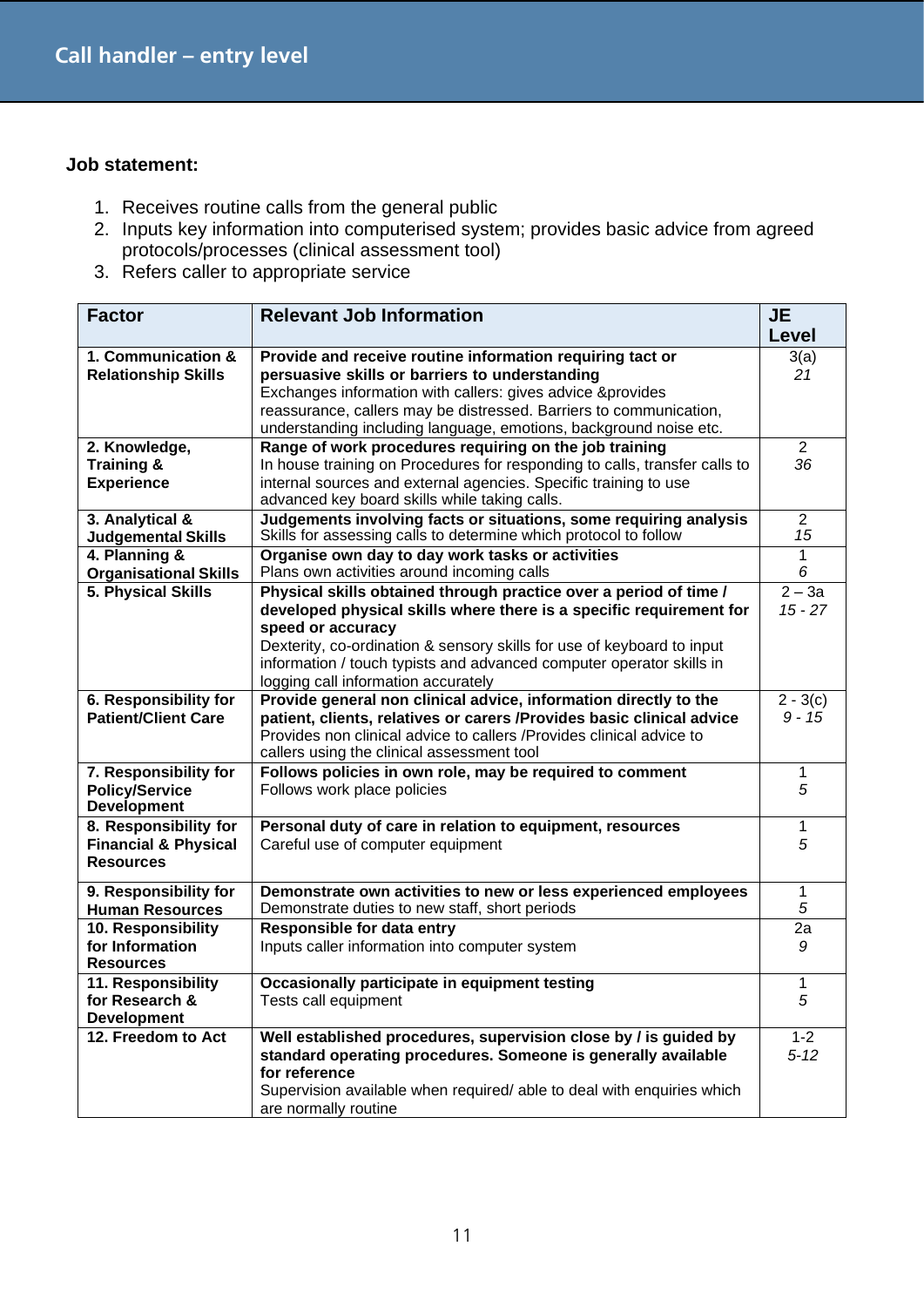## **Call handler – entry level**

| 13. Physical Effort         | Frequent sitting or standing in restricted position                       | 2(a)          |
|-----------------------------|---------------------------------------------------------------------------|---------------|
|                             | Sits at keyboard or radio most of each shift                              |               |
| <b>14. Mental Effort</b>    | Frequent concentration; work pattern predictable/ occasional              | $2(a) - 3(b)$ |
|                             | prolonged concentration                                                   | $7 - 12$      |
|                             | Takes calls, response job/ prolonged concentration during busy spells     |               |
| <b>15. Emotional Effort</b> | Occasional indirect exposure to highly distressing or highly              | $2c-3c$       |
|                             | emotional / frequent indirect exposure to distressing or emotional        | $11 - 18$     |
|                             | circumstances;                                                            |               |
|                             | Dealing with distressed callers. de-escalation of aggressive and          |               |
|                             | distressed callers/ dealing with occasional calls where there is death of |               |
|                             | the patient                                                               |               |
|                             |                                                                           |               |
| 16. Working                 | Use VDU equipment more or less continuously; Occasional                   | 2(e)          |
| <b>Conditions</b>           | exposure to unpleasant working conditions                                 |               |
|                             | Sits at VDU for all or most of shift; may experience on calls verbal      |               |
|                             | aggression                                                                |               |
| <b>JE Score/Band</b>        | Band 2 161 - 215                                                          | 168-205       |
|                             |                                                                           |               |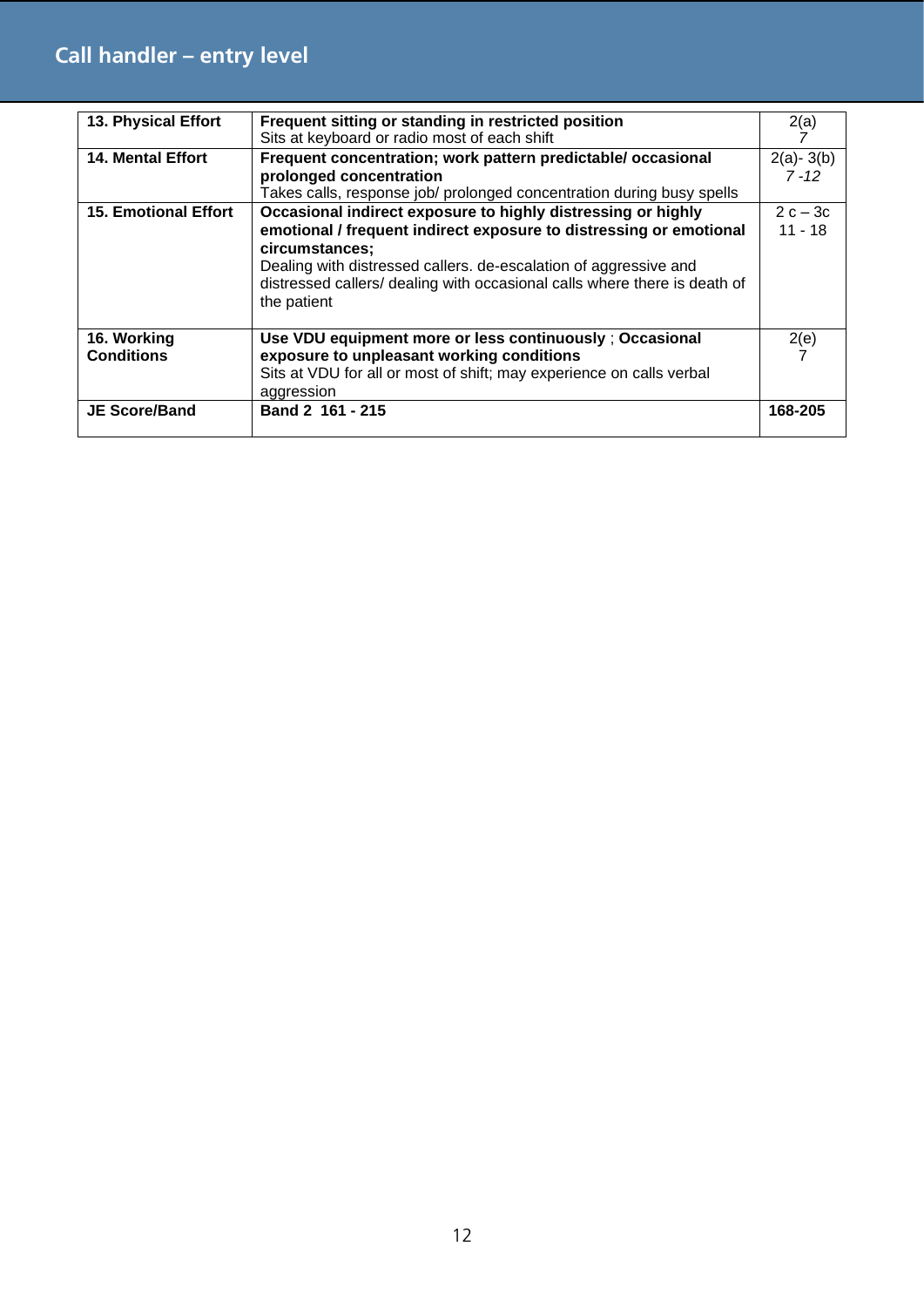- 1. Provides a front-line service answering emergency and urgent care calls and/or calls forhealth advice.
- 2. Provides clinical triage advice and Inputs key information into computerised system;provides condition related advice from protocols.
- 3. Escalates calls / refers to appropriate service.

| <b>Factor</b>                                                                | <b>Relevant Job Information</b>                                                                                                                                                                                                                                                                                                                                                                                                                                                                                                                                                                                                                                                        | JE<br>Level              |
|------------------------------------------------------------------------------|----------------------------------------------------------------------------------------------------------------------------------------------------------------------------------------------------------------------------------------------------------------------------------------------------------------------------------------------------------------------------------------------------------------------------------------------------------------------------------------------------------------------------------------------------------------------------------------------------------------------------------------------------------------------------------------|--------------------------|
| 1. Communication &<br><b>Relationship Skills</b>                             | Provide and receive routine information requiring tact or<br>persuasive skills/provide and receive complex, sensitive or<br>contentious information, where persuasive, motivational,<br>negotiating, training empathic or re-assurance skills required<br>Exchanges information with callers: gives advice, provides<br>reassurance, callers may be distressed e.g. CPR, childbirth, choking,<br>convulsions /dealing with traumatic situations such as death, perceived<br>issues of risk, neglect, abuse or endangerment, Callers may often be<br>traumatised, confused frightened and anxious and must be dealt with<br>appropriately and with empathy by the call taker or handler | $3(a) - 4a$<br>$21 - 32$ |
| 2. Knowledge,<br>Training &<br><b>Experience</b>                             | Range of work procedures requiring job training, base level<br>theoretical knowledge<br>Knowledge and training on use of the computer triage system.<br>Accredited training to deal with emergency calls, understanding of<br>basic anatomy and physiology and recognition of life threatening<br>conditions. Demonstrable competence in use of advanced key board<br>skills while taking calls.                                                                                                                                                                                                                                                                                       | 3<br>60                  |
| 3. Analytical &<br><b>Judgemental Skills</b>                                 | Range or facts of situations, which require analysis or<br>comparison of a range of options<br>There is a requirement to assess and determine appropriate action e.g.<br>initial patient assessment, able to adapt response and escalate in<br>emergency conditions, able to adapt to system failures.                                                                                                                                                                                                                                                                                                                                                                                 | 3<br>27                  |
| 4. Planning &<br><b>Organisational Skills</b>                                | Organise own day to day work tasks or activities<br>Plans own activities around incoming calls                                                                                                                                                                                                                                                                                                                                                                                                                                                                                                                                                                                         | 1<br>6                   |
| 5. Physical Skills                                                           | Developed Physical skills obtained through practice where there<br>is a need for speed and accuracy<br>Touch typists and advanced computer operator skills in logging call<br>information accurately, use of multiple screens and headsets in taking<br>the calls.                                                                                                                                                                                                                                                                                                                                                                                                                     | 3a<br>27                 |
| 6. Responsibility for<br><b>Patient/Client Care</b>                          | <b>Provides basic clinical advice</b><br>Provides emergency advice to callers using the clinical assessment<br>tool e.g.CPR, managing shock or haemorrhage                                                                                                                                                                                                                                                                                                                                                                                                                                                                                                                             | 3(c)<br>15               |
| 7. Responsibility for<br><b>Policy/Service</b><br><b>Development</b>         | Follows policies in own role, may be required to comment<br>Follows and implements changes to procedures and policies as<br>appropriate within own work area. Suggest improvements to the triage<br>system.                                                                                                                                                                                                                                                                                                                                                                                                                                                                            | 1<br>5                   |
| 8. Responsibility for<br><b>Financial &amp; Physical</b><br><b>Resources</b> | Personal duty of care in relation to equipment, resources<br>Careful use of computer equipment                                                                                                                                                                                                                                                                                                                                                                                                                                                                                                                                                                                         | 1<br>5                   |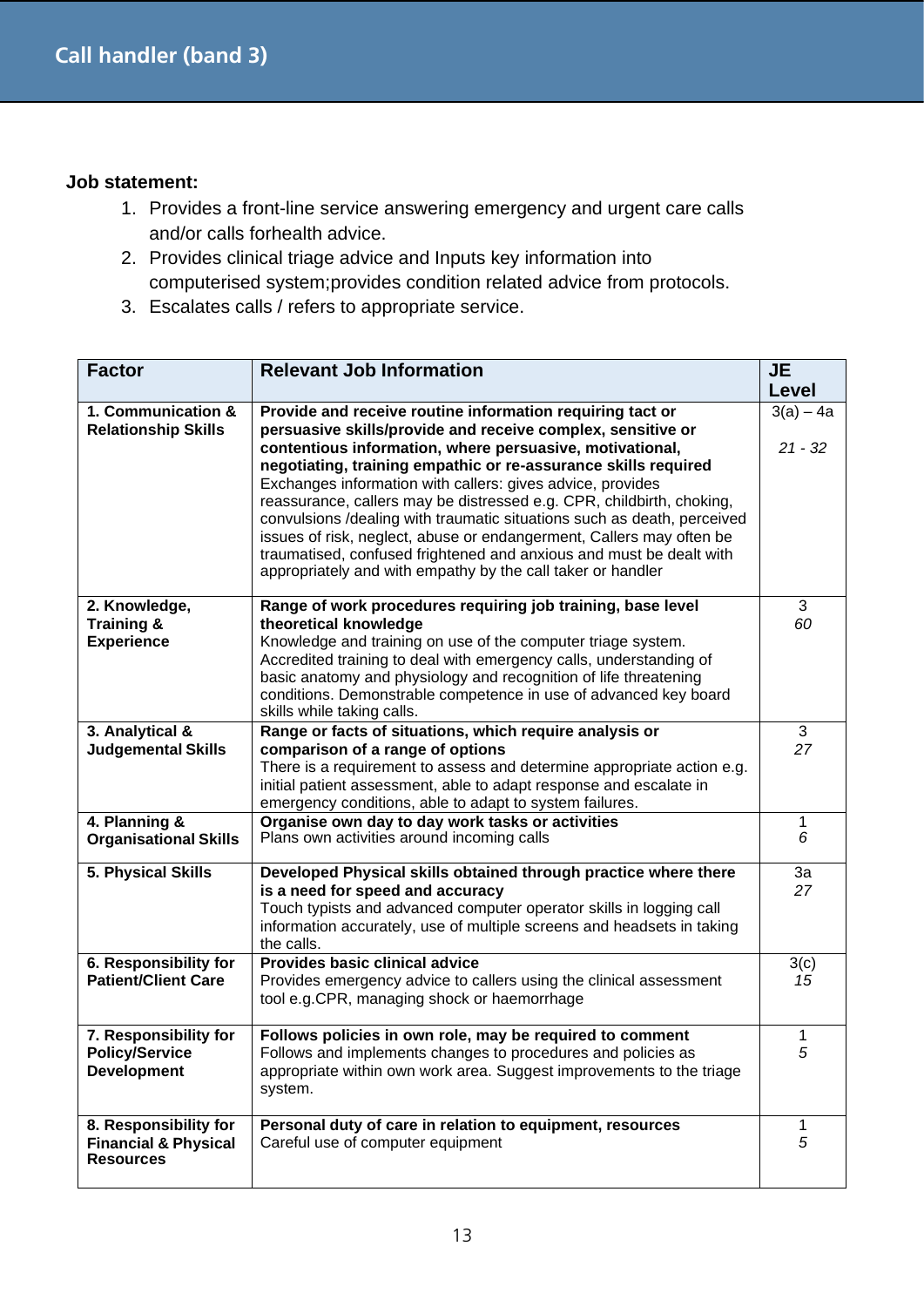| 9. Responsibility for<br><b>Human Resources</b> | Demonstrate own activities to new or less experienced employees          | 1<br>5      |
|-------------------------------------------------|--------------------------------------------------------------------------|-------------|
|                                                 | Demonstrate duties to new staff, short periods                           |             |
| 10. Responsibility                              | <b>Responsible for data Entry</b>                                        | 2           |
| for Information                                 | Ensures the timely assessment, questioning and accurate recording of     | 9           |
| <b>Resources</b>                                | all calls into computer system                                           |             |
|                                                 |                                                                          |             |
| 11. Responsibility                              | Occasionally participate in equipment testing                            | 1           |
| for Research &                                  | Undertakes survey and audits as necessary to own work.                   | 5           |
| <b>Development</b>                              |                                                                          |             |
| 12. Freedom to                                  | Is guided by standard operating procedures. Someone is                   | 2           |
| Act                                             | generally available for reference                                        | 12          |
|                                                 | Instruct and advise callers in line with protocols and procedures e.g.   |             |
|                                                 | interpret advice on computer system and the triage pathway.              |             |
|                                                 | Supervision and advice is generally available for reference.             |             |
| 13. Physical                                    | Frequent sitting or standing in restricted position                      | 2(a)        |
| <b>Effort</b>                                   | Sits at keyboard or radio most of each shift, uses headsets              | 7           |
| 14. Mental Effort                               | <b>Occasional prolonged concentration</b>                                | 3(b)        |
|                                                 | Prolonged concentration taking and dealing with emergency calls          | 12          |
| 15. Emotional                                   | Frequent indirect exposure to highly distressing or highly               | 3c          |
| <b>Effort</b>                                   | emotional circumstances                                                  | 18          |
|                                                 | Dealing with distressed callers many times a week. E.g. Verbal           |             |
|                                                 | aggression and the need to de-escalate those situations to ensurecorrect |             |
|                                                 | and relevant information is obtained, patient death                      |             |
| 16. Working                                     | Use VDU equipment more or less continuously; Occasional                  | 2(a)(e)     |
| <b>Conditions</b>                               | exposure to unpleasant working conditions                                |             |
|                                                 | Sits at VDU for all or most of shift; verbal aggression                  |             |
| <b>JE Score/Band</b>                            | Band 3 (216 – 270)                                                       | $241 - 252$ |
|                                                 |                                                                          |             |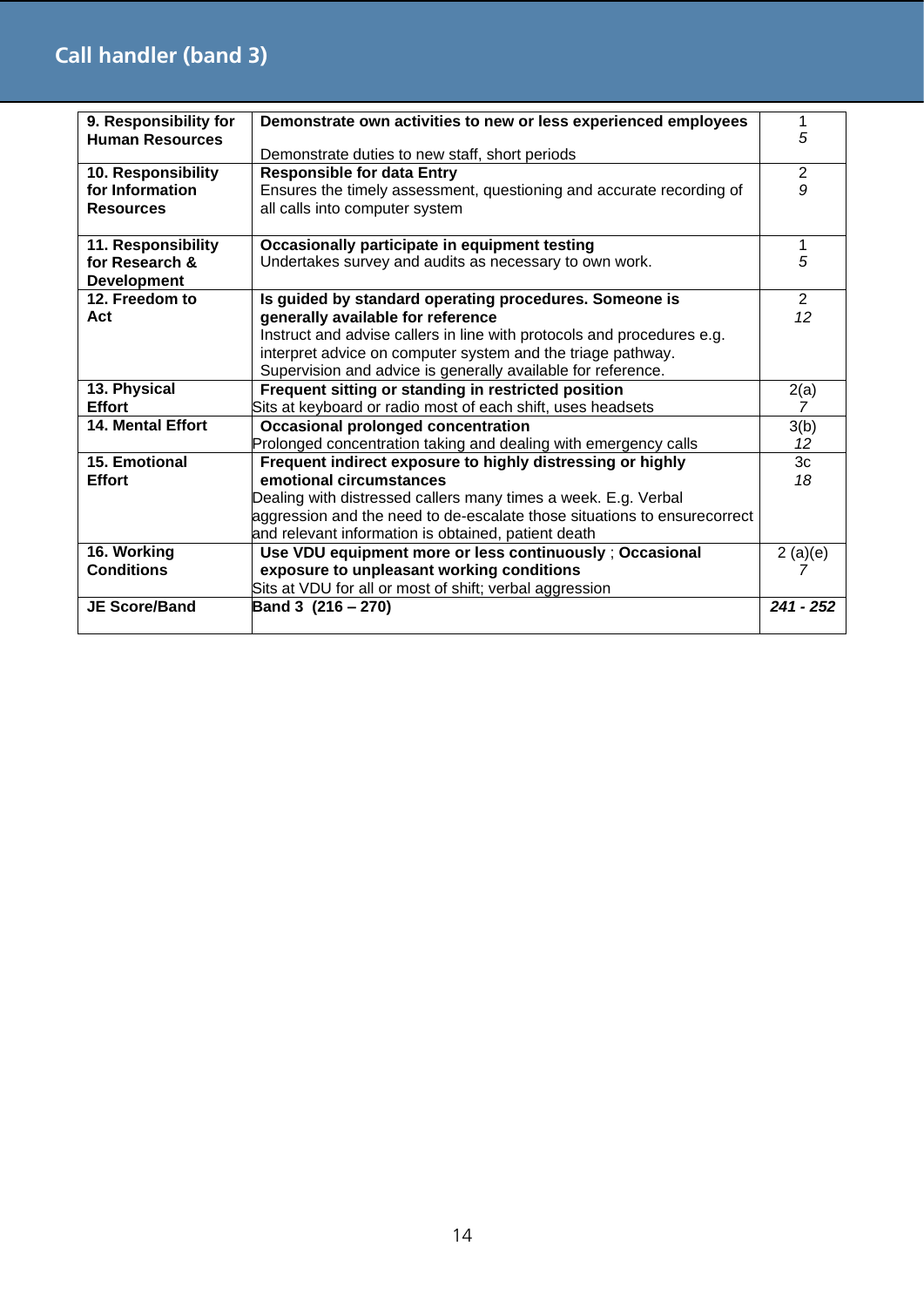- 1. Mentor or coach a team of call handlers to ensure performance objectives and achieved
- 2. Provides a front-line service answering emergency and urgent care calls
- 3. Provides clinical triage advice and inputs key information into computerised system;provides emergency condition related advice from protocols
- 4. Escalates call / refers to appropriate service

| <b>Factor</b>                                       | <b>Relevant Job Information</b>                                                                                                                                                                                                                                                                                                                                                                                                                                                                                                                                                                                                                                                                                                                                                                                         | <b>JE Level</b>             |
|-----------------------------------------------------|-------------------------------------------------------------------------------------------------------------------------------------------------------------------------------------------------------------------------------------------------------------------------------------------------------------------------------------------------------------------------------------------------------------------------------------------------------------------------------------------------------------------------------------------------------------------------------------------------------------------------------------------------------------------------------------------------------------------------------------------------------------------------------------------------------------------------|-----------------------------|
| 1. Communication<br>& Relationship<br><b>Skills</b> | Provide and receive routine information requiring tact or persuasive<br>skills; Providing advice, instruction or training togroups, where the<br>subject matter is straightforward/ provideand receive complex, sensitive<br>or contentious information, where persuasive, motivational, negotiating,<br>training empathic or re-assurance skills required.<br>Exchanges information with callers: gives advice, empathy & reassurance,<br>callers may be distressed e.g. CPR, childbirth, choking, convulsions;<br>mentor and support team of call handlers<br>/dealing with traumatic situations such as death, perceived issuesof risk,<br>neglect, abuse or endangerment, Callers may often be traumatised, confused<br>frightened and anxious and must be dealt with appropriately by the call taker<br>or handler | $3(a)(c) - 4a$<br>$21 - 32$ |
| 2. Knowledge,<br>Training &<br><b>Experience</b>    | Understanding a Range of work procedures and practices, majority of<br>which are non-routine, requiring intermediate formal theoretical<br>knowledge<br>Knowledge of computer-based information systems. Triage training. Ability to<br>deal with emergency calls, understanding of basic anatomy and physiology<br>and recognition of life threatening conditions. Plus, short courses in<br>mentoring, leadership, audit or supervision.                                                                                                                                                                                                                                                                                                                                                                              | 4<br>88                     |
| 3. Analytical &<br><b>Judgemental Skills</b>        | Range or facts of situations, which require analysis or<br>comparison of a range of options<br>There is a requirement to assess and determine appropriate action e.g. initial<br>patient assessment, able to adapt response andescalate in emergency<br>conditions, able to adapt to system failures.                                                                                                                                                                                                                                                                                                                                                                                                                                                                                                                   | 3<br>27                     |
| 4. Planning &<br>Organisational<br><b>Skills</b>    | Planning and organisation of straightforward tasks, activities or<br>programmes, some of which may be ongoing Planning staff rotas,<br>allocating work to staff                                                                                                                                                                                                                                                                                                                                                                                                                                                                                                                                                                                                                                                         | $\overline{2}$<br>15        |
| 5. Physical Skills                                  | Developed Physical skills obtained through practice wherethere is a<br>need for speed or accuracy<br>Touch typists and advanced computer operator skills in logging call<br>information accurately, use of multiple screens and headsetsin taking the<br>calls.                                                                                                                                                                                                                                                                                                                                                                                                                                                                                                                                                         | За<br>27                    |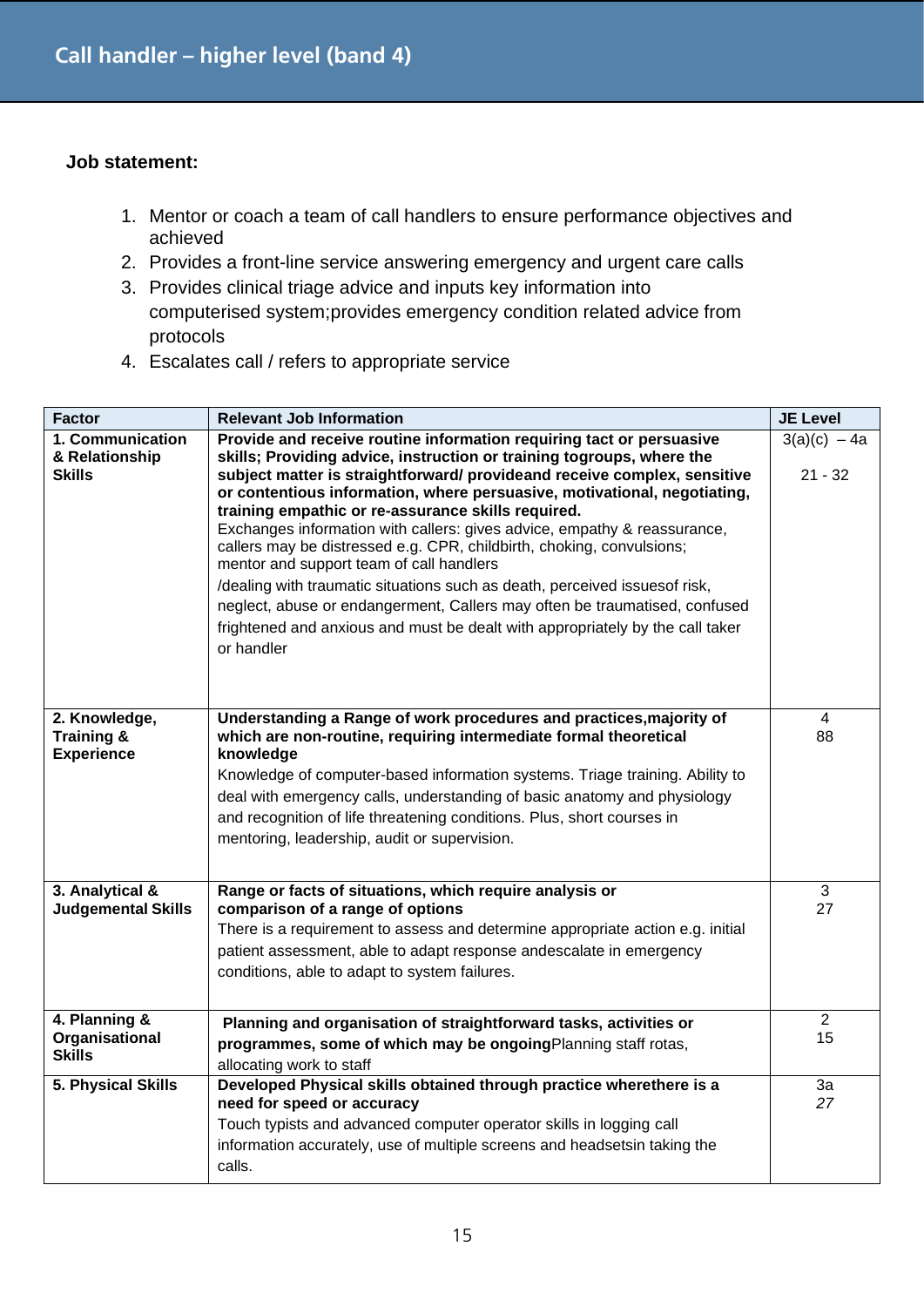# **Call handler – higher level (band 4)**

| 6. Responsibility                                 | Provides basic clinical advice                                                   | 3(c)           |
|---------------------------------------------------|----------------------------------------------------------------------------------|----------------|
| for Patient/Client                                | Provides emergency advice to callers using the clinical assessment tool e.g.     | 15             |
| Care                                              | CPR, managing shock and haemorrhage                                              |                |
|                                                   |                                                                                  |                |
| 7. Responsibility for                             | Implements policies for own work area and proposes changes to                    | $\overline{2}$ |
| <b>Policy/Service</b>                             | working practices or procedures for own workarea                                 | 12             |
| <b>Development</b>                                | Review performance and makes suggestions for improvementand implements           |                |
|                                                   |                                                                                  |                |
|                                                   | agreed action plan for the team                                                  |                |
|                                                   |                                                                                  |                |
| 8. Responsibility                                 | Personal duty of care in relation to equipment, resources                        | 1<br>5         |
| for Financial &                                   | Careful use of computer equipment                                                |                |
| <b>Physical Resources</b><br>9. Responsibilityfor | Regularly responsible for providing training in own discipline, practical        | 2c-3ac         |
| <b>Human Resources</b>                            | training or undertaking basic workplaceassessments/Responsible for               | $12 - 21$      |
|                                                   | day to day management of a group of staff; responsible for the teaching          |                |
|                                                   | or delivery of specialist training                                               |                |
|                                                   | Responsible for supporting and coaching staff/ To assist in human resource       |                |
|                                                   | activity such as recruitment and induction ofstaff, performance management,      |                |
|                                                   | allocation of work, sicknessabsence management; delivery of training to call     |                |
|                                                   | handlers                                                                         |                |
| 10. Responsibility                                | Data entry                                                                       | $\overline{2}$ |
| for Information                                   | Ensures the timely assessment, questioning and accurate recording of all         | 9              |
| <b>Resources</b>                                  | callsinto computer system                                                        |                |
| 11. Responsibility                                | Occasionally participate in equipment testing                                    | 1              |
| for Research &                                    | Undertakes survey and audits as necessary to own work.                           | 5              |
| <b>Development</b>                                |                                                                                  |                |
| 12. Freedom to                                    | Is guided by precedent and clearly defined protocols and procedures.             | 3              |
| Act                                               | Work is managed and outcomes are assessed at agreed intervals                    | 21             |
|                                                   | Works without direct supervision, uses initiative to deal with unplanned events. |                |
|                                                   | May have line management and leadership responsibilities.                        |                |
| 13. Physical                                      | Frequent sitting or standing in restricted position                              | 2(a)           |
| <b>Effort</b>                                     | Sits at keyboard or radio most of each shift, uses headsets                      | 7              |
| <b>14. Mental Effort</b>                          | <b>Occasional prolonged concentration</b>                                        | 3(b)           |
|                                                   | Prolonged concentration taking and dealing with calls                            | 12             |
| 15. Emotional                                     | Frequent indirect exposure to highly distressing or highly emotional             | 3c             |
| <b>Effort</b>                                     | circumstances                                                                    | 18             |
|                                                   | Dealing with distressed callers. E.g. Verbal aggression and the need to de-      |                |
|                                                   | escalate those situations to ensure correct and relevant information is obtained |                |
|                                                   | on average once a week a more                                                    |                |
| 16. Working                                       | Use VDU equipment more or less continuously ; Occasional exposure to             | 2(a)(e)        |
| <b>Conditions</b>                                 | unpleasant working conditions                                                    | 7              |
|                                                   | Sits at VDU for all or most of shift; verbal aggression                          |                |
| <b>JE Score/Band</b>                              | Band 4 (271 - 325)                                                               | $301 - 321$    |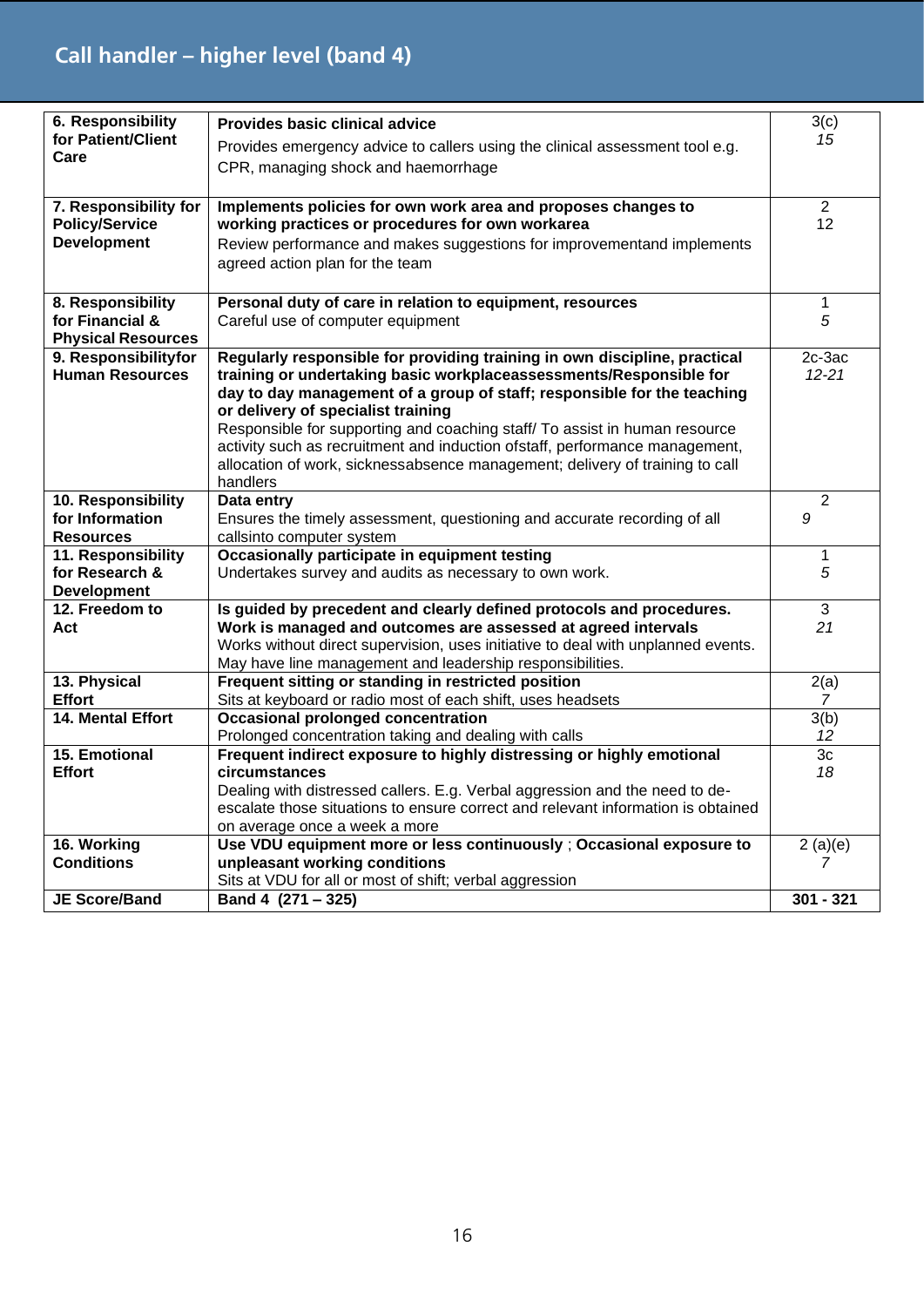- 1. Line manage a team of call handlers
- 2. Compile data and reports to ensure and demonstrate that performance objectives areachieved
- 3. Provides a front-line service answering emergency and urgent care calls
- 4. Provides clinical triage advice and inputs key information into computerised system; provides emergency condition related advice from protocols.

| <b>Factor</b>                   | <b>Relevant Job Information</b>                                                                                                              | <b>JE Level</b> |
|---------------------------------|----------------------------------------------------------------------------------------------------------------------------------------------|-----------------|
| 1. Communication &              | Provide and receive complex, sensitive or contentious information,                                                                           | 4a              |
| <b>Relationship Skills</b>      | where persuasive, motivational, negotiating, training empathic or re-                                                                        |                 |
|                                 | assurance skills required.                                                                                                                   | 32              |
|                                 | Full line management of team of call handlers including dealing with                                                                         |                 |
|                                 | performance issues.                                                                                                                          |                 |
|                                 | Handling complaints from service users.                                                                                                      |                 |
|                                 | Dealing with traumatic situations such as death, perceived issues of risk,                                                                   |                 |
|                                 | neglect, abuse or endangerment, Callers may often be traumatised,<br>confused frightened and anxious and must be dealt with appropriately by |                 |
|                                 | the call taker or handler                                                                                                                    |                 |
|                                 |                                                                                                                                              |                 |
|                                 |                                                                                                                                              |                 |
| 2. Knowledge,                   | Understanding a Range of work procedures and practices, majority of                                                                          | 4               |
| Training &<br><b>Experience</b> | which are non-routine, requiring intermediate formal theoretical<br>knowledge                                                                | 88              |
|                                 | Knowledge of computer-based information systems. Triage training. Ability                                                                    |                 |
|                                 | to deal with emergency calls, understanding of basic anatomy and                                                                             |                 |
|                                 | physiology and recognition of life-threatening conditions. Plus, short                                                                       |                 |
|                                 | courses in mentoring, audit, leadership and supervision.                                                                                     |                 |
| 3. Analytical &                 | Range or facts of situations, which require analysis or comparison of                                                                        | 3               |
| <b>Judgemental Skills</b>       | a range of options                                                                                                                           | 27              |
|                                 | There is a requirement to assess and determine appropriate action e.g.                                                                       |                 |
|                                 | initial patient assessment, able to adapt response and escalate in                                                                           |                 |
|                                 | emergency conditions, able to adapt to system failures. Analyse                                                                              |                 |
|                                 | performance against KPIs                                                                                                                     |                 |
| 4. Planning &                   | Planning and organisation of straightforward tasks, activities or                                                                            | $\overline{2}$  |
| <b>Organisational Skills</b>    | programmes, some of which may be ongoing                                                                                                     | 15              |
|                                 | Planning induction activities, staff rotas and adjusting rotas to deal with                                                                  |                 |
| 5. Physical Skills              | dynamic shift changes allocating work to staff<br>Developed Physical skills obtained through practice where there is a                       | 3a              |
|                                 | need for speed or accuracy                                                                                                                   | 27              |
|                                 | advanced computer operator skills in logging call information accurately,                                                                    |                 |
|                                 | use of multiple screens and headsets in taking the calls.                                                                                    |                 |
| 6. Responsibility for           | Provides basic clinical advice                                                                                                               | 3(c)            |
| <b>Patient/Client Care</b>      | Provides emergency advice to callers using the clinical assessment tool e.g.                                                                 | 15              |
|                                 | CPR, managing shock and haemorrhage, choking, child births,                                                                                  |                 |
|                                 | safeguarding, mental health situations                                                                                                       |                 |
| 7. Responsibility for           | Implements policies for own work area and proposes changes to                                                                                | $\overline{2}$  |
| <b>Policy/Service</b>           | working practices or procedures for own work area                                                                                            | 12              |
| <b>Development</b>              | Review performance and makes suggestions for improvement and                                                                                 |                 |
|                                 | implements agreed action plan for the team                                                                                                   |                 |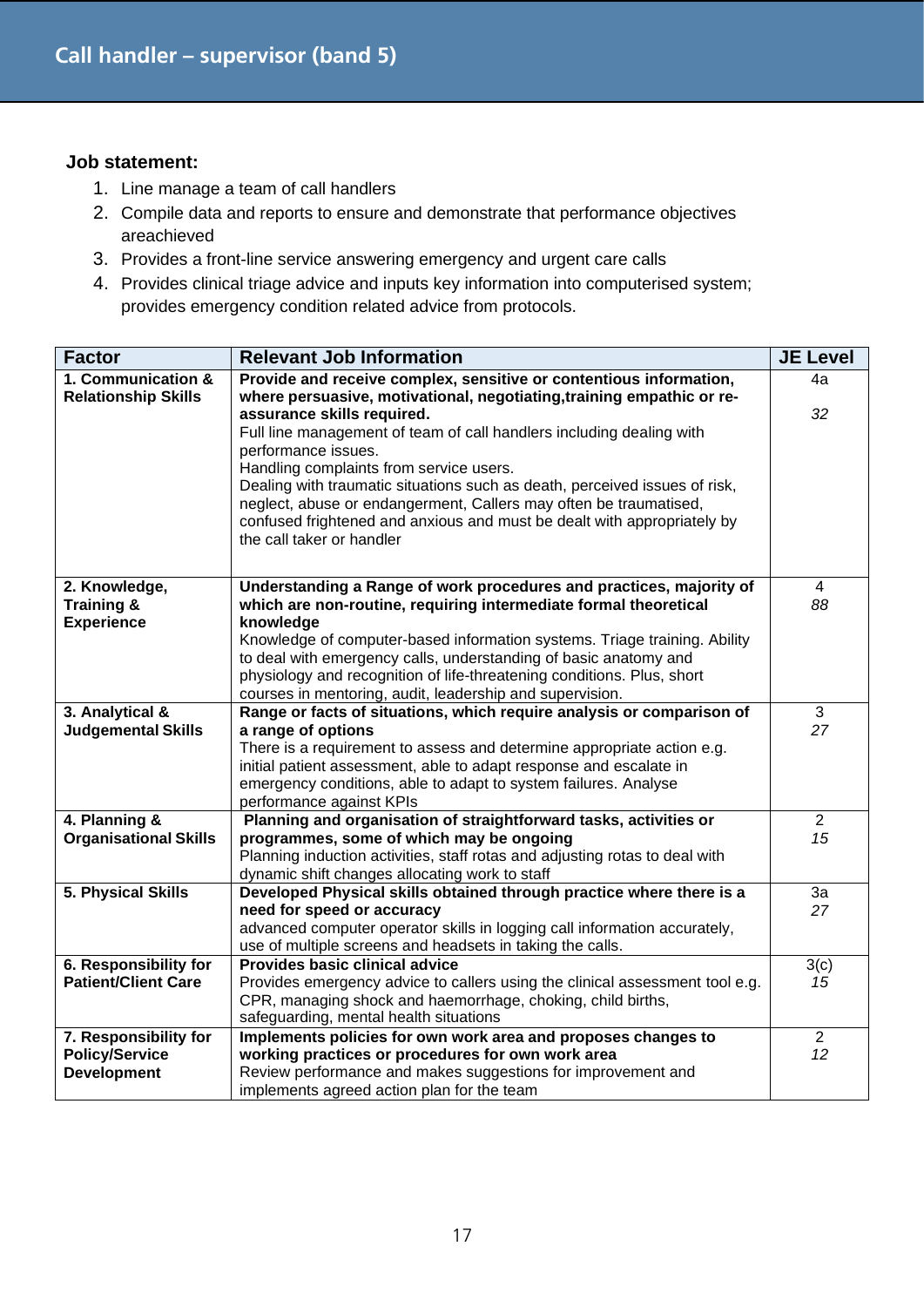| 8. Responsibility for                           | Personal duty of care in relation to equipment, resources/Authorised                                                                                      | $1 - 2d$          |
|-------------------------------------------------|-----------------------------------------------------------------------------------------------------------------------------------------------------------|-------------------|
| <b>Financial &amp;</b>                          | signatory for small cash or financial payments                                                                                                            | $5 - 12$          |
| <b>PhysicalResources</b>                        | Careful use of computer equipment/Sign off expenses                                                                                                       |                   |
|                                                 |                                                                                                                                                           |                   |
| 9. Responsibility for<br><b>Human Resources</b> | Responsible for day to day management of a group of staff;                                                                                                | 3ac               |
|                                                 | responsible for the teaching or delivery of specialist training                                                                                           |                   |
|                                                 | To assist in recruitment and induction of staff, performance management,<br>allocation of work, sickness absence management; delivery of training to call |                   |
|                                                 | handlers                                                                                                                                                  |                   |
| 10. Responsibility for                          | Regular requirement to use computer software to develop or create                                                                                         | 3 <sub>b</sub>    |
| <b>Information</b>                              | statistical reports requiring formulae                                                                                                                    | 16                |
| <b>Resources</b>                                | Writing code or queries (e.g. SQL) to compile statistical reports e.g.                                                                                    |                   |
|                                                 | performance targets                                                                                                                                       |                   |
| 11. Responsibility                              | Occasionally participate in equipment testing                                                                                                             | 1                 |
| forResearch &                                   | Undertakes survey and audits as necessary to own work.                                                                                                    | 5                 |
| <b>Development</b>                              |                                                                                                                                                           |                   |
| 12. Freedom to Act                              | Is guided by precedent and clearly defined protocols and procedures.                                                                                      | 3                 |
|                                                 | Work is managed and outcomes are assessed at agreed intervals Works                                                                                       | 21                |
|                                                 | without direct supervision, uses initiative to deal with unplanned events. Line                                                                           |                   |
|                                                 | management and leadership responsibilities.                                                                                                               |                   |
| 13. Physical Effort                             | Frequent sitting or standing in restricted position                                                                                                       | 2(a)              |
|                                                 | Sits at keyboard or radio most of each shift, uses headsets                                                                                               | $\overline{7}$    |
| <b>14. Mental Effort</b>                        | <b>Occasional prolonged concentration</b>                                                                                                                 | 3(b)              |
|                                                 | Prolonged concentration taking and dealing with calls                                                                                                     | $12 \overline{ }$ |
| <b>15. Emotional Effort</b>                     | Frequent indirect exposure to highly distressing or highly emotional                                                                                      | 3c                |
|                                                 | circumstances                                                                                                                                             | 18                |
|                                                 | Dealing with distressed callers. E.g. Verbal aggression and the need to de-                                                                               |                   |
|                                                 | escalate those situations to ensure correct and relevant information is                                                                                   |                   |
|                                                 | obtained on average once a week a more                                                                                                                    |                   |
| 16. Working                                     | Use VDU equipment more or less continuously; Occasional exposure                                                                                          | 2(a)(e)           |
| <b>Conditions</b>                               | to unpleasant working conditions                                                                                                                          | 7                 |
|                                                 | Sits at VDU for all or most of shift; verbal aggression                                                                                                   |                   |
|                                                 |                                                                                                                                                           |                   |
| <b>JE Score/Band</b>                            | Band 5 (326-395)                                                                                                                                          | $328 - 335$       |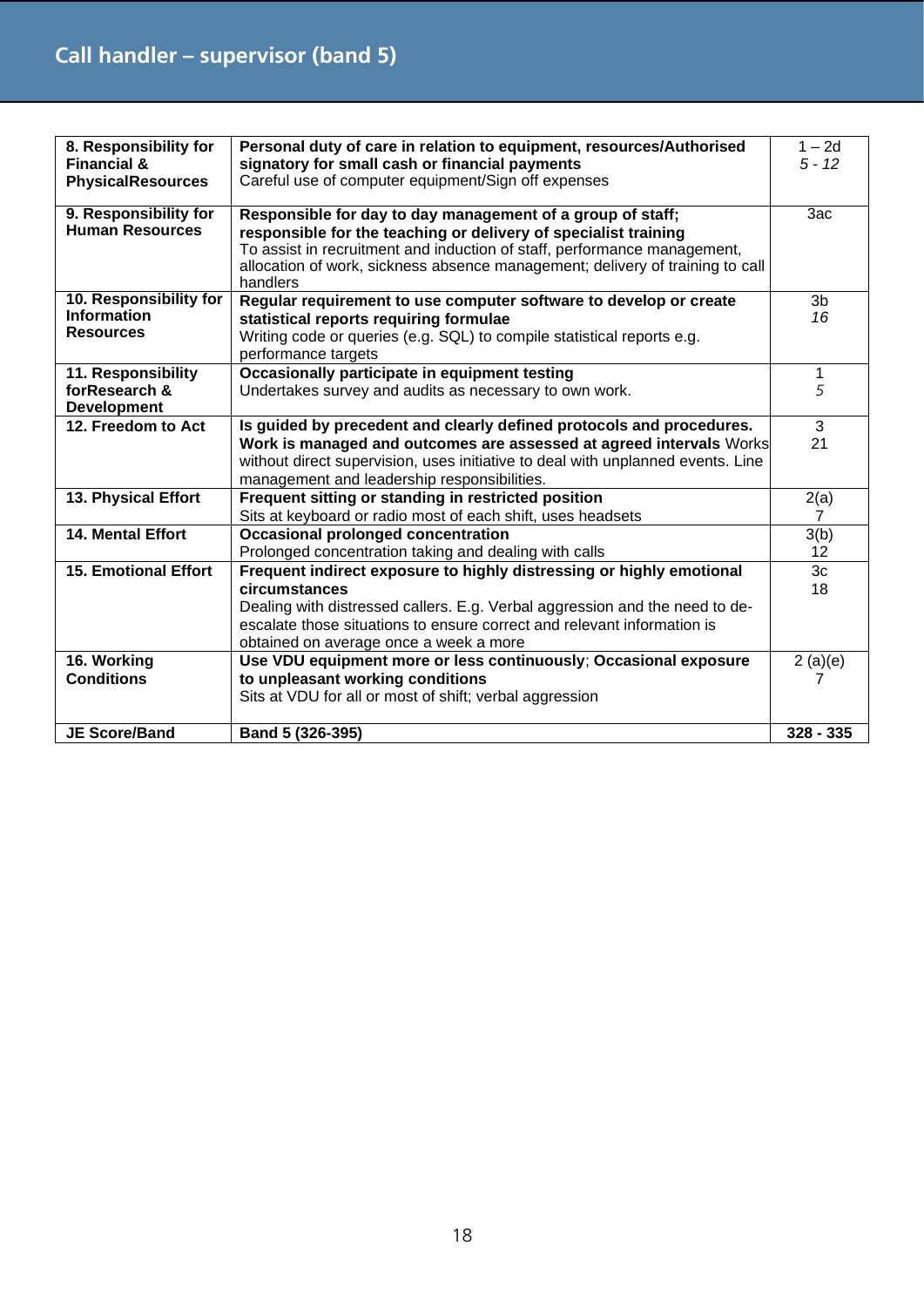- 1. Ensure the effective deployment and efficient management of non-emergency vehicles (under supervision) e.g. patient transport.
- 2. Liaison with appropriate services.

| <b>Factor</b>                   | <b>Relevant Job Information</b>                                         | <b>JE Level</b> |
|---------------------------------|-------------------------------------------------------------------------|-----------------|
| 1. Communication &              | Provide and receive routine information requiring tact or               | 3(a)            |
| <b>Relationship Skills</b>      | persuasive skills                                                       | 21              |
|                                 | Exchanges information with operational staff and other professionals.   |                 |
|                                 | Demonstrates awareness of the needs of individuals and groups.          |                 |
|                                 | Communication is with crews and other health departments e.g.           |                 |
|                                 | relating to work allocation                                             |                 |
| 2. Knowledge,                   | Range of work procedures requiring job training, base level             | 3               |
|                                 |                                                                         | 60              |
| Training &                      | theoretical knowledge                                                   |                 |
| <b>Experience</b>               | Level 3 qualification in a relevant subject or equivalent, significant  |                 |
|                                 | practical call handling or vehicle logistics experience e.g. within     |                 |
|                                 | Emergency Operations Centre Knowledge and training on use of the        |                 |
|                                 | computer triage system. In- house training to use advanced key          |                 |
|                                 | board skills while taking calls.                                        |                 |
| 3. Analytical &                 | Range or facts of situations, which require analysis or                 | 3               |
| <b>Judgemental Skills</b>       | comparison of a range of options                                        | 27              |
|                                 | Dynamic assessment of ever-changing situations e.g. able to             |                 |
|                                 | manage logistics, adapt response and decide when to escalate, able      |                 |
|                                 | to adapt to system failures.                                            |                 |
|                                 | Decide which is most appropriate vehicle to assure equal distribution   |                 |
|                                 | of workload and patient needs are met.                                  |                 |
| 4. Planning &                   | Planning and organisation of straightforward tasks, activities or       | $\overline{2}$  |
| <b>Organisational Skills</b>    | programmes, some of which may be ongoing                                | 15              |
|                                 | Planning activities for staff and allocating work to staff e.g. Co-     |                 |
|                                 |                                                                         |                 |
|                                 | ordination of operational duties                                        |                 |
|                                 | Need to constantly reassess workplans e.g. changing service             |                 |
|                                 | demand, or calls and any other incidents                                |                 |
| 5. Physical Skills              | Developed Physical skills obtained through practice where there         | 3a              |
|                                 | is a need for speed or accuracy                                         | 27              |
|                                 | Touch typist, advanced computer operator skills in logging call         |                 |
|                                 | information accurately, use of multiple screens and headsets in         |                 |
|                                 | taking the calls.                                                       |                 |
| 6. Responsibility for           | Provides general non-clinical advice, information, guidance or          | $2 -$           |
| <b>Patient/Client Care</b>      | ancillary services directly to patients, clients, relatives, carers     | 9               |
|                                 | Providing general non-clinical advice or information directly to        |                 |
|                                 | patients or clients e.g. Advice is given to the patient regarding delay |                 |
|                                 | in the response, giving pre arrival instruction                         |                 |
|                                 |                                                                         |                 |
| 7. Responsibility for           | Follows policies in own role, may be required to comment                | 1               |
| <b>Policy/Service</b>           | Follows workplace policies and may make suggestions for service         | 5               |
| <b>Development</b>              | improvement.                                                            |                 |
| 8. Responsibility for           | Personal duty of care in relation to equipment, resources used          | 1               |
| <b>Financial &amp; Physical</b> | in the course of work                                                   | 5               |
|                                 |                                                                         |                 |
| <b>Resources</b>                | Ensure the efficient and effective operation and safe use of            |                 |
|                                 | equipment at all times, reporting faults in the appropriate manner.     |                 |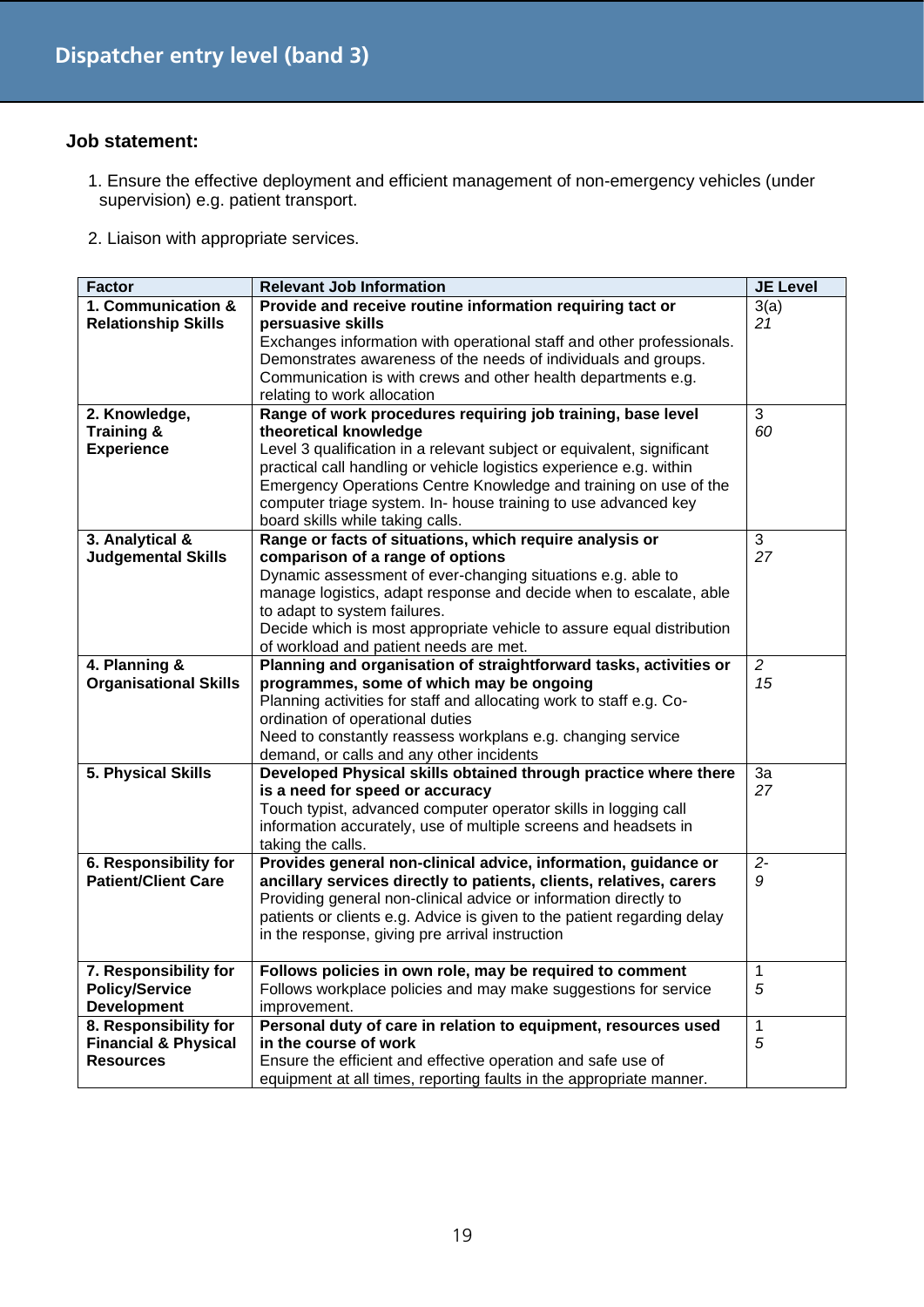| 9. Responsibility for       | Provides advice, or demonstrates own activities                                                                  | $\mathbf 1$            |
|-----------------------------|------------------------------------------------------------------------------------------------------------------|------------------------|
| <b>Human Resources</b>      | To provide ad hoc support to less qualified or experienced staff,                                                | 5                      |
|                             | offering situational advice or guidance within the remit of the role.                                            |                        |
| 10. Responsibility          | Records personally generated information                                                                         | $\mathbf{1}$           |
| for Information             | Inputs call data into computer system e.g. updates the system with                                               | $\overline{4}$         |
| <b>Resources</b>            | new addresses                                                                                                    |                        |
| 11. Responsibility          | Undertakes surveys and audits as necessary to own work; may                                                      | 1                      |
| for Research &              | occasionally participate in equipment testing                                                                    | 5                      |
| <b>Development</b>          | Undertakes surveys or audits as necessary e.g. finding data to                                                   |                        |
|                             | support complaints process; Occasionally participate in equipment                                                |                        |
|                             | testing                                                                                                          |                        |
|                             |                                                                                                                  |                        |
| 12. Freedom to Act          | Is guided by standard operating procedures. Someone is                                                           | $\overline{2}$         |
|                             | generally available for reference                                                                                | 12                     |
|                             | Follows national protocols and local SOPs when dispatching                                                       |                        |
|                             | vehicles. Supervision and advice are generally available for                                                     |                        |
|                             | reference.                                                                                                       |                        |
| 13. Physical Effort         | Frequent sitting or standing in restricted position for a                                                        | 2(a)<br>$\overline{z}$ |
|                             | substantial proportion of the working time<br>Sits at keyboard or radio telephone most of each shift. In sitting |                        |
|                             | position for long periods wearing a headset to carry out the task of                                             |                        |
|                             | dispatcher.                                                                                                      |                        |
| 14. Mental Effort           | Frequent requirement for concentration where the work pattern                                                    | 3(ab)                  |
|                             | is unpredictable: Occasional prolonged concentration                                                             | 12                     |
|                             | concentration on resource allocation and adjustments for escalating                                              |                        |
|                             | issues; Prolonged concentration when dealing with delays in vehicle                                              |                        |
|                             | deployment                                                                                                       |                        |
| <b>15. Emotional Effort</b> | Frequent indirect exposure to distressing or emotional                                                           | 2 <sub>bc</sub>        |
|                             | circumstances; occasional indirect exposure to highly                                                            | 11                     |
|                             | distressing or highly emotional circumstances                                                                    |                        |
|                             | Dealing with urgency for resource allocation and delays; exposure to                                             |                        |
|                             | unexpected deterioration or death of patient being transported                                                   |                        |
| 16. Working                 | Use VDU equipment more or less continuously; Occasional                                                          | $2ae - 3a$             |
| <b>Conditions</b>           | exposure to unpleasant working conditions/ Frequent exposure                                                     | $7 - 12$               |
|                             | to unpleasant working conditions                                                                                 |                        |
|                             | Utilises for all or most of shift; Occasional/frequently dealing with                                            |                        |
|                             | verbal aggression                                                                                                |                        |
| <b>JE Score/Band</b>        | Band 3 (216 - 270)                                                                                               | $232 - 243$            |
|                             |                                                                                                                  |                        |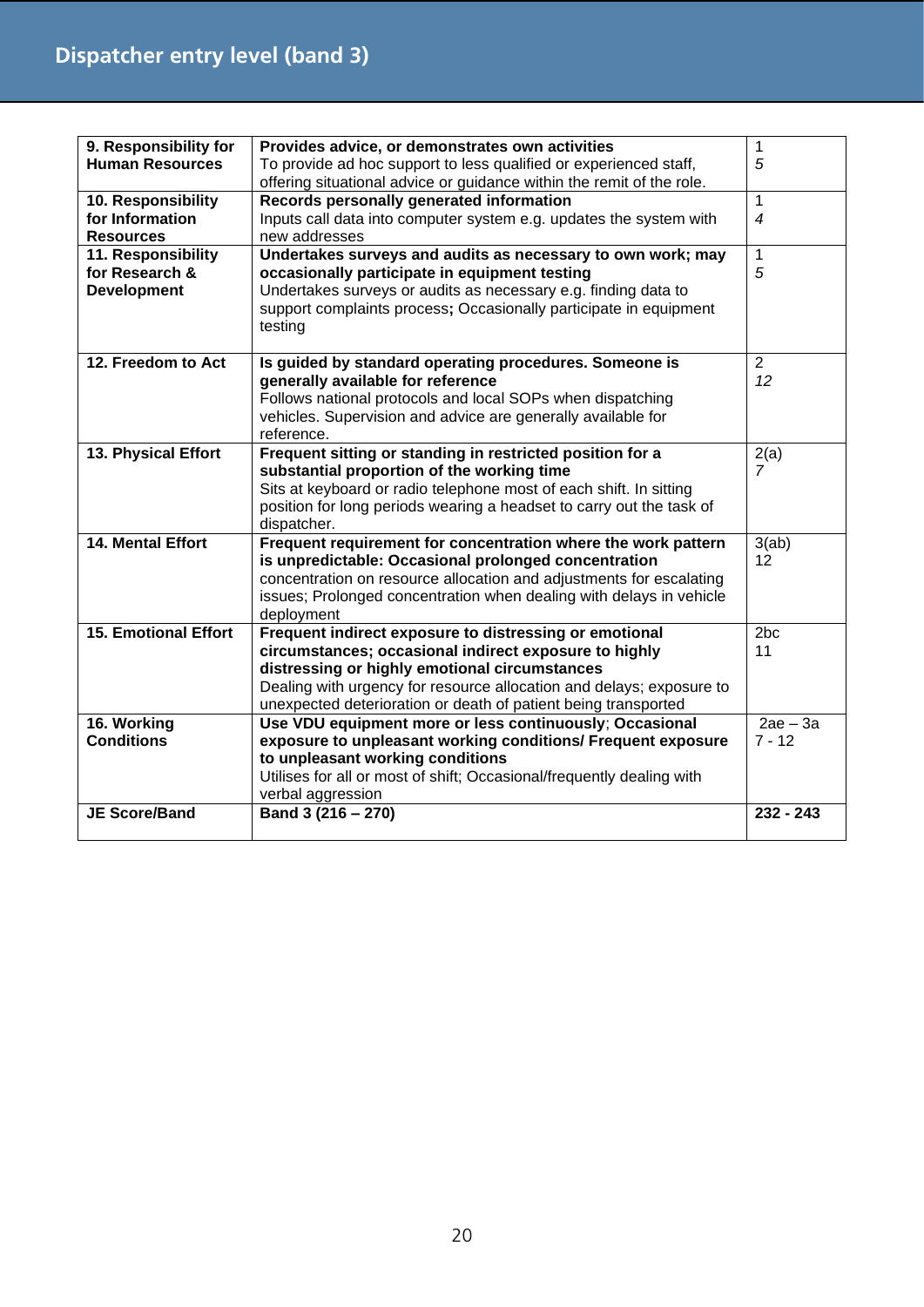- **1.** Ensure the effective deployment and efficient management of emergency and nonemergency vehicles
- **2.** Receives requests for emergency, urgent and routine ambulance services from other call centre staff and then dispatches to appropriate vehicle crews for a response.
- **3.** Referral to and liaison with appropriate services including some direct patient contact.

| <b>Factor</b>                                    | <b>Relevant Job Information</b>                                                                                                                                                                                                                                                                                                                                                                                                                                                                                                                                                                                                                                                                                                                                                                                                             | <b>JE Level</b>      |
|--------------------------------------------------|---------------------------------------------------------------------------------------------------------------------------------------------------------------------------------------------------------------------------------------------------------------------------------------------------------------------------------------------------------------------------------------------------------------------------------------------------------------------------------------------------------------------------------------------------------------------------------------------------------------------------------------------------------------------------------------------------------------------------------------------------------------------------------------------------------------------------------------------|----------------------|
| 1. Communication &<br><b>Relationship Skills</b> | Provide and receive complex, sensitive or contentious information,<br>where persuasive, motivational, negotiating, training, empathic or<br>re-assurance skills required.<br>Communicate incident or condition specific information which may be<br>multi-faceted and complex to other service providers. Respect patient<br>confidentiality whilst giving and receiving patient details. E.g. MRSA,<br>HIV information, Cancer diagnosis, scene safety which needs to be<br>communicated with the crew but not with accompanying relatives or<br>friends. Explain the dynamic decision making for deployment and<br>motivate crews to meet prioritisation of calls.<br>E.g. Provide the EOC Duty Manager with appropriate information for<br>shift end reports i.e. out of performance monitoring/VOR (Vehicle Off<br>Road and down time). | 4a<br>32             |
| 2. Knowledge,<br>Training &<br><b>Experience</b> | A range of work procedures and practices, some of which are non-<br>routine, which require a base level of theoretical knowledge,<br>acquired through formal training or equivalent experience<br>Level 3 qualification in a relevant subject or equivalent, significant<br>practical experience within EOC (e.g. call handling), Knowledge and<br>training on use of the computer triage system. Ability to deal with<br>emergency calls, understanding of basic anatomy and physiology and<br>recognition of life-threatening conditions. Specific in house training to<br>use advanced key board skills while taking calls.                                                                                                                                                                                                              | 3<br>60              |
| 3. Analytical &<br><b>Judgemental Skills</b>     | Range or facts or situations, which require analysis or comparison<br>of a range of options<br>Dynamic assessment of ever-changing incidents e.g. able to manage<br>logistics, adapt response and escalate in emergency conditions, able to<br>adapt to system failures. Decide which is most appropriate vehicle for<br>the incident to assure equal distribution of workload and patient needs<br>are met taking into account staff breaks and shift timings.                                                                                                                                                                                                                                                                                                                                                                             | 3<br>27              |
| 4. Planning &<br><b>Organisational Skills</b>    | Planning and organisation of straightforward tasks, activities or<br>programmes, some of which may be ongoing<br>Planning activities for staff and allocating work to staff e.g. Co-ordination<br>of staff training and mentoring<br>Work plans constantly reassessed e.g. changing service demand,<br>emergency calls and any other incidents                                                                                                                                                                                                                                                                                                                                                                                                                                                                                              | $\overline{2}$<br>15 |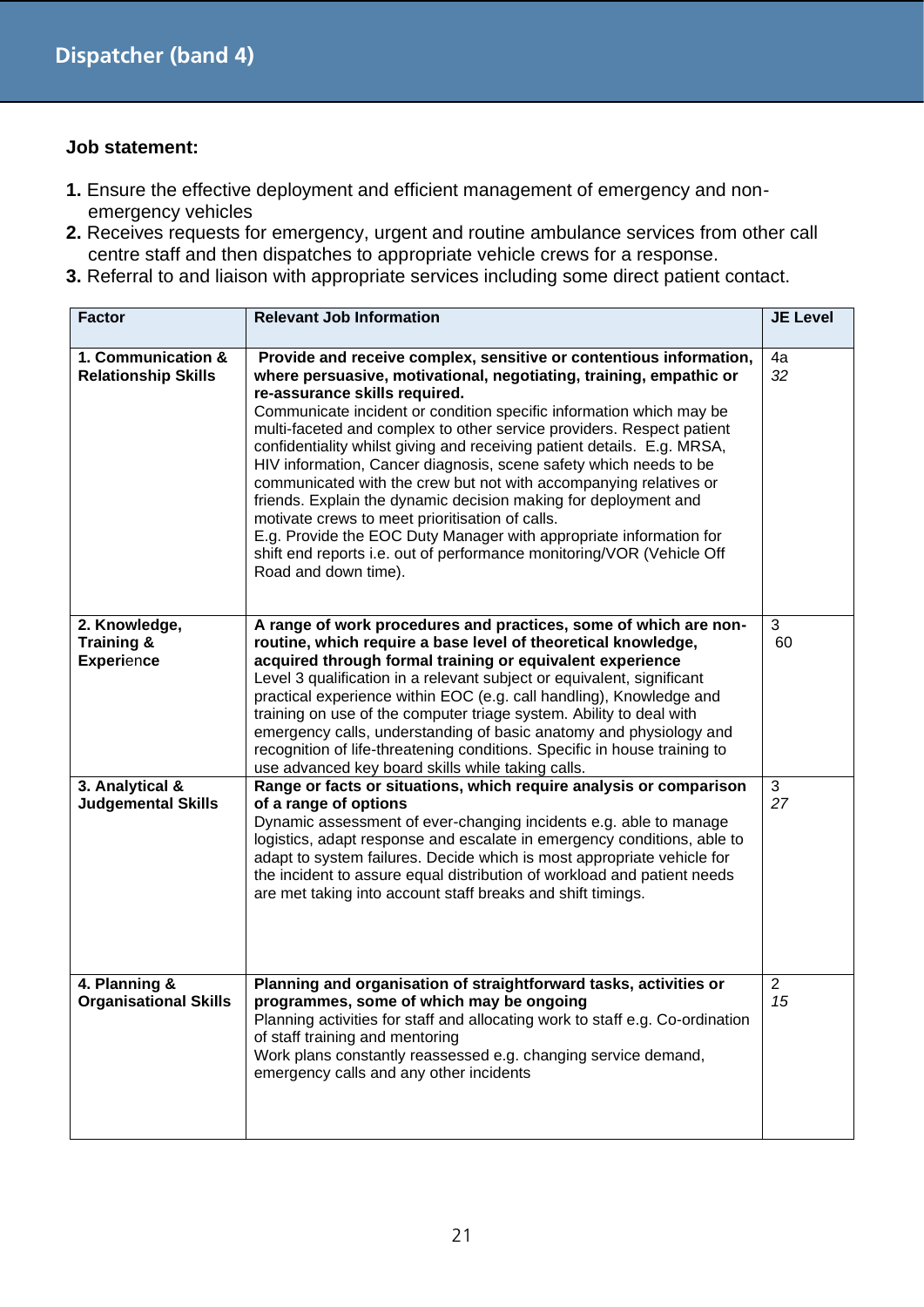| 5. Physical Skills                                                           | Developed Physical skills obtained through practice where there is<br>a need for speed or accuracy<br>Touch typist, advanced computer operator skills in logging call<br>information accurately, use of multiple screens and headsets in taking<br>the calls.                                                                                                                                                                                                                                                                                                                                                                           | 3a<br>27                       |
|------------------------------------------------------------------------------|-----------------------------------------------------------------------------------------------------------------------------------------------------------------------------------------------------------------------------------------------------------------------------------------------------------------------------------------------------------------------------------------------------------------------------------------------------------------------------------------------------------------------------------------------------------------------------------------------------------------------------------------|--------------------------------|
| 6. Responsibility for<br><b>Patient/Client Care</b>                          | Provides basic clinical advice<br>Needs to be able to give straightforward clinical advice to patients and<br>callers following protocols e.g. during welfare check calls when it is<br>necessary to assess whether patient's condition has changed and giving<br>ongoing support and advice                                                                                                                                                                                                                                                                                                                                            | 3c<br>15                       |
| 7. Responsibility for<br><b>Policy/Service</b><br><b>Development</b>         | Follows policies in own role, may be required to comment<br>Follows workplace policies and may make suggestions for service<br>improvement.                                                                                                                                                                                                                                                                                                                                                                                                                                                                                             | 1<br>5                         |
| 8. Responsibility for<br><b>Financial &amp; Physical</b><br><b>Resources</b> | Personal duty of care in relation to equipment, resources used in<br>course of work<br>Ensure the efficient and effective operation and safe use of equipment at<br>all times, reporting faults in the appropriate manner.                                                                                                                                                                                                                                                                                                                                                                                                              | 1<br>5                         |
| 9. Responsibility for<br><b>Human Resources</b>                              | Provides advice, or demonstrates own activities<br>To provide ad hoc support to less qualified or experienced staff, offering<br>situational advice or guidance within the remit of the role.                                                                                                                                                                                                                                                                                                                                                                                                                                           | 1<br>5                         |
| 10. Responsibility for<br><b>Information</b><br><b>Resources</b>             | Records personally generated information<br>Inputs call data into computer system e.g. updates the system with new<br>addresses, hospital handover data                                                                                                                                                                                                                                                                                                                                                                                                                                                                                 | $\mathbf{1}$<br>$\overline{4}$ |
| 11. Responsibility for<br>Research &<br><b>Development</b>                   | Undertakes surveys and audits as necessary to own work; may<br>occasionally participate in equipment testing<br>Undertakes surveys or audits as necessary; Occasionally participate in<br>equipment testing                                                                                                                                                                                                                                                                                                                                                                                                                             | 1<br>5                         |
| 12. Freedom to Act                                                           | Is guided by precedent and clearly defined protocols and<br>procedures. Work is managed rather than supervised, and<br>outcomes are assessed at agreed intervals<br>Guided by standard operating procedures within the control room<br>environment. Works without direct supervision, in dispatching crews.<br>Acts independently within national protocols. e.g. Major incident SOPs<br>are followed but there are occasions where non-routine situations arise,<br>when the dispatcher has to use their initiative to make sure that the<br>incident is covered by the correct resources. May need to escalate to<br>manager on site. | 3<br>21                        |
| 13. Physical Effort                                                          | Frequent sitting or standing in restricted position for a substantial<br>proportion of the working time<br>Sits at keyboard or radio most of each shift, in sitting position for long<br>periods wearing a headset to carry out the task of dispatcher.                                                                                                                                                                                                                                                                                                                                                                                 | 2(a)<br>7                      |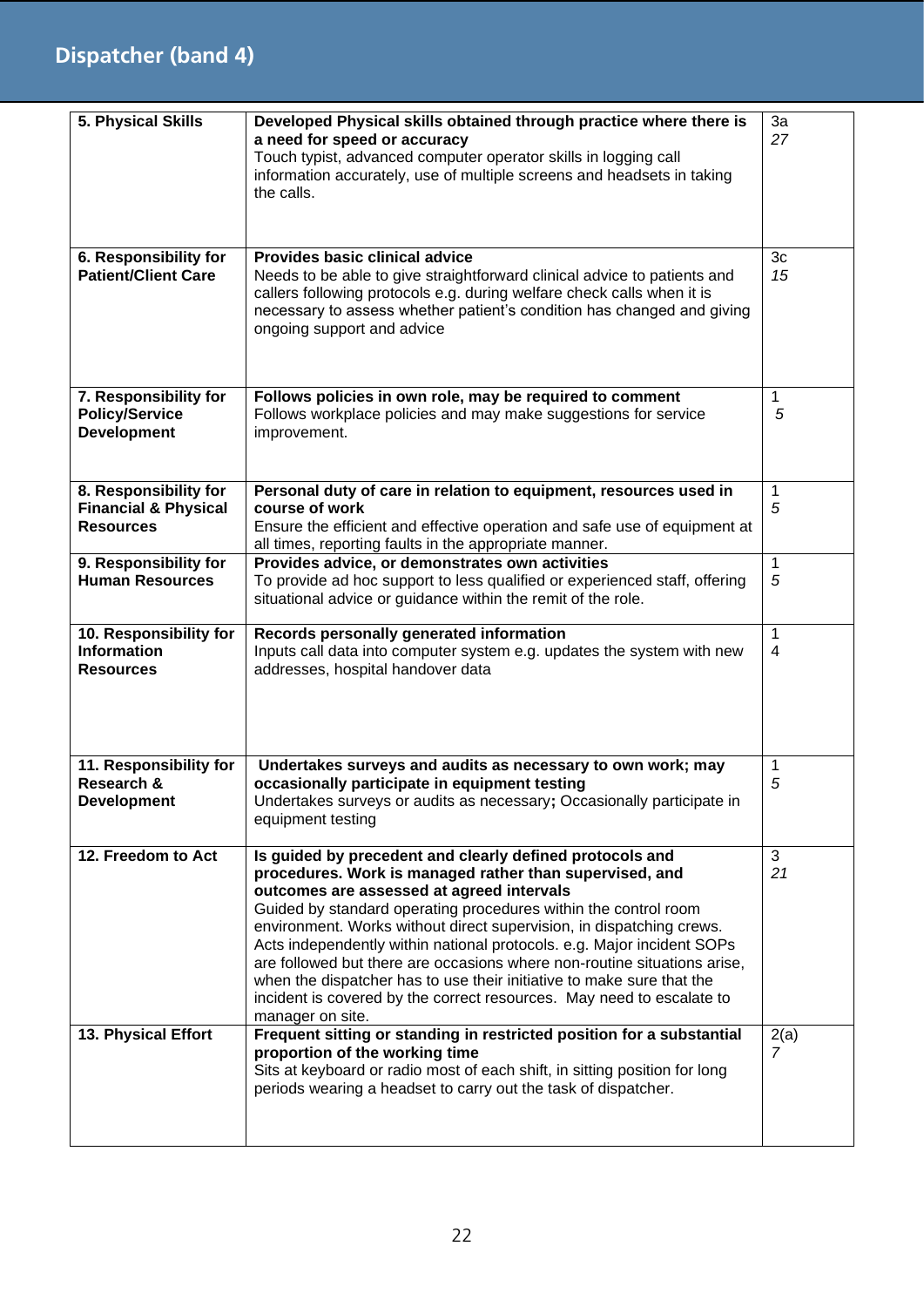### **Dispatcher (band 4)**

| <b>14. Mental Effort</b>         | There is a frequent requirement for prolonged concentration; there<br>is an occasional requirement for intense concentration<br>On a shift-by-shift basis there is requirement to concentrate continuously<br>dealing with multiple calls and multiple despatch activity at the same<br>time.<br>Required to apply intense concentration e.g. in responding to complex<br>major incidents | 4ab<br>18            |
|----------------------------------|-------------------------------------------------------------------------------------------------------------------------------------------------------------------------------------------------------------------------------------------------------------------------------------------------------------------------------------------------------------------------------------------|----------------------|
| <b>15. Emotional Effort</b>      | Frequent indirect exposure to highly distressing or highly<br>emotional circumstances<br>Frequent requirement each shift to deal with distressed callers. E.g.<br>Verbal aggression and the need to de-escalate those situations to<br>ensure correct and relevant information is obtained or Death of patient,<br>traumatic incident, harrowing events                                   | 3c<br>18             |
| 16. Working<br><b>Conditions</b> | Use VDU equipment more or less continuously; Occasional<br>exposure to unpleasant working conditions/ Frequent exposure to<br>unpleasant working conditions<br>Utilises VDU for all or most of shift. Occasional/frequently dealing with<br>verbal aggressive behaviour of patients                                                                                                       | 2ае - За<br>$7 - 12$ |
| <b>JE Score/Band</b>             | Band 4 (271 - 325)                                                                                                                                                                                                                                                                                                                                                                        | $271 - -$<br>276     |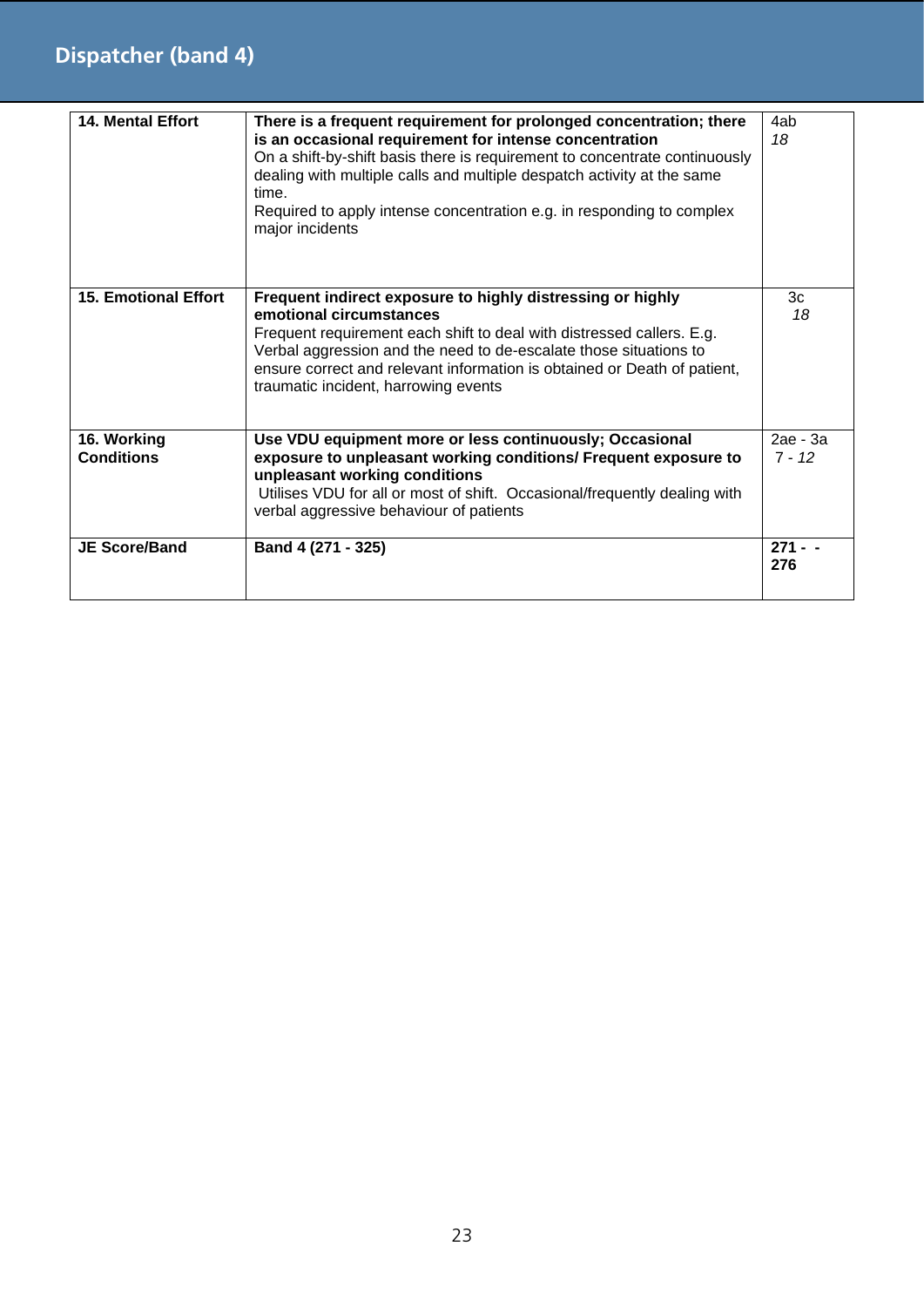- **1.** Ensures dynamic response for the effective deployment and efficient management of emergency and/or non-emergency vehicles and referrals to appropriate services
- **2.** Ensures KPIs for vehicle response are met
- **3.** Responsible for operational procedures, planning and allocation of work (e.g. meal breaks and shift timings of road crew staff)
- **4.** Supervises and trains less experienced staff in own work area.

| <b>Factor</b>                                       | <b>Relevant Job Information</b>                                                                                                                                                                                                                                                                                                                                                                                                                                                                                                                                                                                                                                                                                                                                                                                                                                                         | <b>JE Level</b>      |
|-----------------------------------------------------|-----------------------------------------------------------------------------------------------------------------------------------------------------------------------------------------------------------------------------------------------------------------------------------------------------------------------------------------------------------------------------------------------------------------------------------------------------------------------------------------------------------------------------------------------------------------------------------------------------------------------------------------------------------------------------------------------------------------------------------------------------------------------------------------------------------------------------------------------------------------------------------------|----------------------|
| 1. Communication<br>& Relationship<br><b>Skills</b> | Provide and receive complex, sensitive or contentious information,<br>where persuasive, motivational, negotiating, training, empathic or<br>re-assurance skills required.<br>Communicate incident or condition specific information which may be<br>multi-faceted and complex to other service providers. Respect patient<br>confidentiality whilst giving and receiving patient details. E.g. MRSA, HIV<br>information, Cancer diagnosis, scene safety which needs to be<br>communicated with the crew but not with accompanying relatives/friends.<br>Explain the dynamic decision making for deployment and motivate crews<br>to meet prioritisation of calls.<br>E.g. Provide the EOC Duty Manager with appropriate information for shift<br>end reports i.e. out of performance monitoring/VOR (Vehicle Off Road<br>and down time).                                                | $\overline{4}$<br>32 |
| 2. Knowledge,<br>Training &<br>Experience           | Understanding of a range of work procedures and practices, the<br>majority of which are non-routine, which require intermediate level<br>theoretical knowledge. This knowledge is normally acquired<br>through formal training or experience.<br>Level 3 qualification in a relevant subject or equivalent plus significant<br>practical experience within Emergency Operation Centre (e.g. call<br>handling) plus relevant specialist short courses in Dispatch or equivalent.<br>Knowledge and training on use of the computer triage system and hold<br>Emergency Medical Dispatcher Certification.<br>Proven and ongoing competence in applying relevant national and local<br>performance measurements ensuring quality outcomes e.g. topography,<br>safeguarding, mentoring and or coaching, Joint emergency service<br>interoperability programme (JESIP), ambulance resourcing. | 4<br>88              |
| 3. Analytical &<br><b>Judgemental Skills</b>        | Judgements involving complex facts or situations, which require<br>the analysis, interpretation, and comparison of a range of options<br>Dynamic assessment of ever-changing incidents. Assess and determine<br>appropriate dispatch of services in response to critical traumatic incidents<br>, the post holder will be required to decide and organise multiple<br>responses, deploying a range of different vehicles in response to<br>complex and changeable situations e.g. determine appropriateness of<br>deploying Rapid Response Vehicle or helicopter along with judgements<br>on the capability and suitability of the environment resources are being<br>deployed to and determine appropriate crew to respond.                                                                                                                                                            | $\overline{4}$<br>42 |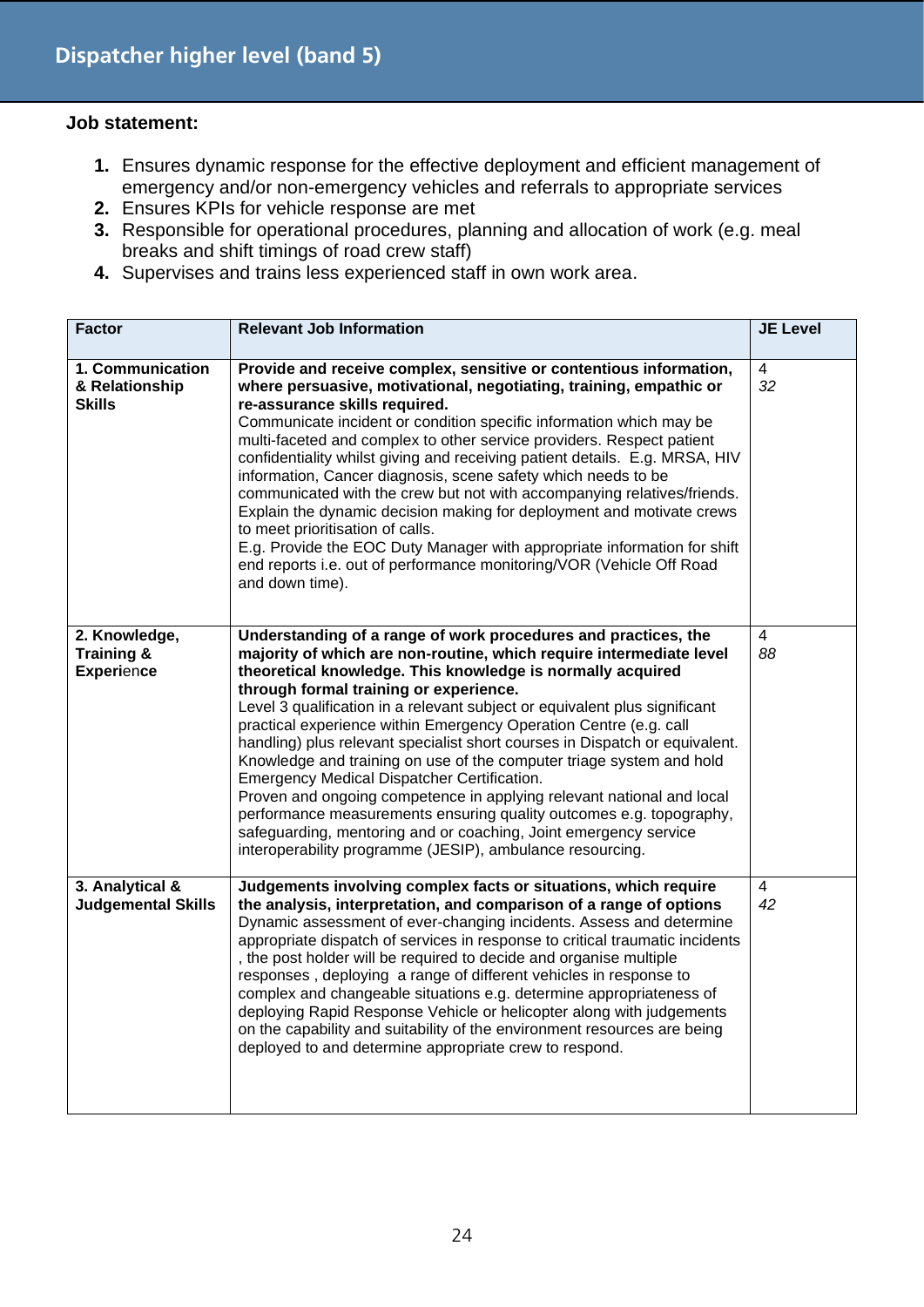# **Dispatcher higher level (band 5)**

| 4. Planning &<br>Organisational<br><b>Skills</b>                            | Planning and organisation of straightforward tasks, activities or<br>programmes, some of which may be ongoing<br>Planning activities for staff and allocating work to staff e.g. organising<br>operational duties for the team.<br>Need to constantly reassess workplans e.g. changing service demand, or<br>calls and any other incidents                                                                                                  | $\overline{2}$<br>15   |
|-----------------------------------------------------------------------------|---------------------------------------------------------------------------------------------------------------------------------------------------------------------------------------------------------------------------------------------------------------------------------------------------------------------------------------------------------------------------------------------------------------------------------------------|------------------------|
| 5. Physical Skills                                                          | Developed Physical skills obtained through practice where there is<br>a need for speed or accuracy<br>Touch typist, advanced computer operator skills in logging call<br>information accurately, use of multiple screens and headsets in taking<br>the calls.                                                                                                                                                                               | 3<br>27                |
| 6. Responsibility<br>for Patient/Client<br>Care                             | Provides basic clinical advice<br>Needs to be able to give straightforward clinical advice directly to<br>patients and callers following national protocols e.g. during welfare check<br>calls when it is necessary to assess whether patient's condition has<br>changed and giving ongoing support and advice                                                                                                                              | 3 <sub>c</sub><br>15   |
| 7. Responsibility<br>for Policy/Service<br><b>Development</b>               | Implements policies for own work area and proposes changes to<br>working practices or procedures for own work area<br>Supports the delivery of the Service Delivery Plan. Follows and<br>implements changes to procedures and policies as appropriate within<br>own work area. Contributes to formal policy discussions.                                                                                                                    | $\overline{2}$<br>12   |
| 8. Responsibility<br>for Financial &<br><b>Physical</b><br><b>Resources</b> | Personal duty of care in relation to equipment, resources used in<br>course of work<br>Ensure the efficient and effective operation and safe use of equipment at<br>all times, reporting faults in the appropriate manner                                                                                                                                                                                                                   | $\mathbf{1}$<br>5      |
| 9. Responsibility<br>for Human<br><b>Resources</b>                          | Responsible for day to day supervision or co ordination of staff<br>within a section or function; Regularly responsible for providing<br>training in own discipline<br>Allocates work and reviews performance across dispatch function;<br>To undertake training, coaching and mentoring of newly appointed staff<br>in dispatch functions                                                                                                  | 2ac<br>12 <sup>2</sup> |
| 10. Responsibility<br>for Information<br><b>Resources</b>                   | Occasional requirement to use computer software to developer<br>create statistical reports requiring formulae<br>Uses bespoke software systems, Creates reports e.g. rest break<br>compliance, shift overruns and target response compliance                                                                                                                                                                                                | 2 <sub>b</sub><br>9    |
| 11. Responsibility<br>for Research &<br><b>Development</b>                  | Undertakes surveys and audits as necessary to own work; may<br>occasionally participate in equipment testing<br>Undertakes surveys or audits as necessary; Occasionally participate in<br>equipment testing                                                                                                                                                                                                                                 | $\mathbf 1$<br>5       |
| 12. Freedom to Act                                                          | Is guided by precedent and clearly defined occupational policies,<br>protocols and procedures or codes of conduct. Work is managed,<br>rather than supervised and results/outcomes are assessed at<br>agreed intervals<br>Guided by standard operating procedures within the control room<br>environment. Works without direct supervision, in dispatching crews.<br>Acts independently within national protocols. e.g. Major incident SOPs | 3<br>21                |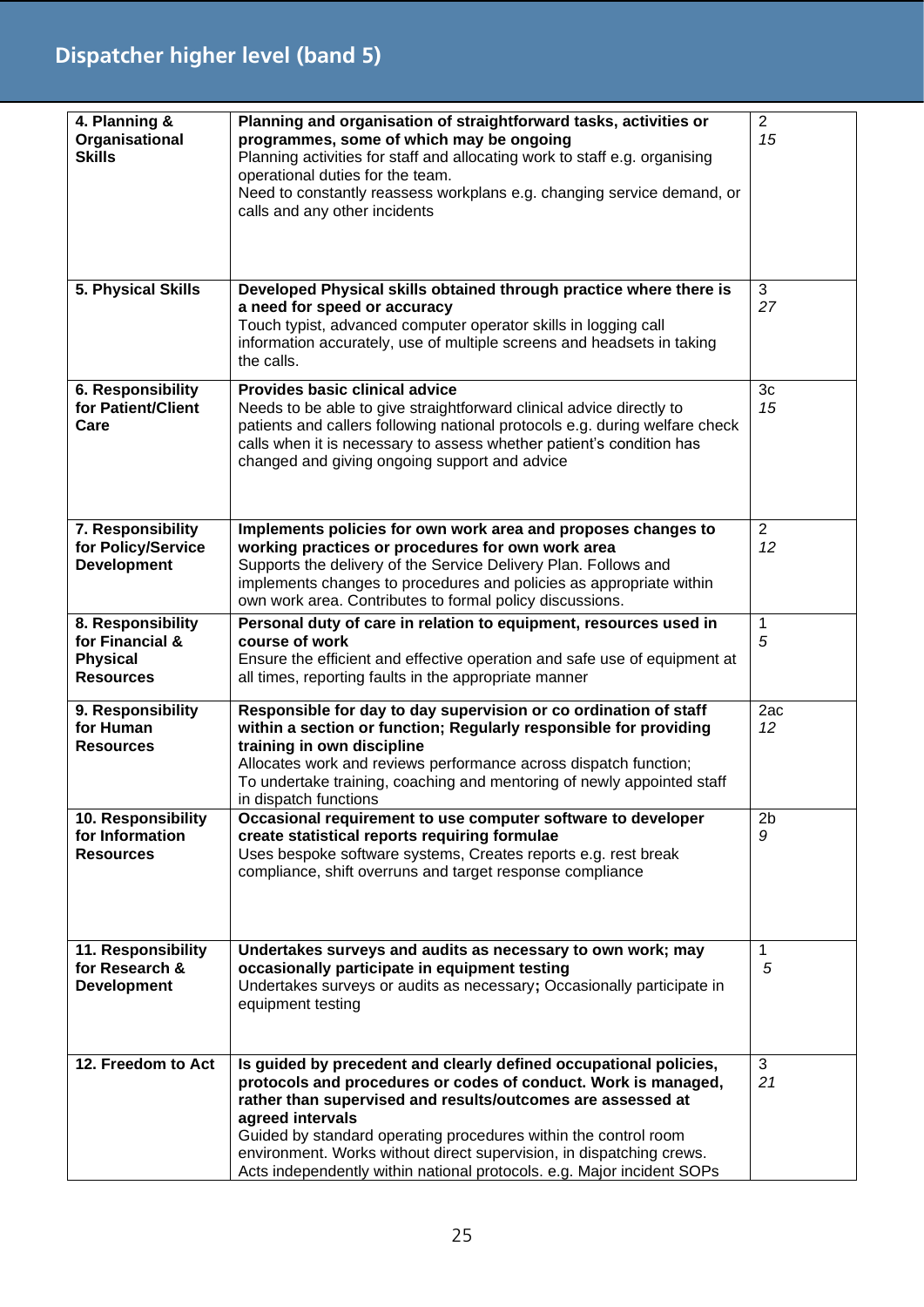# **Dispatcher higher level (band 5)**

|                                  | are followed but there are occasions where non-routine situations arise,<br>when the dispatcher has to use their initiative to make sure that the<br>incident is covered by the correct resources. May need to escalate to<br>manager on site.                                                                                                                                                |                        |
|----------------------------------|-----------------------------------------------------------------------------------------------------------------------------------------------------------------------------------------------------------------------------------------------------------------------------------------------------------------------------------------------------------------------------------------------|------------------------|
| 13. Physical Effort              | Frequent sitting or standing in restricted position<br>Sits at keyboard or radio telephone most of each shift. In sitting position<br>for long periods wearing a headset to carry out the task of dispatcher.                                                                                                                                                                                 | 2(a)<br>7              |
| 14. Mental Effort                | There is a frequent requirement for prolonged concentration; there<br>is an occasional requirement for intense concentration<br>On a shift-by-shift basis there is requirement to concentrate continuously<br>dealing with multiple calls and multiple despatch activity at the same<br>time;<br>Required to apply intense concentration e.g. in responding to complex<br>major incidents     | 4ab<br>18              |
| <b>15. Emotional</b>             | Occasional exposure to highly distressing or highly emotional                                                                                                                                                                                                                                                                                                                                 | 3 <sub>bc</sub>        |
| <b>Effort</b>                    | circumstances; Frequent indirect exposure to highly distressing or<br>highly emotional circumstances<br>Dealing with distressed callers and challenging behaviour during welfare<br>check calls; Frequent exposure to distressing situations. E.g. overhearing<br>incidents, liaising with other professionals on the frontline - supporting<br>those subject to verbal and or physical abuse | 18                     |
| 16. Working<br><b>Conditions</b> | Requirement to use VDU equipment more or less continuously on<br>most days; Occasional exposure to unpleasant working<br>conditions/Frequent exposure to unpleasant working conditions<br>Uses VDU equipment for all or most of shift; Occasional/frequently<br>dealing with verbal aggressive behaviour of callers                                                                           | $2ae - 3a$<br>$7 - 12$ |
| <b>JE Score/Band</b>             | Band 5 (326 - 395)                                                                                                                                                                                                                                                                                                                                                                            | $333 - 338$            |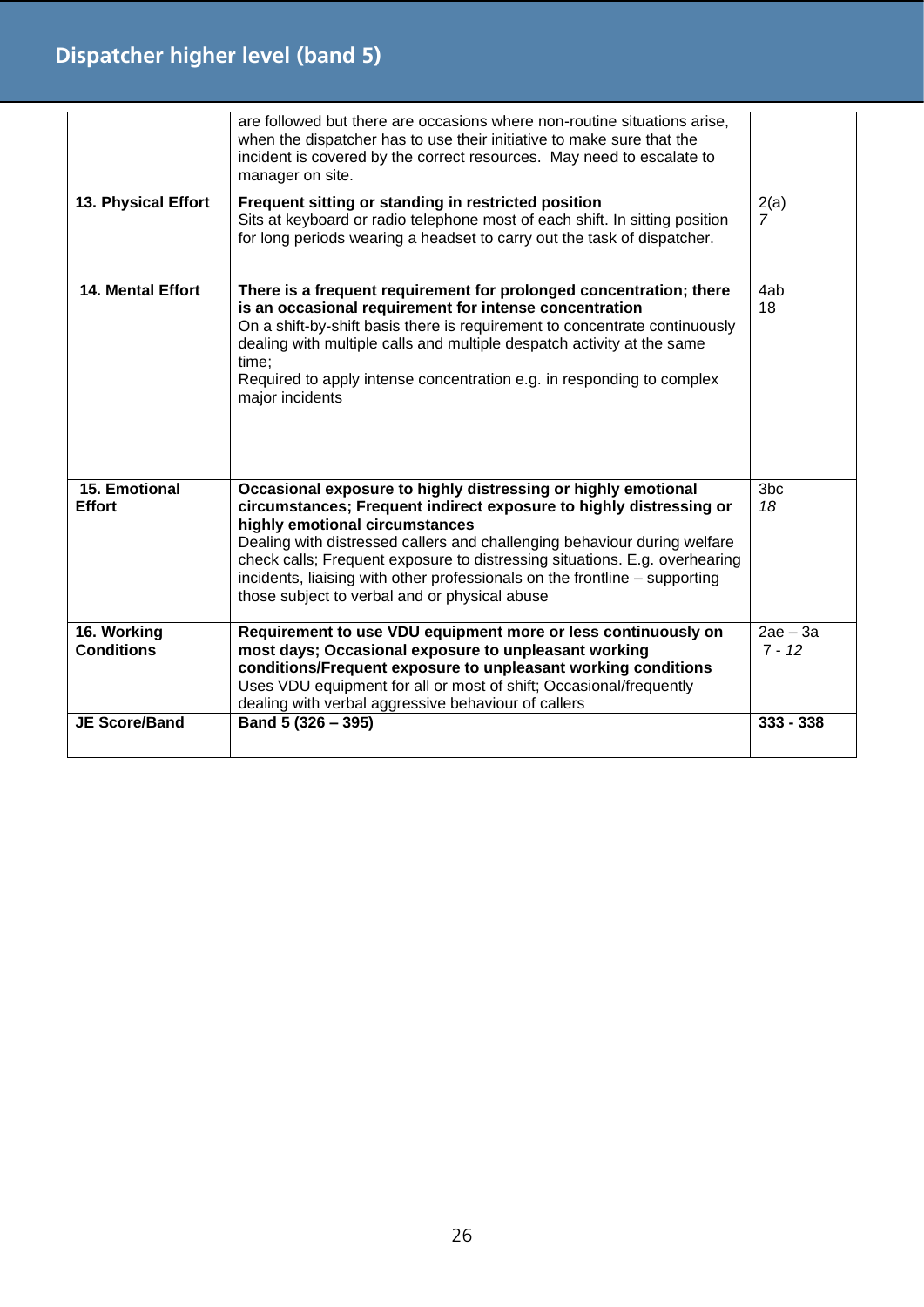- **1.** Ensure the effective organisation of the shift and deployment of resources, having oversight of planned and spontaneous events, managing the impact on resources or the continuity of business as usual within the shift.
- **2.** Ensure compliance, quality and performance standards are met.
- **3.** Manages/supervises control centre staff and expenses

| <b>Factor</b>                | <b>Relevant Job Information</b>                                                                                                                                   | <b>JE Level</b> |
|------------------------------|-------------------------------------------------------------------------------------------------------------------------------------------------------------------|-----------------|
| 1. Communication &           | Provide and receive complex, sensitive, or contentious information,                                                                                               | 4a              |
| <b>Relationship Skills</b>   | where persuasive, motivational, negotiating, training, empathic or re-                                                                                            |                 |
|                              | assurance skills required.                                                                                                                                        | 32              |
|                              | Engage in difficult and challenging conversations with staff and other<br>professionals, in which the post holder must ensure that they address the               |                 |
|                              | objective of the conversation in a clear and positive manner, appreciate the                                                                                      |                 |
|                              | needs of recipients - for example, Major incident - debriefs, sensitive case                                                                                      |                 |
|                              | meetings including formal process meeting (attendance, employee concern),                                                                                         |                 |
|                              | reporting untoward incidents, delays, failures to appropriate managers.                                                                                           |                 |
|                              |                                                                                                                                                                   |                 |
|                              | Overcome barriers and resolve issues of conflicting priorities using effective                                                                                    |                 |
|                              | interpersonal skills for example -Resolve staffing issues and conflicts including                                                                                 |                 |
|                              | those arising between operational divisions and control room.                                                                                                     |                 |
|                              |                                                                                                                                                                   |                 |
| 2. Knowledge,                | Understanding of a range of work procedures and practices, which                                                                                                  | 5               |
| <b>Training &amp;</b>        | require expertise within a specialism or discipline, underpinned by                                                                                               | 120             |
| <b>Experience</b>            | theoretical knowledge or relevant practical experience.                                                                                                           |                 |
|                              | Expertise and proficiency in the full range of control centre activity gained<br>through substantial experience in call handler and dispatch operations including |                 |
|                              | expert knowledge of computer-based information systems, protocols for                                                                                             |                 |
|                              | dispatch, triage training, rostering, risk management and resource planning.                                                                                      |                 |
|                              |                                                                                                                                                                   |                 |
|                              | Plus short courses, for example in mentoring, audit, management and                                                                                               |                 |
|                              | leadership, or experience, preferably in a critical decision-making environment.                                                                                  |                 |
| 3. Analytical &              | Judgements involving complex facts or situations, which require the                                                                                               | 4               |
| <b>Judgemental Skills</b>    | analysis, interpretation, and comparison of a range of options                                                                                                    | 42              |
|                              | Dynamic evaluation of workflow considering options to develop a solution<br>response and to anticipate when the Service would be able to offer assistance         |                 |
|                              | and support to other agencies.                                                                                                                                    |                 |
|                              |                                                                                                                                                                   |                 |
|                              | Evaluate and make informed decisions during activation of major incident plan,                                                                                    |                 |
|                              | e.g. assess surge in demand, evacuation, systems failure response.                                                                                                |                 |
|                              | Monitor compliance of operational procedures to ensure high quality call-taking                                                                                   |                 |
|                              | and dispatch services.                                                                                                                                            |                 |
|                              | Analysis of reports covering control centre KPI's requiring comparison of                                                                                         |                 |
|                              | complex information.                                                                                                                                              |                 |
| 4. Planning &                | Planning and organisation of straightforward tasks, activities, or                                                                                                | $2 - 3$         |
| <b>Organisational Skills</b> | programmes, some of which may be ongoing / planning and organisation                                                                                              |                 |
|                              | of a number of complex activities or programmes, which require the                                                                                                | $15 - 27$       |
|                              | formulation and adjustment of plans<br>Lead the delivery of planned activity to ensure operational compliance and                                                 |                 |
|                              | response times.                                                                                                                                                   |                 |
|                              |                                                                                                                                                                   |                 |
|                              | Arrangements for staff management activity - Planning 1-2-1s and                                                                                                  |                 |
|                              | PDRs/Reviewing staff rotas, allocating and re-allocating work to staff to meet                                                                                    |                 |
|                              | service demand.                                                                                                                                                   |                 |
|                              |                                                                                                                                                                   |                 |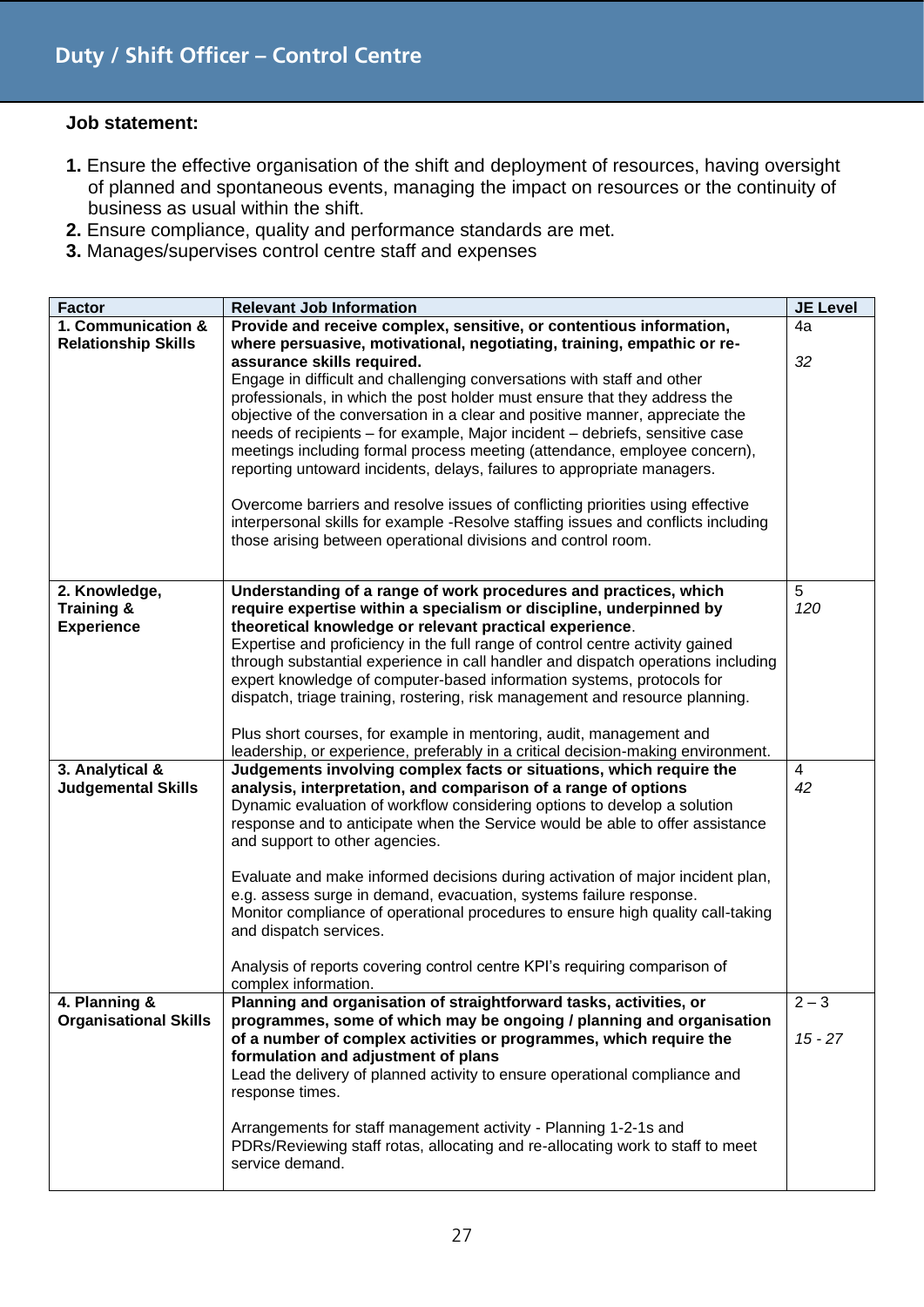## **Duty / Shift Officer – Control Centre**

|                                                                      | Organising the deployment of other professionals and agencies to meet service<br>demand e.g. critical incidents.                                                                                                                                                                                                                                                                                                                                                            |                      |
|----------------------------------------------------------------------|-----------------------------------------------------------------------------------------------------------------------------------------------------------------------------------------------------------------------------------------------------------------------------------------------------------------------------------------------------------------------------------------------------------------------------------------------------------------------------|----------------------|
| 5. Physical Skills                                                   | Skills obtained through practice over time or during practical training<br>Keyboard skills                                                                                                                                                                                                                                                                                                                                                                                  | $\overline{2}$       |
|                                                                      |                                                                                                                                                                                                                                                                                                                                                                                                                                                                             | 15                   |
| 6. Responsibility for<br><b>Patient/Client Care</b>                  | Assists patients/clients/relatives during incidental contacts<br>Incidental contact with service users                                                                                                                                                                                                                                                                                                                                                                      | $\mathbf{1}$         |
|                                                                      |                                                                                                                                                                                                                                                                                                                                                                                                                                                                             | 4                    |
| 7. Responsibility for<br><b>Policy/Service</b><br><b>Development</b> | Implements policies for own work area and proposes changes to working<br>practices or procedures for own work area/ proposes policy or service<br>changes which impact beyond own area of activity<br>Review performance and makes suggestions for improvement and implements<br>agreed action plan for the team / Represent EOC within the organisation, e.g.<br>working groups – to propose changes to policy impacting on cross service<br>working or working practices. | $2 - 3$<br>$12 - 21$ |
| 8. Responsibility for                                                | Authorised signatory for small cash/cash or financial payments                                                                                                                                                                                                                                                                                                                                                                                                              | $2d - 3a$            |
| <b>Financial &amp; Physical</b><br><b>Resources</b>                  | Autonomy for authorisation of travel expenses or overtime within in line with<br>organisational procedures and sign off of time sheets less than/more than<br>£1000 per month.                                                                                                                                                                                                                                                                                              | $12 - 21$            |
| 9. Responsibility for                                                | Responsible for day to day management of a group of staff                                                                                                                                                                                                                                                                                                                                                                                                                   | 3a                   |
| <b>Human Resources</b>                                               | All aspects of day-to-day management including allocation of work and<br>absence management.                                                                                                                                                                                                                                                                                                                                                                                | 21                   |
|                                                                      | Participate in the recruitment and induction of staff, e.g. sit on interview panel                                                                                                                                                                                                                                                                                                                                                                                          |                      |
|                                                                      |                                                                                                                                                                                                                                                                                                                                                                                                                                                                             |                      |
|                                                                      | Responsible for development of team and team members including undertaking<br>skills gap analysis, identifying training needs and delivery of training.                                                                                                                                                                                                                                                                                                                     |                      |
|                                                                      | Performance management and developing collaborative remedies to support<br>capability or undertaking disciplinary or grievance processes.                                                                                                                                                                                                                                                                                                                                   |                      |
| 10. Responsibility<br>for Information                                | Occasional / Regular requirement to use computer software to develop or<br>create statistical reports requiring formulae                                                                                                                                                                                                                                                                                                                                                    | $2 - 3$              |
| <b>Resources</b>                                                     | Produce and collate analytical and statistical information on an                                                                                                                                                                                                                                                                                                                                                                                                            | $9 - 16$             |
|                                                                      | occasional/regular basis. For example,<br>Produce statistical information on call, response, and performance data for                                                                                                                                                                                                                                                                                                                                                       |                      |
| 11. Responsibility                                                   | regular reporting using statistical reporting and formulae.<br>Occasionally participate in equipment testing                                                                                                                                                                                                                                                                                                                                                                | $\mathbf{1}$         |
| for Research &                                                       | Undertakes survey and audits as necessary to own work.                                                                                                                                                                                                                                                                                                                                                                                                                      |                      |
| <b>Development</b>                                                   |                                                                                                                                                                                                                                                                                                                                                                                                                                                                             | 5                    |
| 12. Freedom to Act                                                   | Is guided by precedent and clearly defined protocols and procedures.                                                                                                                                                                                                                                                                                                                                                                                                        | 3                    |
|                                                                      | Work is managed rather than supervised and results, outcomes are<br>assessed at agreed intervals                                                                                                                                                                                                                                                                                                                                                                            | 21                   |
|                                                                      | Works without direct supervision but within parameters of policies, protocols,<br>and procedures with discretion to move outside of these for unplanned and life-                                                                                                                                                                                                                                                                                                           |                      |
|                                                                      | threatening events.                                                                                                                                                                                                                                                                                                                                                                                                                                                         |                      |
|                                                                      | Line management and leadership responsibilities.                                                                                                                                                                                                                                                                                                                                                                                                                            |                      |
|                                                                      |                                                                                                                                                                                                                                                                                                                                                                                                                                                                             |                      |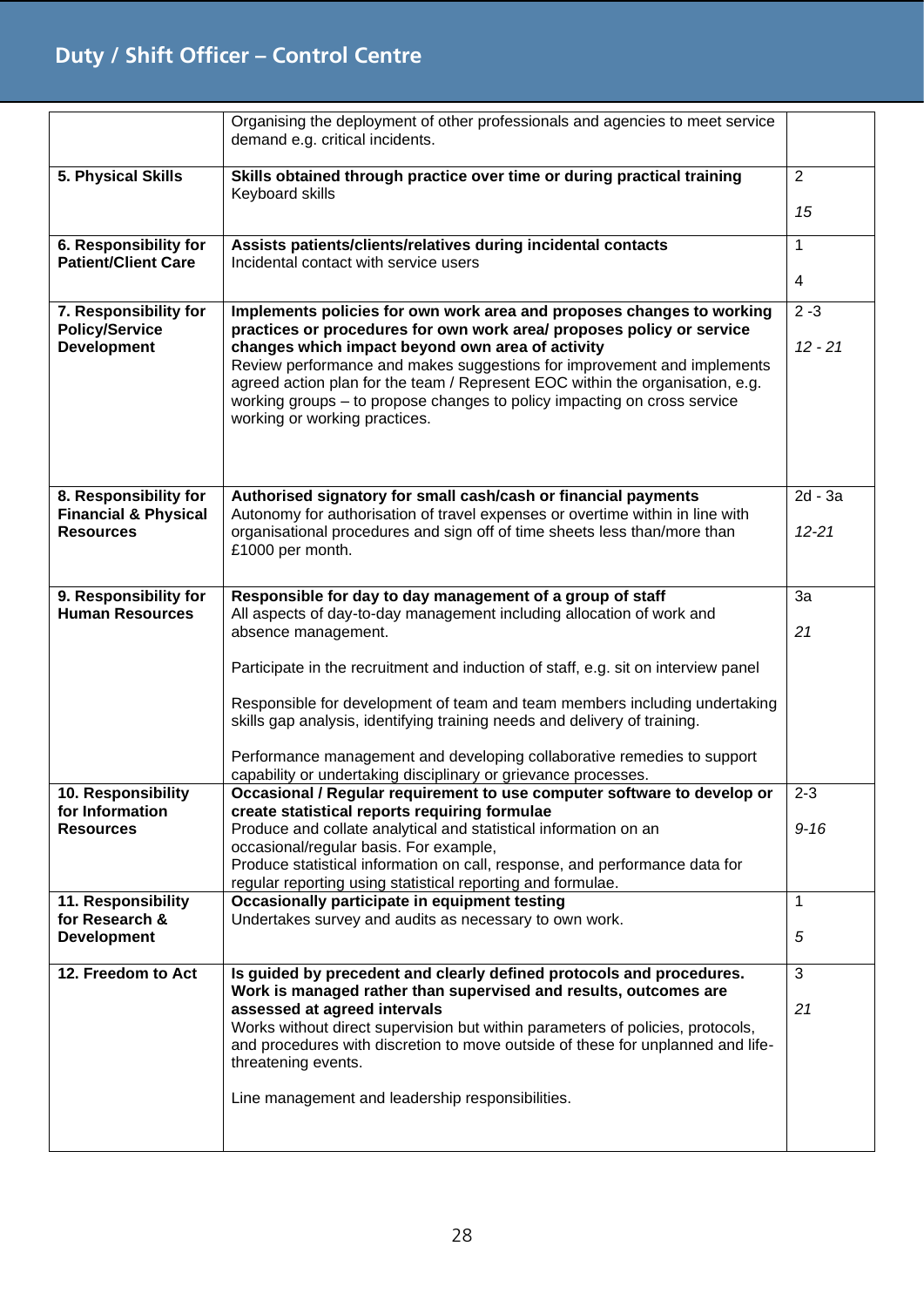## **Duty / Shift Officer – Control Centre**

| 13. Physical Effort              | There may be a requirement to exert light physical effort for short periods<br>Combination of sitting / standing.                                                                                                                                                                                                                                                                               | 1<br>3                 |
|----------------------------------|-------------------------------------------------------------------------------------------------------------------------------------------------------------------------------------------------------------------------------------------------------------------------------------------------------------------------------------------------------------------------------------------------|------------------------|
| 14. Mental Effort                | Frequent requirement for concentration where the work pattern is<br>unpredictable/There is an occasional requirement for intense<br>concentration<br>Required to continuously monitor activity, staffing levels, and performance,<br>changing tasks to respond to operational situations/ Occasionally required to<br>apply intense concentration e.g. in responding to complex major incidents | $3a - 4b$<br>$12 - 18$ |
| <b>15. Emotional Effort</b>      | Occasional/frequent exposure to distressing or emotional circumstances<br>Providing support and direction to a large team of people, dealing with<br>distressing circumstances, including fatalities and staff under emotional stress.<br>Dealing with disciplinary and grievance issues.                                                                                                       | $2a-3a$<br>$11 - 18$   |
| 16. Working<br><b>Conditions</b> | Occasional exposure to unpleasant working conditions; Use VDU<br>equipment more or less continuously.<br>Dealing with complaints from or aggressive behaviour of service users; Use of<br>VDU equipment throughout shift.                                                                                                                                                                       | 2 ae<br>$\overline{7}$ |
| <b>JE Score/Band</b>             | Band 5 (326-395)                                                                                                                                                                                                                                                                                                                                                                                | 341-391                |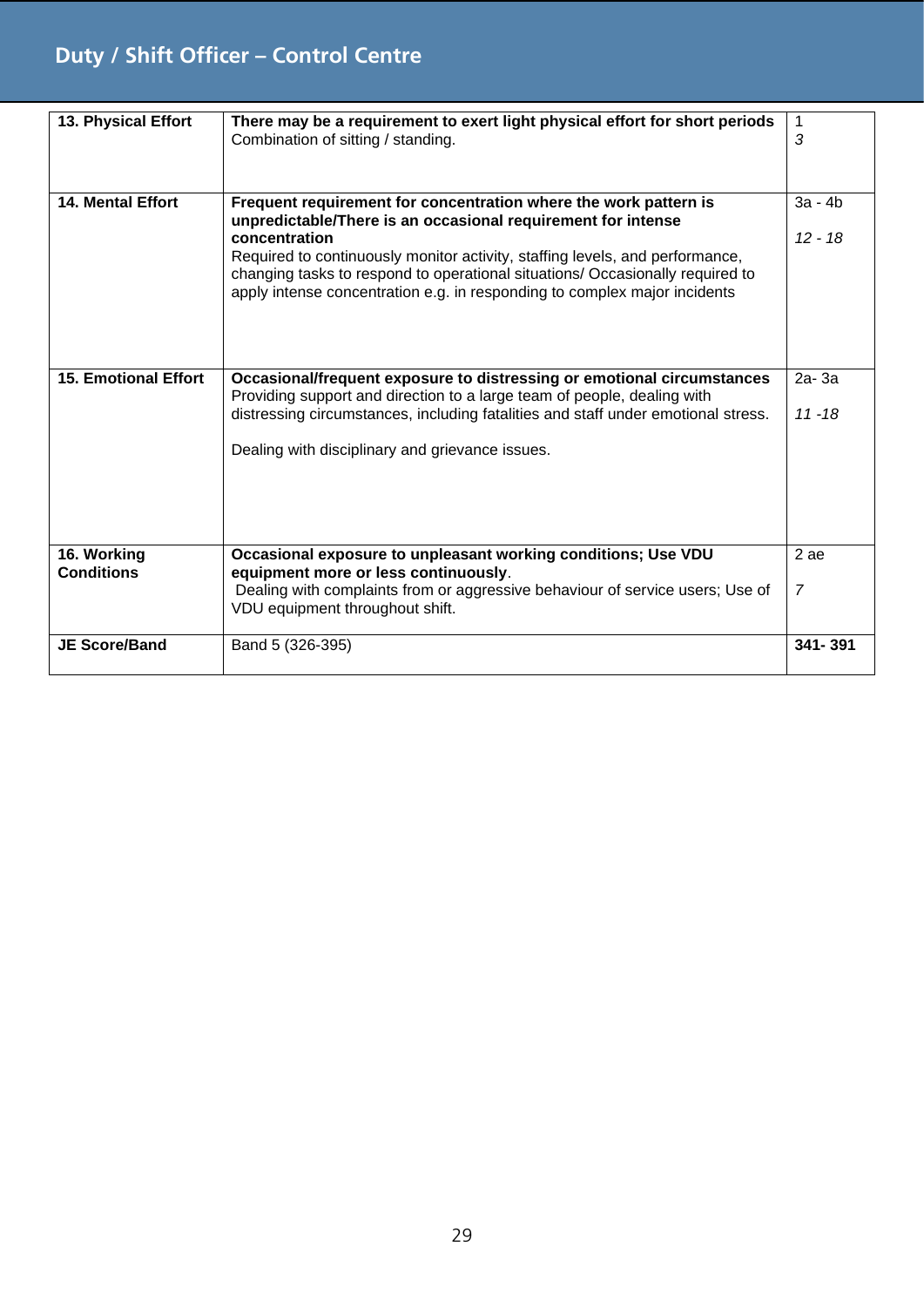- 1. Ensure the effective organisation of the shift and deployment of resources, having oversight of planned and spontaneous events, managing the impact on resources or the continuity of business as usual within the shift.
- 2. Ensure compliance, quality and performance standards are met.
- 3. Manages control centre staff
- 4. Responsibility for computer systems

| <b>Factor</b>                | <b>Relevant Job Information</b>                                                                   | <b>JE Level</b> |
|------------------------------|---------------------------------------------------------------------------------------------------|-----------------|
| 1. Communication &           | Provide and receive complex, sensitive, or contentious                                            | 4a              |
| <b>Relationship Skills</b>   | information, where persuasive, motivational, negotiating, training,                               | 32              |
|                              | empathic or re-assurance skills required.                                                         |                 |
|                              | Engage in difficult and challenging communications with staff and other                           |                 |
|                              | professionals, in which the post holder must ensure that they deliver                             |                 |
|                              | information in a clear and positive manner, appreciate the needs of                               |                 |
|                              | recipients and respecting confidentiality. Examples include clinical                              |                 |
|                              | briefings, Major incident debriefs, sensitive case meetings including                             |                 |
|                              | formal process meeting (attendance, employee concern), reporting                                  |                 |
|                              | untoward incidents, delays, failures to appropriate managers.                                     |                 |
|                              | Overcome barriers and resolve issues of conflicting priorities using                              |                 |
|                              | effective interpersonal skills for example -Resolve staffing issues and                           |                 |
|                              | conflicts including those arising between operational divisions and                               |                 |
|                              | control room.                                                                                     |                 |
| 2. Knowledge,                | Understanding of a range of work procedures and practices,                                        | 6               |
| <b>Training &amp;</b>        | which require expertise within a specialism or discipline,                                        | 156             |
| <b>Experience</b>            | underpinned by theoretical knowledge or relevant practical                                        |                 |
|                              | experience.                                                                                       |                 |
|                              | Expertise and proficiency in the full range of control centre activity                            |                 |
|                              | gained through substantial experience in call handler and dispatch                                |                 |
|                              | operations including expert knowledge of computer-based information                               |                 |
|                              | systems, protocols for dispatch, triage training, rostering, risk                                 |                 |
|                              | management and resource planning. Specialist knowledge                                            |                 |
|                              | demonstrated by Joint Emergency Services Interoperability Programme                               |                 |
|                              | (JESIP) courses and certificates.                                                                 |                 |
|                              | Educated to degree level or equivalent. Plus short courses, for example                           |                 |
|                              | in mentoring, audit, management and leadership, or experience,                                    |                 |
|                              | preferably in a critical decision-making environment that demonstrate                             |                 |
|                              | additional breadth of knowledge to post graduate level or equivalent.                             |                 |
| 3. Analytical &              | Judgements involving complex facts or situations, which require                                   | 4               |
| <b>Judgemental Skills</b>    | the analysis, interpretation, and comparison of a range of options.                               | 42              |
|                              | Dynamic evaluation of workflow considering options to develop a                                   |                 |
|                              | solution response and to anticipate when the Service would be able to                             |                 |
|                              | offer assistance and support to other agencies.                                                   |                 |
|                              | Evaluate and make informed decisions during activation of major                                   |                 |
|                              | incident plan, e.g., assess surge in demand, evacuation, systems                                  |                 |
|                              | failure response.                                                                                 |                 |
|                              | Monitor compliance of operational procedures to ensure high quality                               |                 |
|                              | call-taking and dispatch services.                                                                |                 |
|                              | Analysis of reports covering control centre KPI's requiring comparison<br>of complex information. |                 |
|                              |                                                                                                   |                 |
| 4. Planning &                | Planning and organisation of straightforward tasks, activities, or                                | $2 - 3$         |
| <b>Organisational Skills</b> | programmes, some of which may be ongoing / planning and                                           | $15 - 27$       |
|                              | organisation of a number of complex activities or programmes,                                     |                 |
|                              | which require the formulation and adjustment of plans.                                            |                 |
|                              | Lead the delivery of planned activity to ensure operational compliance                            |                 |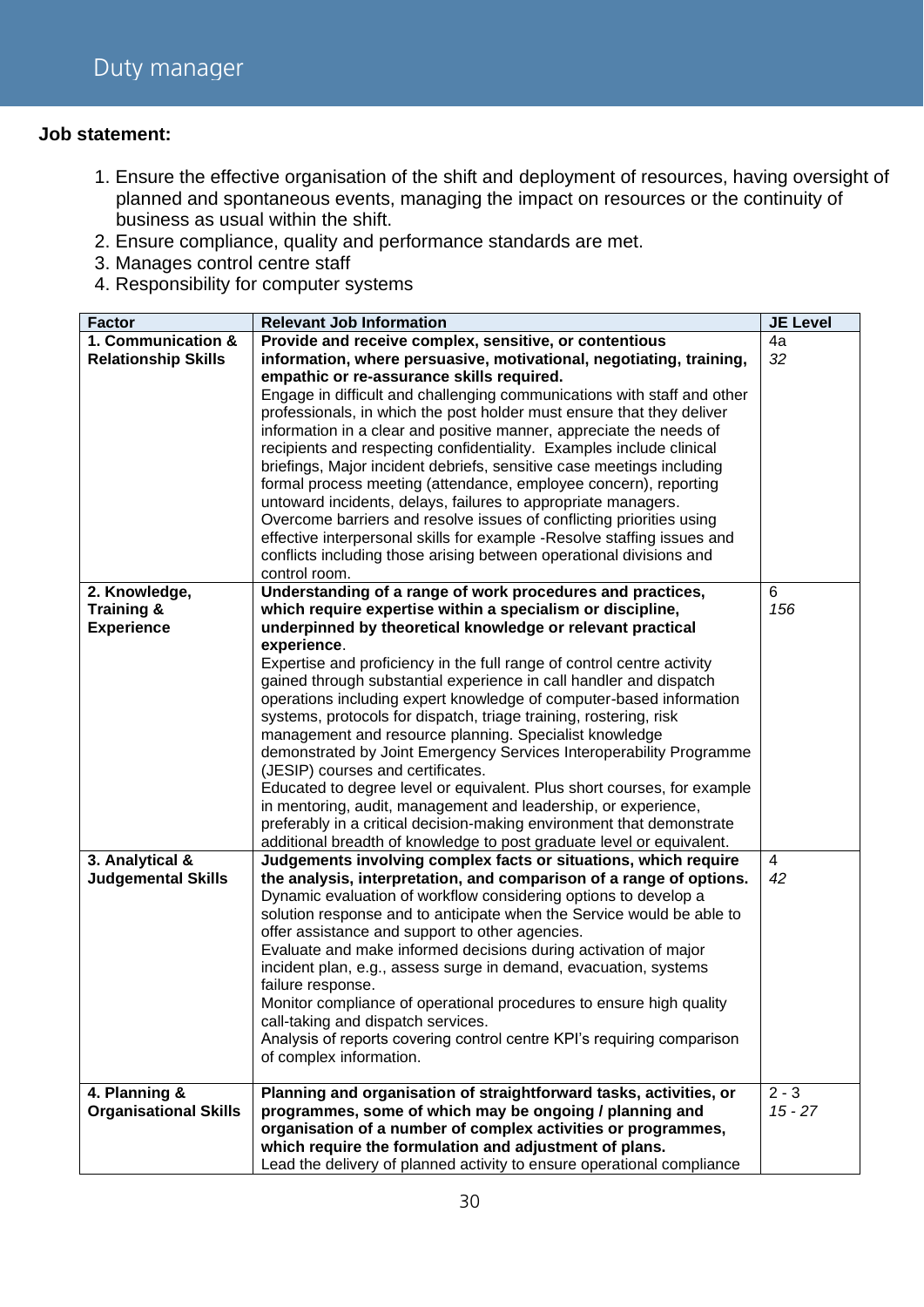# Duty manager

|                                                                              | and response times.                                                                                                                                                                                                                                                                                                                                                                                                                |                      |
|------------------------------------------------------------------------------|------------------------------------------------------------------------------------------------------------------------------------------------------------------------------------------------------------------------------------------------------------------------------------------------------------------------------------------------------------------------------------------------------------------------------------|----------------------|
|                                                                              | Arrangements for staff management activity - Planning 1-2-1s and<br>PDRs/Reviewing staff rotas, allocating and re-allocating work to staff to<br>meet service demand.                                                                                                                                                                                                                                                              |                      |
|                                                                              | Organising the deployment of other professionals and agencies to meet<br>service demand e.g., critical incidents.                                                                                                                                                                                                                                                                                                                  |                      |
| 5. Physical Skills                                                           | Skills obtained through practice over time or during practical<br>training.<br>Keyboard skills                                                                                                                                                                                                                                                                                                                                     | $\overline{2}$<br>15 |
| 6. Responsibility for<br><b>Patient/Client Care</b>                          | Assists patients/clients/relatives during incidental contacts.<br>Incidental contact with service users                                                                                                                                                                                                                                                                                                                            | 1<br>4               |
| 7. Responsibility for<br><b>Policy/Service</b><br><b>Development</b>         | Implements policies for own work are and proposes policy or<br>service changes which impact beyond own area of activity.<br>Represents EOC in organisation wide discussions re service change<br>and deployment.<br>Influences the options and outcomes of operational working groups -<br>e.g., tenders, cross service working party/projects looking at working                                                                  | 3<br>21              |
|                                                                              | practices (streamlining). Implements changes within EOC or work area.<br>Leads discussions on policies, procedures and protocols, SOPs within<br>work area. Proposes changes for improvement of working practices<br>withing the EOC.                                                                                                                                                                                              |                      |
| 8. Responsibility for<br><b>Financial &amp; Physical</b><br><b>Resources</b> | Authorised signatory for cash or financial payments.<br>Autonomy to authorise overtime in line with organisational procedures<br>and sign off time sheets over £1000 per month                                                                                                                                                                                                                                                     | 3a<br>21             |
| 9. Responsibility for<br><b>Human Resources</b>                              | Responsible for line management of a single function or<br>department<br>Line management responsibility for call centre. Responsible for all staff<br>related issues including recruitment, communication, grievance and<br>discipline, health, safety and welfare, work allocation, recording<br>attendance management of sickness absence and annual leave, and<br>the accurate and timely compilation of payroll documentation. | 4a<br>32             |
| 10. Responsibility<br>for Information<br><b>Resources</b>                    | Regular requirement to use computer software to develop or<br>create statistical reports requiring formulae.<br>Produce statistical information on call, response, and performance data<br>for regular reporting to senior management- using statistical reporting<br>and formulae.                                                                                                                                                | 3<br>16              |
| 11. Responsibility<br>for Research &<br><b>Development</b>                   | Occasionally participate in equipment testing<br>Undertakes survey and audits as necessary to own work.                                                                                                                                                                                                                                                                                                                            | 1<br>5               |
| 12. Freedom to Act                                                           | Expected results are defined but the post holder decides how they<br>are best achieved and is guided by principles and broad<br>occupational policies or regulations.<br>Works on own initiative, operates within broad policies and procedures,<br>responsibility for specific area of service delivery.                                                                                                                          | 4<br>32              |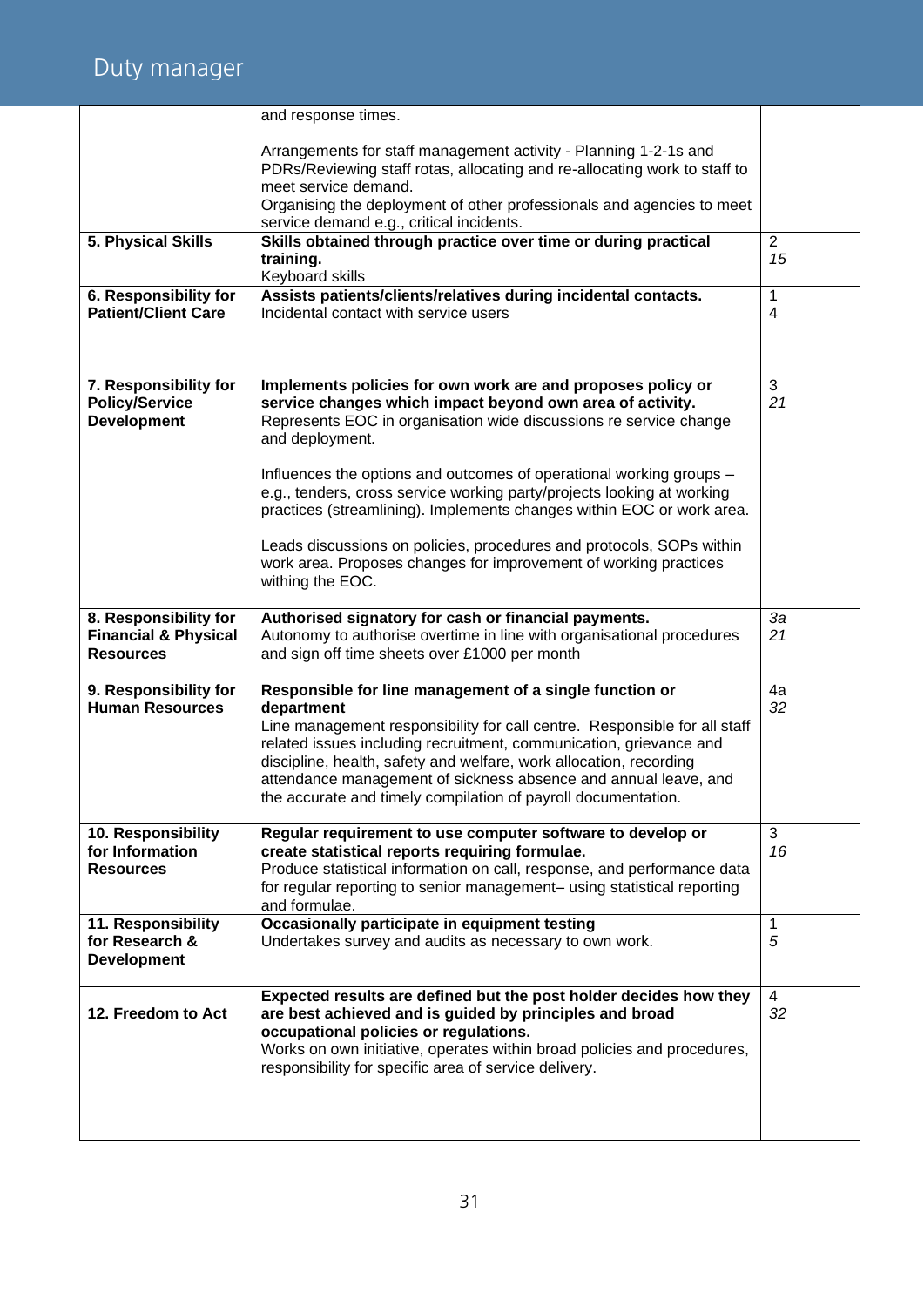| 13. Physical Effort              | There may be a requirement to exert light physical effort for short<br>periods.<br>Combination of sitting / standing                                                                                                                                                                                                                                                                                                                                                                                                                                                                  | 1<br>3                |
|----------------------------------|---------------------------------------------------------------------------------------------------------------------------------------------------------------------------------------------------------------------------------------------------------------------------------------------------------------------------------------------------------------------------------------------------------------------------------------------------------------------------------------------------------------------------------------------------------------------------------------|-----------------------|
| 14. Mental Effort                | There is a frequent requirement for prolonged concentration;<br>there is an occasional requirement for intense concentration.<br>On a shift-by-shift basis there is requirement to concentrate<br>continuously overseeing multiple activities at the same time; Required<br>to apply intense concentration e.g., in responding to complex major<br>incidents, monitoring of all incoming calls or cases and despatch of<br>resourcing including oversight of clinical support desk cases.<br>The Post holder may be required to represent the service at Fatal<br>Accident Inquiries. | 4 ab<br>18            |
| <b>15. Emotional Effort</b>      | Frequent exposure to distressing or emotional circumstances;<br>Frequent indirect exposure to highly distressing or highly<br>emotional circumstances<br>Dealing with disciplinary and grievance issues;<br>Providing support and direction to a large team of people who are<br>dealing with distressing circumstances, including fatalities and staff<br>under emotional stress, including dealing with abusive or aggressive<br>callers.                                                                                                                                           | 3ac<br>18             |
| 16. Working<br><b>Conditions</b> | Occasional exposure to unpleasant working conditions; Use VDU<br>equipment more or less continuously.<br>Dealing with complaints from or aggressive behaviour of service users;<br>Use of VDU equipment throughout shift                                                                                                                                                                                                                                                                                                                                                              | 2ae<br>$\overline{7}$ |
| <b>JE Score/Band</b>             | Band 6 (396-465)                                                                                                                                                                                                                                                                                                                                                                                                                                                                                                                                                                      | 437 - 449             |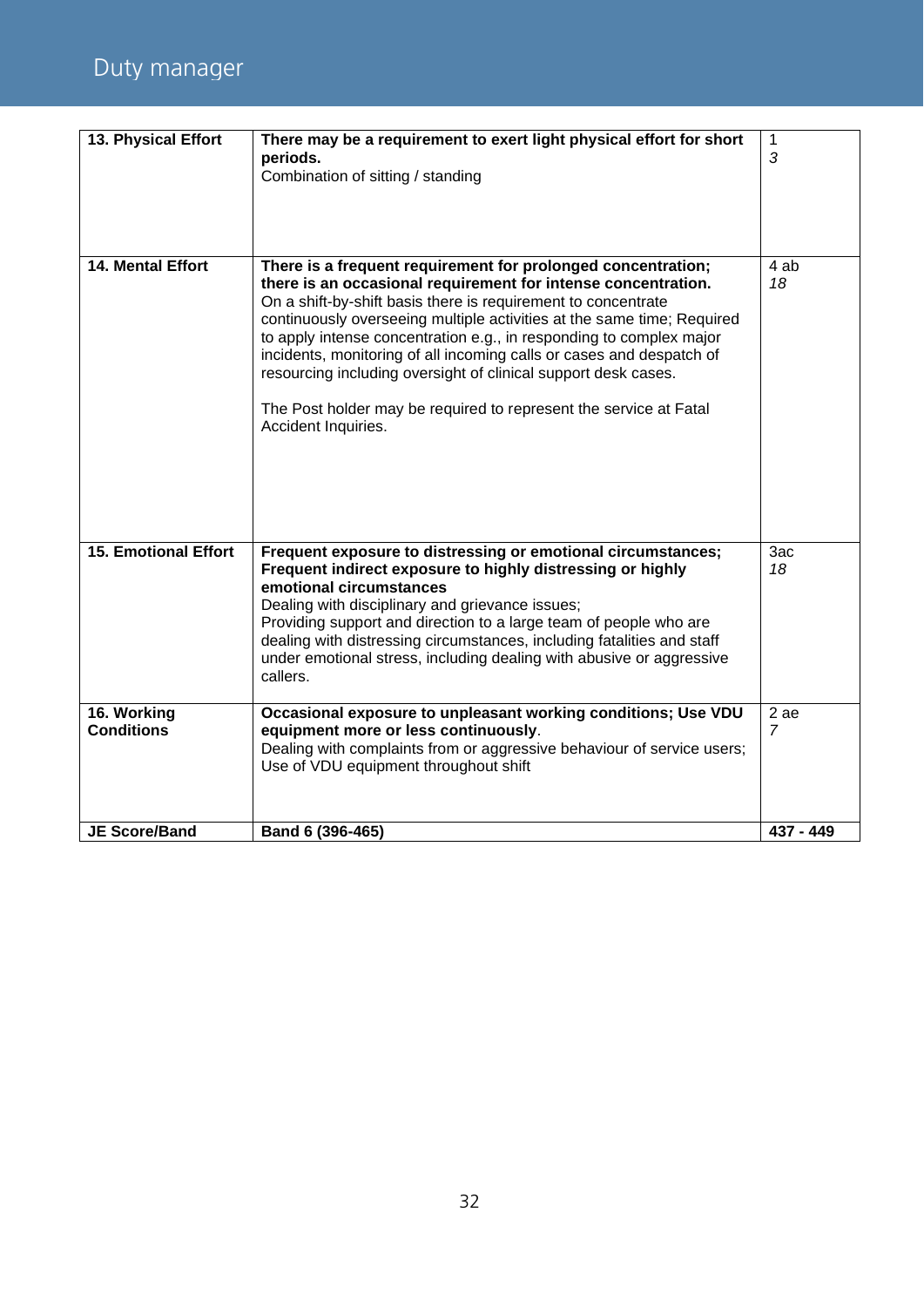**Job statement:** 1. Collects patients and escorts to vehicle

- 2. Drives vehicle to and from hospitals, clinics, departments
- 3. Escorts patients to appropriate clinic or department

| <b>Factor</b>                                                                | <b>Relevant Job Information</b>                                                                                                                | <b>JE Level</b>    |
|------------------------------------------------------------------------------|------------------------------------------------------------------------------------------------------------------------------------------------|--------------------|
| 1. Communications &<br><b>Relationship Skills</b>                            | Persuasive skills, barriers to understanding<br>Exchanges condition related information with patients,<br>relatives, empathy and reassurance   | 3(a)               |
| 2. Knowledge Training &<br><b>Experience</b>                                 | Range of procedures, induction training<br>Procedures for collecting and conveying patients; training over<br>weeks                            | 2                  |
| 3. Analytical and<br><b>Judgemental Skills</b>                               | Straightforward job related facts<br>Responds to route, appointment problems                                                                   | 1                  |
| 4. Planning and<br><b>Organisational Skills</b>                              | <b>Planning &amp; Organisational Skills</b><br>Plans route, adjusts for road, traffic conditions                                               | $\overline{2}$     |
| 5. Physical Skills                                                           | Skills acquired through practice<br>Dexterity, co-ordination & sensory skills for driving                                                      | $\overline{2}$     |
| 6. Responsibility for<br><b>Patient/Client Care</b>                          | Provides basic care to patients<br>Provides transport, escort services                                                                         | 3(a)               |
| 7. Responsibility for<br><b>Policy/Service</b><br><b>Development</b>         | Follows policies, may comment                                                                                                                  | 1                  |
| 8. Responsibility for<br><b>Financial &amp; Physical</b><br><b>Resources</b> | Personal duty of care in relation to equipment<br>Responsible for vehicle & equipment                                                          | $\mathbf{1}$       |
| 9. Responsibility for<br><b>Human Resources</b>                              | Demonstrates own duties to others<br>May demonstrate duties to new staff                                                                       | $\mathbf{1}$       |
| 10. Responsibility for<br><b>Information Resources</b>                       | Records personally generated information<br>Maintains records                                                                                  | 1                  |
| 11. Responsibility for<br><b>Research &amp; Development</b>                  | Little or no responsibility                                                                                                                    | 1                  |
| 12. Freedom to Act                                                           | Standard operating procedures, supervision available<br>Supervision available by radio                                                         | $\overline{2}$     |
| 13. Physical Effort                                                          | Frequent requirement to exert moderate effort for several<br>short periods during shift<br>Lifts, pushes & pulls patients several times, daily | $\overline{3}$ (c) |
| 14. Mental Effort                                                            | Frequent requirement for concentration, work pattern<br>predictable<br>Drivers patients, daily schedule                                        | 2(a)               |
| <b>15. Emotional Effort</b>                                                  | <b>Occasional distressing circumstances</b><br>Patients with serious or disfiguring injuries                                                   | $\overline{2}$     |
| <b>16. Working Conditions</b>                                                | Occasional unpleasant conditions; frequent requirement to<br>drive                                                                             | 2(a)(c)            |
| <b>JE Score/Band</b>                                                         | JE Score 181                                                                                                                                   | <b>Band 2</b>      |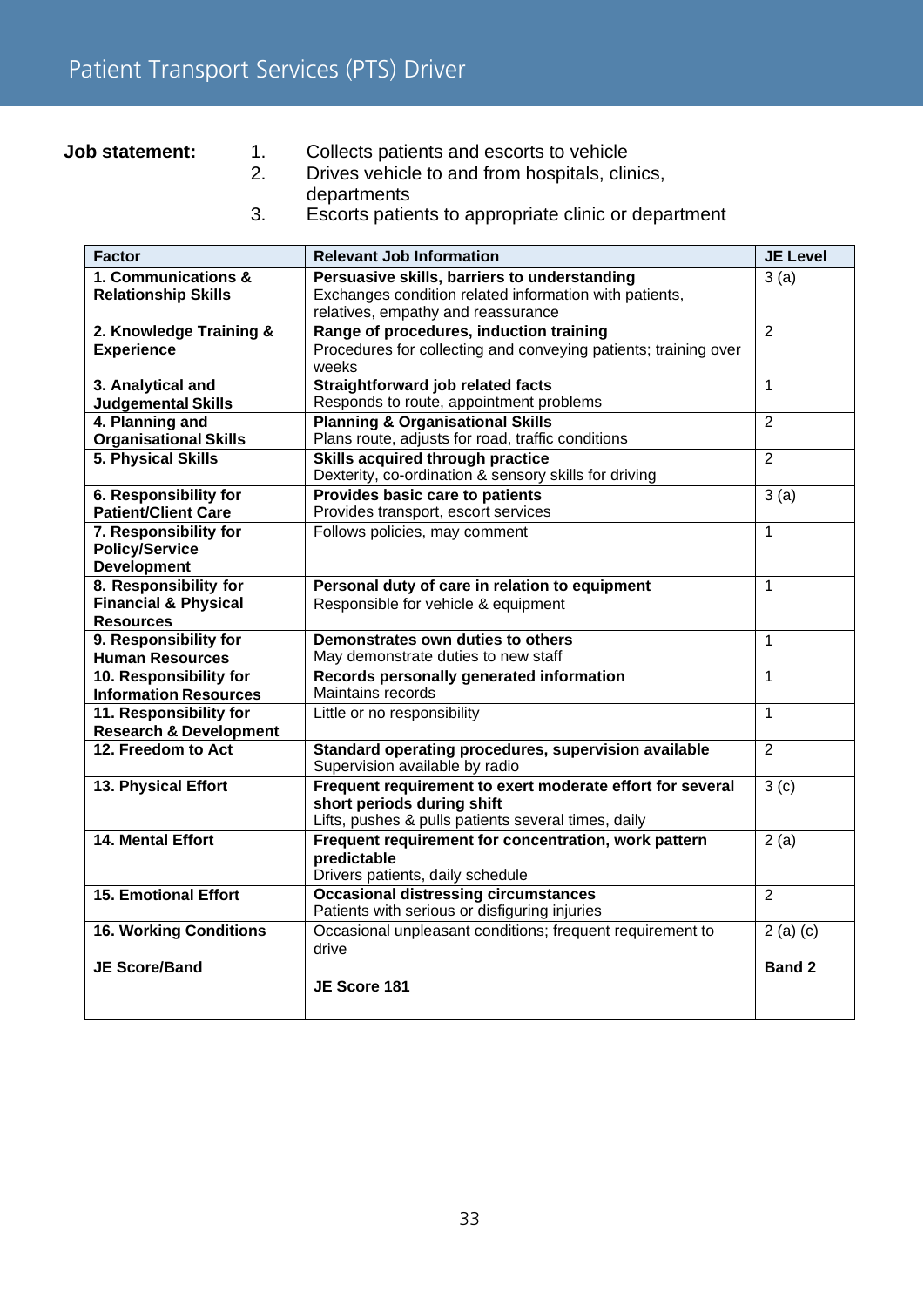- 1. Transports patients for appointments and treatment at a variety of locations
- 2. Assists patients as required, e.g. administers medical gases, first aid
- 3. May supervise a small team of patient transport drivers

| <b>Factor</b>                           | <b>Relevant Job Information</b>                                                                      | <b>JE Level</b> |
|-----------------------------------------|------------------------------------------------------------------------------------------------------|-----------------|
| 1. Communication                        | Provide and receive routine information requiring tact or                                            | 3(a)            |
| & Relationship                          | persuasive skills; barriers to understanding                                                         |                 |
| <b>Skills</b>                           | Exchanges information with patients, relatives requiring empathy and                                 |                 |
|                                         | reassurance                                                                                          |                 |
| 2. Knowledge,                           | Range of routine work procedures, requiring job training                                             | $\overline{2}$  |
| Training &                              | Procedures for driving, collecting and conveying patients and giving                                 |                 |
| <b>Experience</b>                       | basic first aid, acquired through job training for IHCD care assistant or<br>equivalent              |                 |
| 3. Analytical &                         | Judgements involving facts or situations, some requiring analysis                                    | $\overline{2}$  |
| <b>Judgemental Skills</b>               | Assess patient safety                                                                                |                 |
| 4. Planning &                           | Plan and organise straightforward activities, some ongoing                                           | $\overline{2}$  |
| Organisational                          | Plan route, adjusts for road, traffic conditions                                                     |                 |
| <b>Skills</b>                           |                                                                                                      |                 |
| 5. Physical Skills                      | Developed physical skills; advanced or high speed driving                                            | 3(a)            |
|                                         | Advanced skills for minibus/ ambulance driving                                                       |                 |
| 6. Responsibility                       | Provides personal care to patients/ clients                                                          | 3(a)            |
| for Patient/Client                      | Provides patient transport services and basic care                                                   |                 |
| Care                                    |                                                                                                      |                 |
| 7. Responsibility                       | Follow policies in own role, may be required to comment                                              | 1               |
| for Policy/Service                      | Follows ambulance service policies                                                                   |                 |
| <b>Development</b><br>8. Responsibility | Handles cash, valuables; safe use of expensive equipment                                             |                 |
| for Financial &                         | Handles patients valuables; Responsible for vehicles & equipment                                     | 2(a)(e)         |
| <b>Physical</b>                         |                                                                                                      |                 |
| <b>Resources</b>                        |                                                                                                      |                 |
| 9. Responsibility                       | Demonstrates own duties to new or less experienced employees/                                        | $1-2(a)$        |
| for Human                               | day to day supervision                                                                               |                 |
| <b>Resources</b>                        | May demonstrate own duties to staff/ supervises a small team of patient                              |                 |
|                                         | carers                                                                                               |                 |
| 10. Responsibility                      | Record personally generated information                                                              | 1               |
| for Information                         | Maintains records                                                                                    |                 |
| <b>Resources</b>                        |                                                                                                      | 1               |
| 11. Responsibility<br>for Research &    | Undertakes surveys or audits, as necessary to own work<br>Completes e.g. staff surveys               |                 |
| <b>Development</b>                      |                                                                                                      |                 |
| 12. Freedom to Act                      | Standard operating procedures, someone available for reference                                       | 2               |
|                                         | Works on own initiative, clinical supervision available via radio                                    |                 |
| 13. Physical Effort                     | Frequent moderate effort for several short/long periods;                                             | $3(c)$ -        |
|                                         | occasional intense                                                                                   | 4(b)(c)         |
|                                         | Moving patients in wheelchairs, with aids; lifting patients                                          |                 |
| 14. Mental Effort                       | Frequent concentration; work pattern predictable                                                     | 2(a)            |
|                                         | Concentration for driving, daily schedule                                                            |                 |
| 15. Emotional<br><b>Effort</b>          | Frequent distressing or emotional circumstances<br>Patients with medical or mental health conditions | 3(a)            |
| 16. Working                             | <b>Frequent unpleasant conditions</b>                                                                | 3(a)            |
| <b>Conditions</b>                       | Smells, body odours, verbal aggression                                                               |                 |
| <b>JE Score/Band</b>                    | JE Score 221 - 234                                                                                   | <b>Band 3</b>   |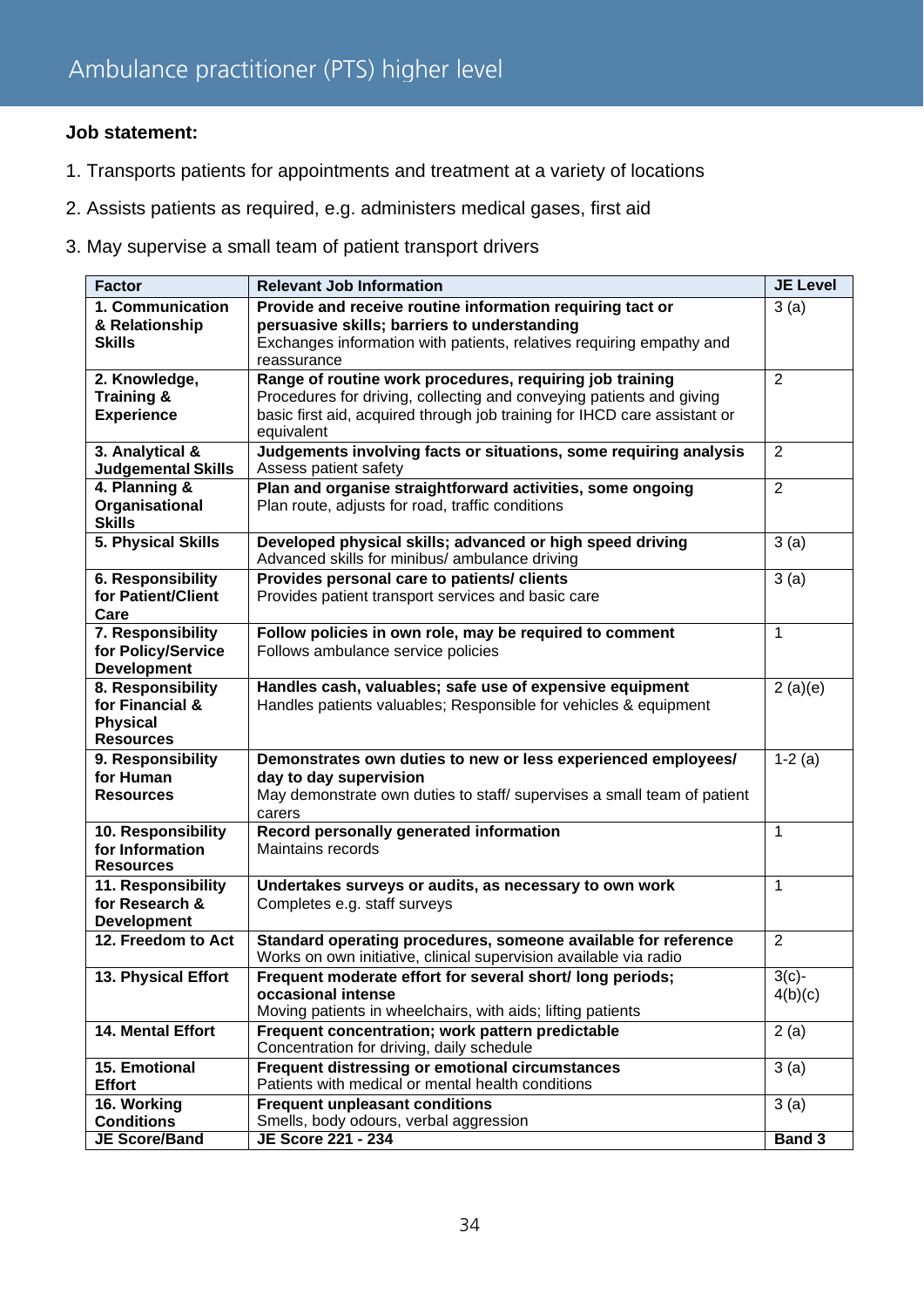- 1. Responds to emergency, urgent and routine calls, delivers treatment
- 2. Undertakes emergency driving; lifts and carries patients
- 3. Undertakes daily vehicle checks, check and re-stock equipment and supplies.

| <b>Factor</b>                            | <b>Relevant Job Information</b>                                                                                                   | <b>JE Level</b> |
|------------------------------------------|-----------------------------------------------------------------------------------------------------------------------------------|-----------------|
| 1. Communication &                       | Provide and receive complex, sensitive information; barriers to                                                                   | 4a              |
| <b>Relationship Skills</b>               | understanding                                                                                                                     |                 |
|                                          | Communicates condition related information to patients/clients,                                                                   |                 |
|                                          | relatives and clinical staff; requires empathetic and reassurance skills                                                          |                 |
| 2. Knowledge                             | Range of work procedures and practices, base level theoretical                                                                    | 3               |
| Training &                               | knowledge                                                                                                                         |                 |
| <b>Experience</b>                        | Knowledge of procedures for emergency and other situations;<br>acquired through training for IHCD technician qualification or     |                 |
|                                          | equivalent                                                                                                                        |                 |
| 3. Analytical &                          | Range of facts or situations requiring analysis, comparison of                                                                    | 3               |
| <b>Judgemental Skills</b>                | range of options                                                                                                                  |                 |
|                                          | Assesses situation, decides courses of action in accordance with                                                                  |                 |
|                                          | guidelines and protocols                                                                                                          |                 |
| 4. Planning and                          | Organise own day to day work tasks or activities                                                                                  | $1 - 2$         |
| <b>Organisational Skills</b>             | Plans, organises own tasks/ plans, organises on-scene activities                                                                  |                 |
| 5. Physical Skills                       | Developed physical skills, manipulation of objects, people;                                                                       | $3(a)$ (b)      |
|                                          | narrow margins for error; highly developed physical skills,<br>accuracy important, manipulation of fine tools, materials          |                 |
|                                          | Dexterity, co-ordination & sensory skills for driving, lifting & moving                                                           |                 |
|                                          | patients, clinical procedures e.g. intra-muscular injections while                                                                |                 |
|                                          | moving                                                                                                                            |                 |
| 6. Responsibility for                    | Implement clinical care, care packages/ provide advice in                                                                         | $4(a)$ (c)      |
| <b>Patient/Client Care</b>               | relation to care                                                                                                                  |                 |
|                                          | Assesses and delivers emergency and medical treatment within                                                                      |                 |
|                                          | clinical guidelines; provides advice to patients, carers                                                                          |                 |
| 7. Responsibility for                    | Follow policies in own role, may be required to comment                                                                           | 1               |
| <b>Policy/Service</b>                    | Follows ambulance service policies, may comment on proposals for                                                                  |                 |
| <b>Development</b>                       | change                                                                                                                            |                 |
| 8. Responsibility for                    | Handle cash, valuables; safe use of equipment other than that                                                                     | 2abce           |
| <b>Financial &amp; Physical</b>          | used personally; maintain stock control; safe use of expensive                                                                    |                 |
| <b>Resources</b>                         | equipment<br>Removes and passes patient belongings to clinical staff; ensure                                                      |                 |
|                                          | ambulance equipment is safe; maintains and secures stocks of                                                                      |                 |
|                                          | drugs; safe use of ambulance & equipment                                                                                          |                 |
| 9. Responsibility for                    | Demonstrate own activities to new or less experienced                                                                             | 1               |
| <b>Human Resources</b>                   | employees                                                                                                                         |                 |
|                                          | May demonstrate own duties to new members of staff, including                                                                     |                 |
|                                          | students                                                                                                                          |                 |
| 10. Responsibility for                   | Record personally generated information                                                                                           | 1               |
| <b>Information</b>                       | Keeps records of emergency and other treatment, incidents                                                                         |                 |
| <b>Resources</b>                         |                                                                                                                                   |                 |
| 11. Responsibility                       | Complete surveys or audits as necessary to own work                                                                               | $\mathbf{1}$    |
| for Research and                         | Completes e.g. staff surveys, occasionally involved in equipment                                                                  |                 |
| <b>Development</b><br>12. Freedom to Act | trials, clinical audits                                                                                                           |                 |
|                                          | Standard operating procedures, someone available for reference<br>Works within relevant emergency medical treatment protocols and | $\overline{2}$  |
|                                          | procedures, advice is available from more senior healthcare                                                                       |                 |
|                                          | practitioners                                                                                                                     |                 |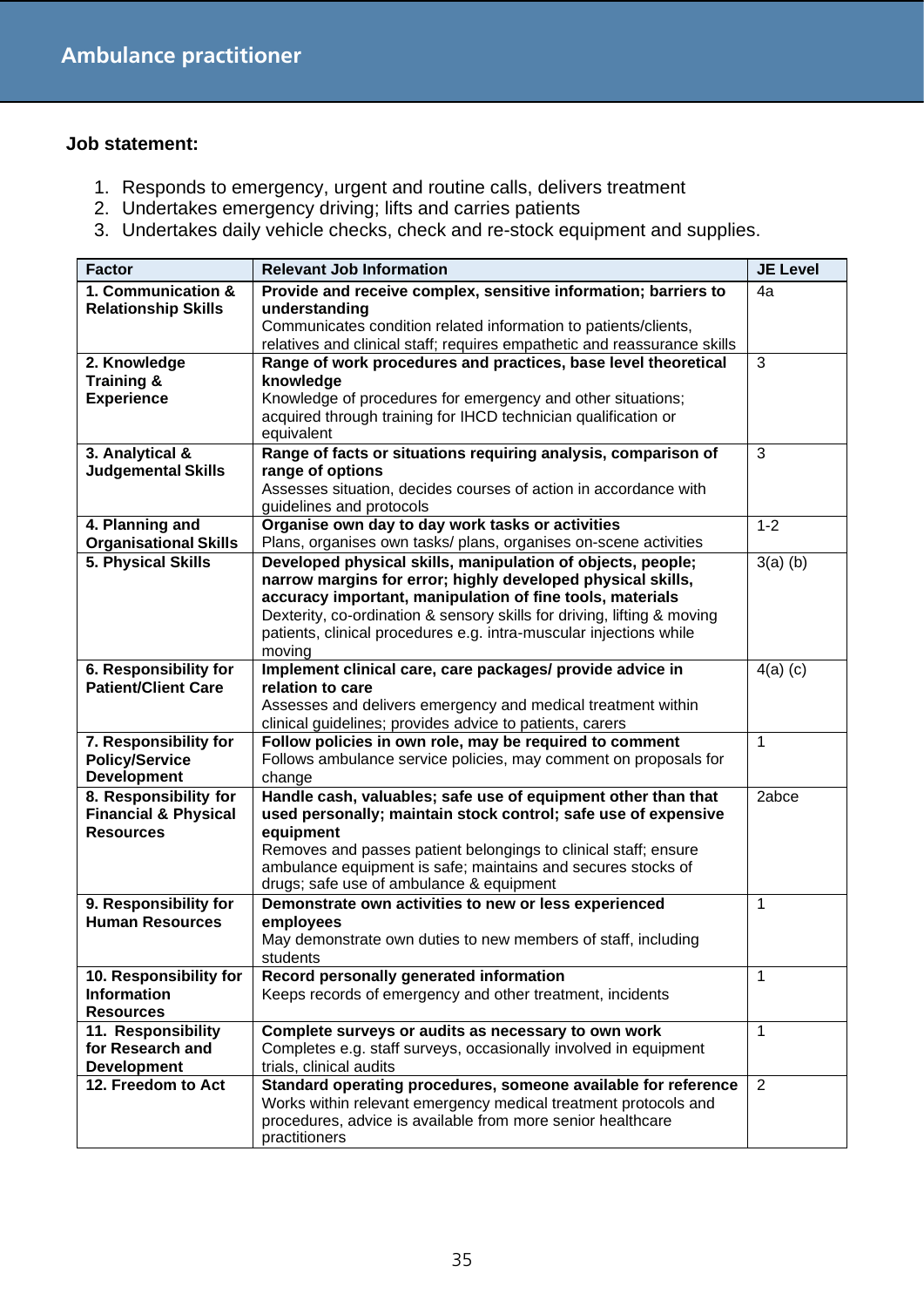| 13. Physical Effort              | Occasional/ frequent intense effort for several short periods<br>Lifting and carrying patients/clients in limited physical space                                            | $4c-5b$ |
|----------------------------------|-----------------------------------------------------------------------------------------------------------------------------------------------------------------------------|---------|
| <b>14. Mental Effort</b>         | Frequent concentration, work pattern pattern/unpredictable<br>Concentration on driving, delivering emergency medical care/ may be<br>switched to other emergency situations | $2a-3a$ |
| <b>15. Emotional Effort</b>      | Occasional trauma; frequent highly distressing or emotional<br>circumstances<br>Arriving at and dealing with e.g. families at the scene of accidents                        | 4ab     |
| 16. Working<br><b>Conditions</b> | <b>Considerable exposure to hazards</b><br>Unavoidable exposure to physically dangerous situations on a<br>regularbasis                                                     | 5       |
| <b>JE Score/Band</b>             | <b>JE Score 292-313</b>                                                                                                                                                     | Band 4  |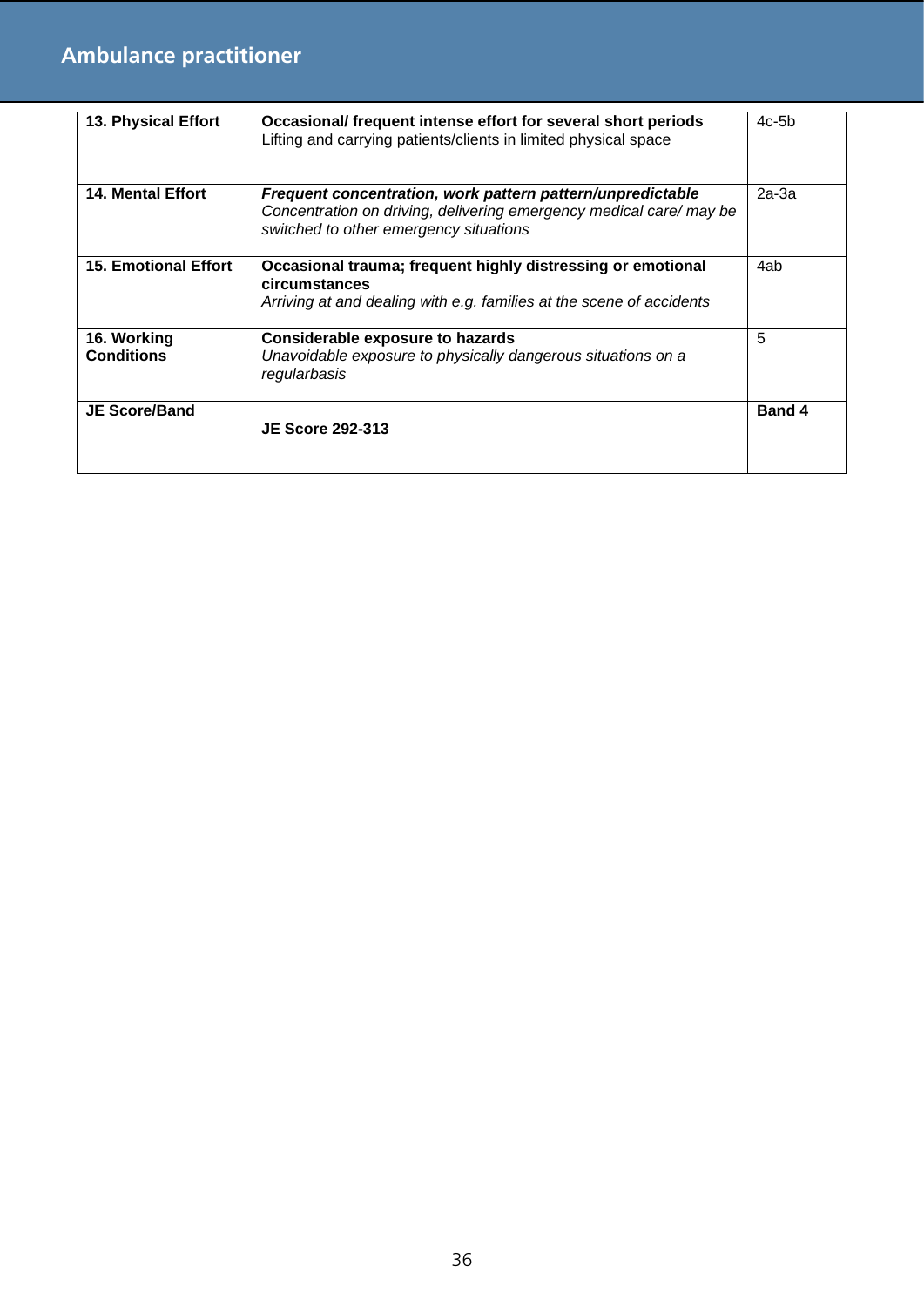- 1. Responds to emergency, urgent and routine calls; delivers treatment, including drug therapies
- 2. Undertakes emergency driving; lifts and carries patients
- 3. Undertakes daily vehicle checks, checks and re-stocks equipment and supplies.

| <b>Factor</b>                              | <b>Relevant Job Information</b>                                                                                                     | <b>JE Level</b> |
|--------------------------------------------|-------------------------------------------------------------------------------------------------------------------------------------|-----------------|
| 1. Communication                           | Provide and receive complex, sensitive information; barriers to                                                                     | 4a              |
| & Relationship                             | understanding                                                                                                                       |                 |
| <b>Skills</b>                              | Communicates condition related information to patients/clients, relatives                                                           |                 |
|                                            | and clinical staff; requires empathetic and reassurance skills                                                                      |                 |
| 2. Knowledge                               | Range of work procedures and practices, majority non-routine;                                                                       | $\overline{4}$  |
| <b>Training &amp;</b><br><b>Experience</b> | intermediate level theoretical knowledge<br>Knowledge of clinical procedures for responding to emergency and other                  |                 |
|                                            | situations, including drug therapy, ECG acquired through training for full                                                          |                 |
|                                            | IHCD qualification or equivalent theoretical study and experience                                                                   |                 |
| 3. Analytical &                            | Range of facts or situations requiring analysis, comparison of                                                                      | 3               |
| Judgemental                                | range of options                                                                                                                    |                 |
| <b>Skills</b>                              | Assesses situation, decides courses of action in accordance with                                                                    |                 |
|                                            | guidelines and protocols                                                                                                            |                 |
| 4. Planning and                            | Plan and organise straightforward activities, some ongoing                                                                          | $\overline{2}$  |
| Organisational                             | Plans, organises on-scene activities                                                                                                |                 |
| <b>Skills</b>                              |                                                                                                                                     |                 |
| 5. Physical Skills                         | Developed physical skills, manipulation of objects, people; narrow<br>margins for error; highly developed physical skills, accuracy | $3(a)$ (b)-4    |
|                                            | important, manipulation of fine tools, materials/ highly developed                                                                  |                 |
|                                            | physical skills, high degree of precision                                                                                           |                 |
|                                            | Dexterity, co-ordination & sensory skills for driving, lifting & moving                                                             |                 |
|                                            | patients, clinical procedures e.g. intra-muscular injections while moving/                                                          |                 |
|                                            | skills for advanced clinical interventions e.g. intubation,                                                                         |                 |
|                                            | cricothyroidotomy                                                                                                                   |                 |
| 6. Responsibility                          | Implement clinical care, care packages/ provide advice in relation                                                                  | $4(a)$ (c)      |
| for Patient/Client                         | to care                                                                                                                             |                 |
| Care                                       | Assesses and delivers emergency and medical treatment within clinical                                                               |                 |
| 7. Responsibility                          | guidelines; provides advice to patients, carers<br>Follow policies in own role, may be required to comment                          | $\mathbf{1}$    |
| for Policy/Service                         | Follows ambulance service policies, may comment on proposals for                                                                    |                 |
| <b>Development</b>                         | change                                                                                                                              |                 |
| 8. Responsibility                          | Handle cash, valuables; safe use of equipment other than that used                                                                  | 2abce           |
| for Financial &                            | personally; maintain stock control; safe use of expensive                                                                           |                 |
| <b>Physical</b>                            | equipment                                                                                                                           |                 |
| <b>Resources</b>                           | Removes and passes patient belongings to clinical staff; ensure                                                                     |                 |
|                                            | ambulance equipment is safe; maintains and secures stocks of drugs;                                                                 |                 |
|                                            | safe use of ambulance & equipment                                                                                                   |                 |
| 9. Responsibility                          | Professional/clinical supervision; provide training in own discipline                                                               | 2 <sub>bc</sub> |
| for Human<br><b>Resources</b>              | Provides clinical supervision; job training to less experienced members<br>of the care team                                         |                 |
| 10. Responsibility                         | Record personally generated information                                                                                             | 1               |
| for Information                            | Keeps records of emergency and other treatment, incidents                                                                           |                 |
| <b>Resources</b>                           |                                                                                                                                     |                 |
| 11. Responsibility                         | Complete surveys or audits as necessary to own work                                                                                 | 1               |
| for Research and                           | Completes e.g. staff surveys, occasionally involved in equipment trials,                                                            |                 |
| <b>Development</b>                         | clinical audits                                                                                                                     |                 |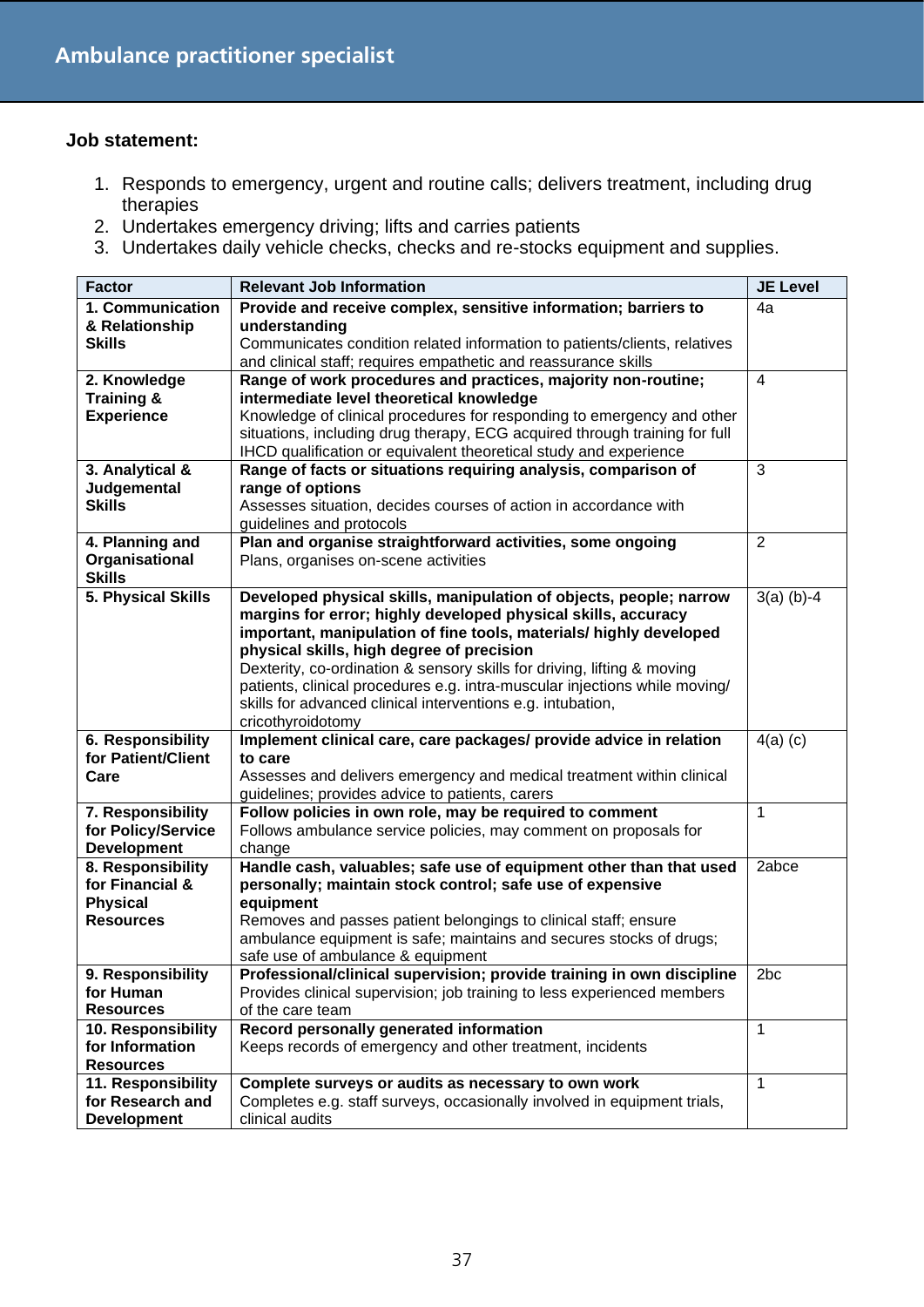| 12. Freedom to<br>Act            | Clearly defined occupational policies, work is managed rather than<br>supervised<br>Works within relevant emergency medical treatment guidelines and<br>procedures, work is managed rather than supervised | 3             |
|----------------------------------|------------------------------------------------------------------------------------------------------------------------------------------------------------------------------------------------------------|---------------|
| 13. Physical Effort              | Occasional/ frequent intense effort for several short periods<br>Lifting and carrying patients/clients in limited physical space                                                                           | $4c-5b$       |
| <b>14. Mental Effort</b>         | Frequent concentration, work pattern pattern/unpredictable<br>Concentration on driving, delivering emergency medical care/may be<br>switched to other emergency situations                                 | $2a-3a$       |
| 15. Emotional<br><b>Effort</b>   | Occasional trauma; frequent highly distressing or emotional<br>circumstances<br>Arriving at and dealing with e.g. families at the scene of accidents                                                       | 4ab           |
| 16. Working<br><b>Conditions</b> | <b>Considerable exposure to hazards</b><br>Unavoidable exposure to physically dangerous situations on a regular<br>basis                                                                                   | 5             |
| <b>JE Score/Band</b>             | <b>JE Score 345-372</b>                                                                                                                                                                                    | <b>Band 5</b> |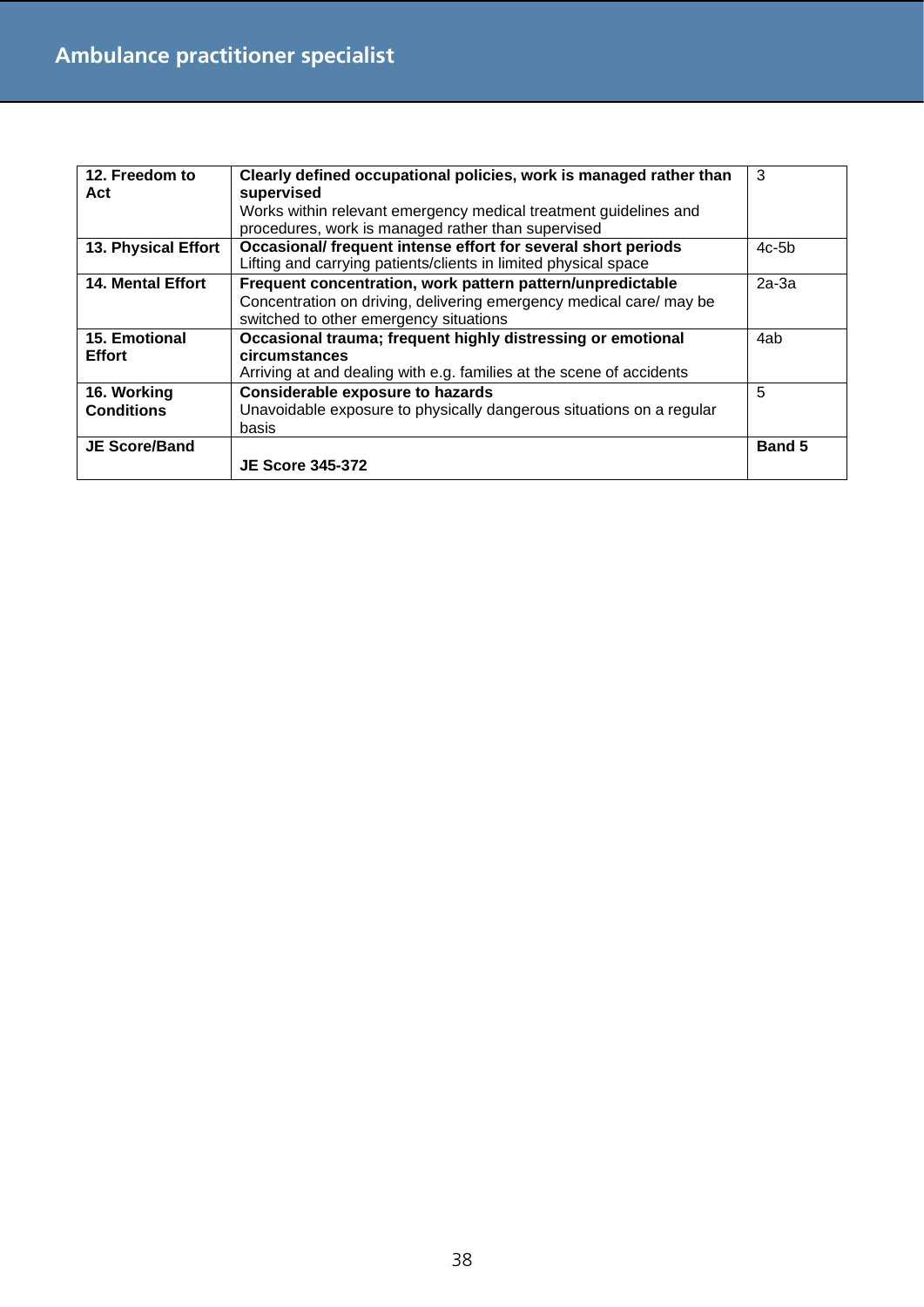- 1. Under the clinical supervision of an experienced paramedic and seeking advice and support when required, responds to emergency, urgent and routine calls; provides advanced clinical interventions, including drug therapies at scene; may work as sole practitioner; may administer medication within PGD (Patient Group Directive) guidelines.
- 2. Undertakes emergency driving.
- 3. Undertakes daily vehicle checks, checks and re-stocks equipment and supplies.

| Factor                          | <b>Relevant Job Information</b>                                                                                                 | <b>JE Level</b> |
|---------------------------------|---------------------------------------------------------------------------------------------------------------------------------|-----------------|
| 1. Communication &              | Provide and receive complex, sensitive information; barriers to                                                                 | 4a              |
| <b>Relationship Skills</b>      | understanding                                                                                                                   |                 |
|                                 | Communicates condition related information to patients/clients,                                                                 |                 |
|                                 | relatives and clinical staff; requires empathetic and reassurance skills                                                        |                 |
| 2. Knowledge,<br>Training &     | Expertise within a discipline, underpinned by theory<br>Professional/clinical knowledge acquired through training and/or        | 5               |
| <b>Experience</b>               | experience to degree/diploma level or equivalent                                                                                |                 |
|                                 |                                                                                                                                 |                 |
| 3. Analytical &                 | Range of facts or situations requiring analysis, comparison of                                                                  | 3               |
| <b>Judgemental Skills</b>       | range of options                                                                                                                |                 |
|                                 | Assesses patient situations, decides on courses of action in                                                                    |                 |
|                                 | accordance with guidelines and protocols                                                                                        |                 |
| 4. Planning &                   | Organise own day to day work tasks or activities/straightforward                                                                | $1 - 2$         |
| <b>Organisational Skills</b>    | activities, some ongoing                                                                                                        |                 |
|                                 | Plans own work tasks/Plans, organises on-scene activities                                                                       |                 |
| 5. Physical Skills              | Highly developed physical skills, high degree of precision                                                                      | $\overline{4}$  |
|                                 | Highly developed dexterity, co-ordination and sensory skills for                                                                |                 |
|                                 | advanced clinical interventions e.g. advanced airway management<br>including intubation, cricothyroidotomy, suturing            |                 |
| <b>6. Responsibility for</b>    | Implements clinical care, care packages                                                                                         | 4(a)            |
| <b>Patient/Client Care</b>      | Assesses and delivers emergency treatment within clinical                                                                       |                 |
|                                 | guidelines; provides advice to patients, carers                                                                                 |                 |
| 7. Responsibility for           | Follow policies in own role, may be required to comment                                                                         | $\mathbf{1}$    |
| <b>Policy/Service</b>           | Follows ambulance services policies, may comment on proposals for                                                               |                 |
| <b>Development</b>              | change                                                                                                                          |                 |
|                                 |                                                                                                                                 |                 |
| 8. Responsibility for           | Handles cash, valuables; safe use of equipment other than that                                                                  | 2abce           |
| <b>Financial &amp; Physical</b> | used personally; maintain stock control; safe use of expensive                                                                  |                 |
| <b>Resources</b>                | equipment                                                                                                                       |                 |
|                                 | Removes and passes patient belongings to clinical staff; ensure<br>ambulance equipment is safe; maintains and secures stocks of |                 |
|                                 | drugs; safe use of vehicles and clinical equipment                                                                              |                 |
| 9. Responsibility for           | Demonstrates own activities to new or less experienced                                                                          | $\mathbf{1}$    |
| <b>Human Resources</b>          | employees                                                                                                                       |                 |
|                                 | Provides guidance and support, as required, to non-registered staff                                                             |                 |
|                                 | without assuming formal supervision, education or line management                                                               |                 |
|                                 | role.                                                                                                                           |                 |
| 10. Responsibility for          | Record personally generated information                                                                                         | 1               |
| <b>Information</b>              | Keeps records of emergency and other treatment, incidents                                                                       |                 |
| <b>Resources</b>                |                                                                                                                                 |                 |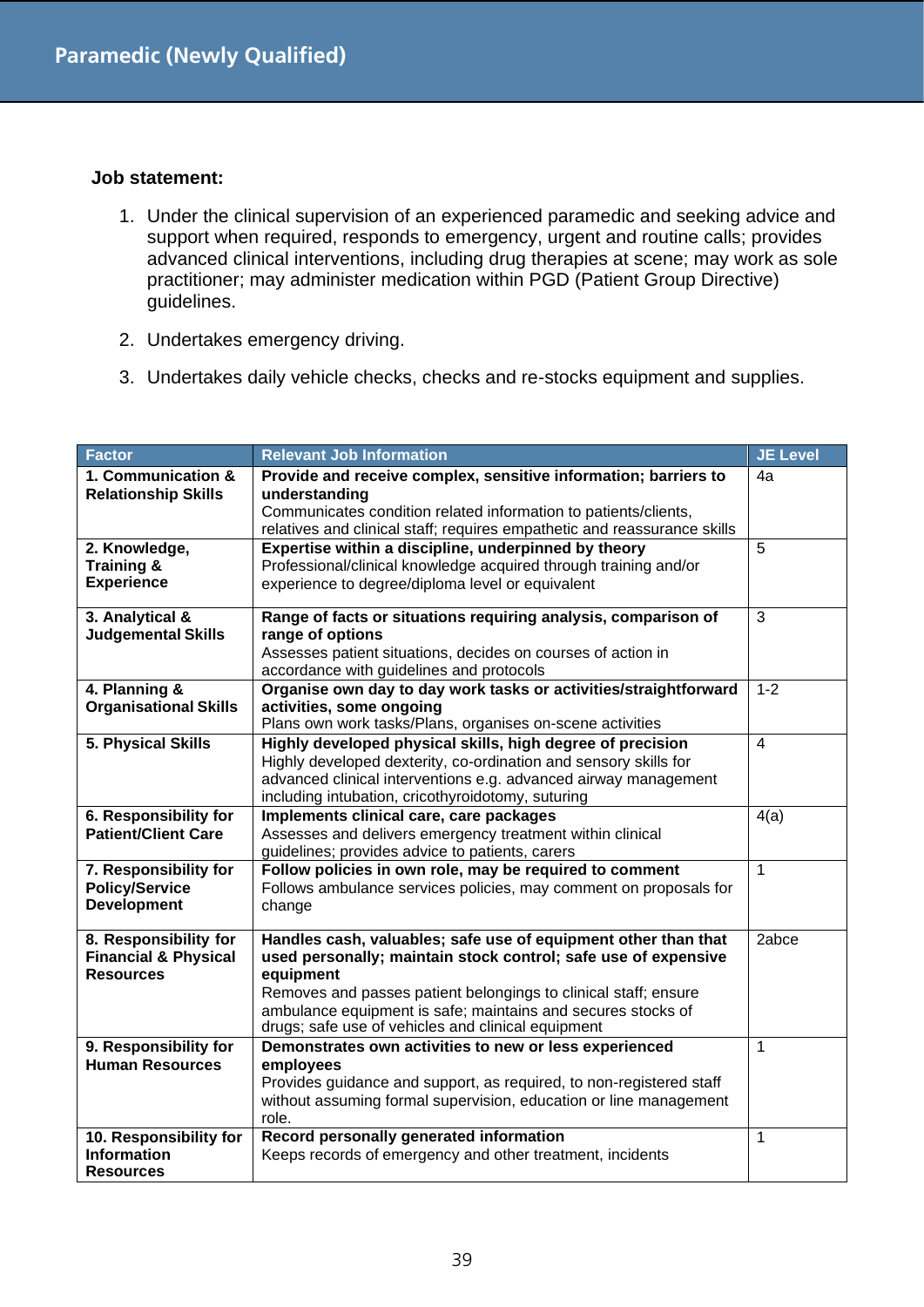| 11. Responsibility for<br>Research &<br><b>Development</b> | Complete surveys or audits as necessary to own<br>work/Occasionally participates in equipment testing<br>Completes e.g. staff surveys, occasionally involved in equipment<br>trials/clinical audits | 1             |
|------------------------------------------------------------|-----------------------------------------------------------------------------------------------------------------------------------------------------------------------------------------------------|---------------|
| 12. Freedom to Act                                         | Standard operating procedures, someone available for reference<br>Works within SOPs, protocols and policies with access to clinical<br>supervision and seeking advice and support where required    | 2             |
| 13. Physical Effort                                        | Occasional/ frequent intense effort for several short periods<br>Lifting and carrying patients/clients in limited physical space                                                                    | $4c-5b$       |
| <b>14. Mental Effort</b>                                   | Frequent concentration, work pattern predictable/unpredictable<br>Concentration on driving, delivering emergency care/ may beswitched<br>to other emergency situations                              | $2a-3a$       |
| <b>15. Emotional Effort</b>                                | Occasional trauma; frequent highly distressing or emotional<br>circumstances<br>Arriving at and dealing with e.g. families at the scene of accidents                                                | 4ab           |
| 16. Working<br><b>Conditions</b>                           | <b>Considerable exposure to hazards</b><br>Unavoidable exposure to physically dangerous situations on a regular<br>basis                                                                            | 5             |
| <b>JE Score/Band</b>                                       | JE Score: 367 - 388                                                                                                                                                                                 | <b>Band 5</b> |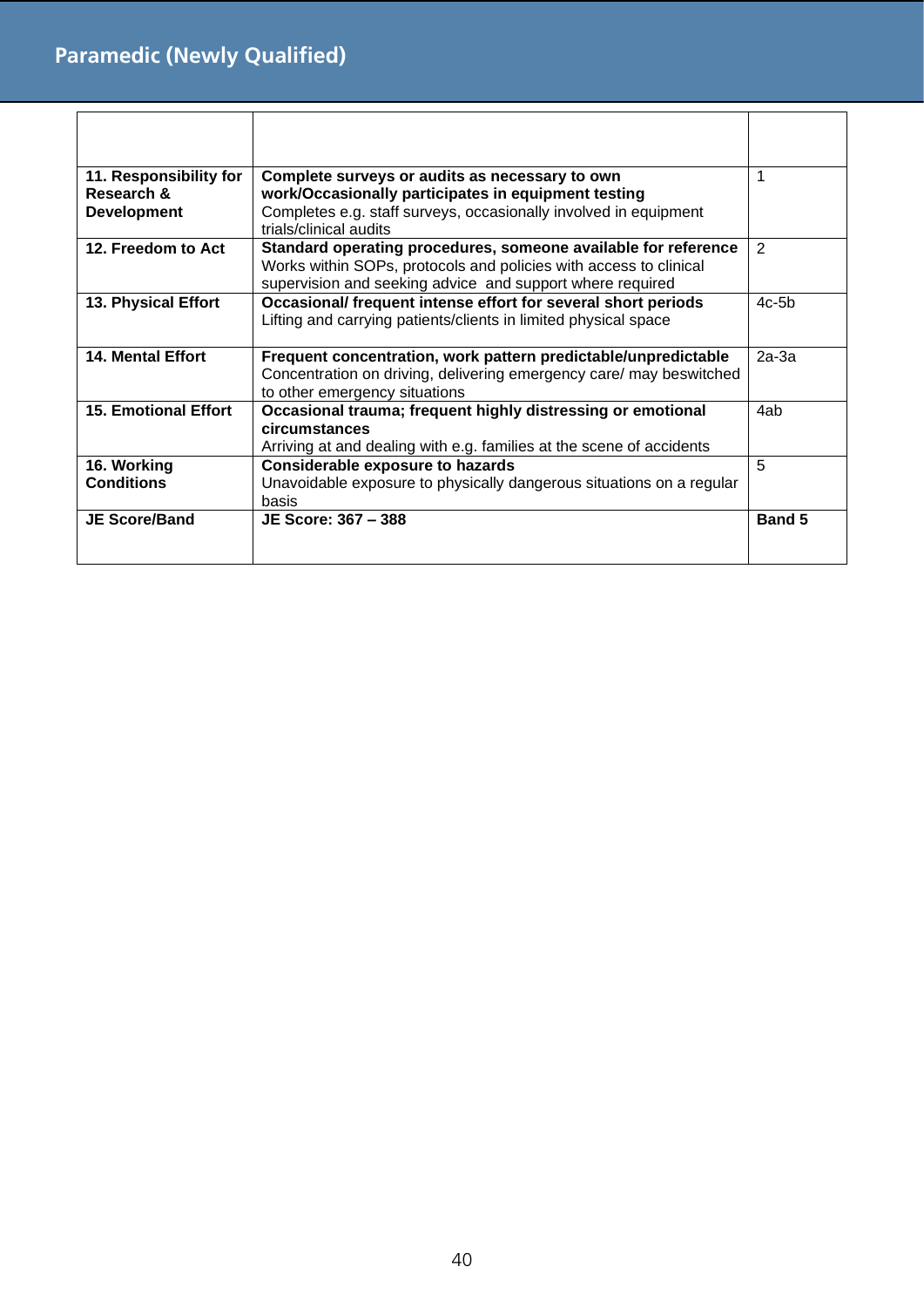- 1. Responds to emergency, urgent and routine calls; provides advanced clinical interventions, including drug therapies at scene; may work as sole practitioner; may administer medication within PGD (Patient Group Directive) guidelines
- 2. Undertakes emergency driving
- 3. Undertakes daily vehicle checks, checks and re-stocks equipment and supplies

| <b>Factor</b>                                                     | <b>Relevant Job Information</b>                                                                                                                                                                                                                                                                                                         | <b>JE Level</b> |
|-------------------------------------------------------------------|-----------------------------------------------------------------------------------------------------------------------------------------------------------------------------------------------------------------------------------------------------------------------------------------------------------------------------------------|-----------------|
| 1. Communication<br>& Relationship<br><b>Skills</b>               | Provide and receive complex, sensitive information; barriers to<br>understanding<br>Communicates condition related information to patients/clients,<br>relatives and clinical staff; requires empathetic and reassurance skills                                                                                                         | 4a              |
| 2. Knowledge<br><b>Training &amp;</b><br><b>Experience</b>        | Expertise within a discipline, underpinned by theory<br>Professional/clinical knowledge acquired through training and/or<br>experience to degree/diploma level or equivalent                                                                                                                                                            | 5               |
| 3. Analytical &<br><b>Judgemental Skills</b>                      | Range of facts or situations requiring analysis, comparison of<br>range of options/Complex facts or situations requiring analysis,<br>interpretation, comparison of range of options<br>Assesses patient situations, decides on courses of action in<br>accordance with guidelines and protocols/assesses complex patient<br>conditions | $3 - 4$         |
| 4. Planning and<br>Organisational<br><b>Skills</b>                | Plan and organise straightforward activities, some ongoing<br>Plans, organises on-scene activities                                                                                                                                                                                                                                      | $\overline{2}$  |
| 5. Physical Skills                                                | Highly developed physical skills, high degree of precision<br>Highly developed dexterity, co-ordination and sensory skills for<br>advanced clinical interventions e.g. advanced airway management<br>including intubation, cricothyroidotomy, suturing                                                                                  | $\overline{4}$  |
| 6. Responsibility<br>for Patient/Client<br>Care                   | Develop programmes of care, care packages<br>Provides packages and programmes of emergency and medical care                                                                                                                                                                                                                             | 5(a)            |
| 7. Responsibility<br>for Policy/Service<br><b>Development</b>     | Follow policies in own role, may be required to comment/<br>implement policies and proposes changes to practices,<br>procedures for own area<br>Follows policies for provision of medical treatment, may comment on<br>proposals for change/ proposes changes to practices and procedures                                               | $1 - 2$         |
| 8. Responsibility<br>for Financial &<br><b>Physical Resources</b> | Handles cash, valuables; safe use of equipment other than that<br>used personally; maintain stock control; safe use of expensive<br>equipment<br>Removes and passes patient belongings to clinical staff; ensure<br>ambulance equipment is safe; maintains and secures stocks of drugs;<br>safe use of vehicles and clinical equipment  | 2abce           |
| 9. Responsibility<br>for Human<br><b>Resources</b>                | Clinical supervision; provide training in own discipline<br>Provides clinical supervision, provides job training to less experienced<br>members of the care team                                                                                                                                                                        | 2 <sub>bc</sub> |
| 10. Responsibility<br>for Information<br><b>Resources</b>         | Record personally generated information<br>Keeps records of emergency and other treatment, incidents                                                                                                                                                                                                                                    | 1               |
| 11. Responsibility<br>for Research and<br><b>Development</b>      | Complete surveys or audits as necessary to own<br>work/Occasionally participates in equipment testing<br>Completes e.g. staff surveys, occasionally involved in equipment<br>trials/clinical audits                                                                                                                                     | $\mathbf 1$     |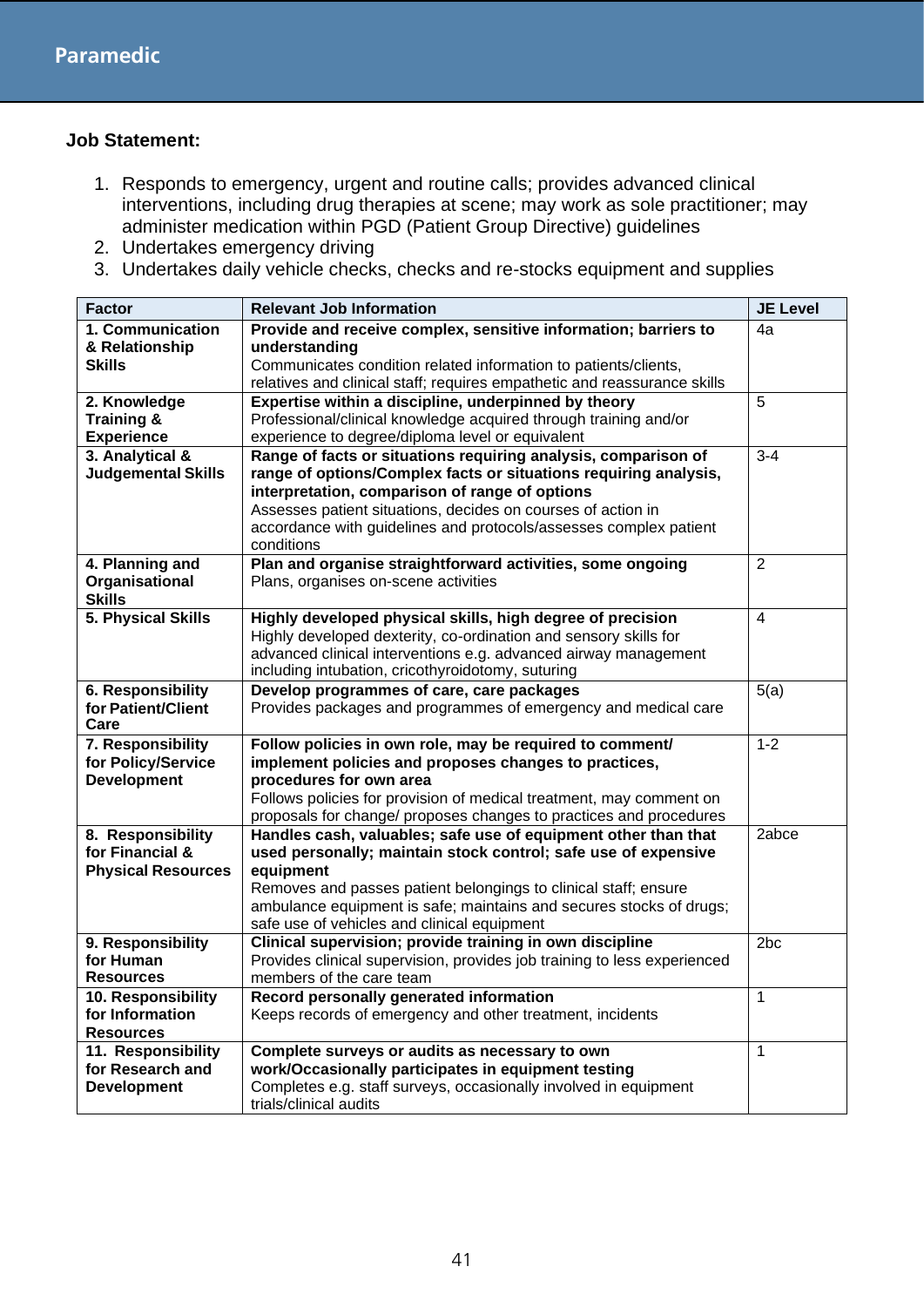### **Paramedic**

| 12. Freedom to Act          | Clearly defined occupational policies, work is managed rather                                                                    | 3             |
|-----------------------------|----------------------------------------------------------------------------------------------------------------------------------|---------------|
|                             | than supervised                                                                                                                  |               |
|                             | Works within emergency protocols and guidelines, work is managed<br>rather than supervised                                       |               |
| 13. Physical Effort         | Occasional/ frequent intense effort for several short periods<br>Lifting and carrying patients/clients in limited physical space | $4c-5b$       |
| <b>14. Mental Effort</b>    | Frequent concentration, work pattern pattern/unpredictable                                                                       | $2a-3a$       |
|                             | Concentration on driving, delivering emergency medical care/ may be<br>switched to other emergency situations                    |               |
| <b>15. Emotional Effort</b> | Occasional trauma; frequent highly distressing or emotional                                                                      | 4ab           |
|                             | circumstances                                                                                                                    |               |
|                             | Arriving at and dealing with e.g. families at the scene of accidents                                                             |               |
| 16. Working                 | <b>Considerable exposure to hazards</b>                                                                                          | 5             |
| <b>Conditions</b>           | Unavoidable exposure to physically dangerous situations on a regular                                                             |               |
|                             | basis                                                                                                                            |               |
| <b>JE Score/Band</b>        |                                                                                                                                  | <b>Band 6</b> |
|                             | <b>JE Score 400 – 434</b>                                                                                                        |               |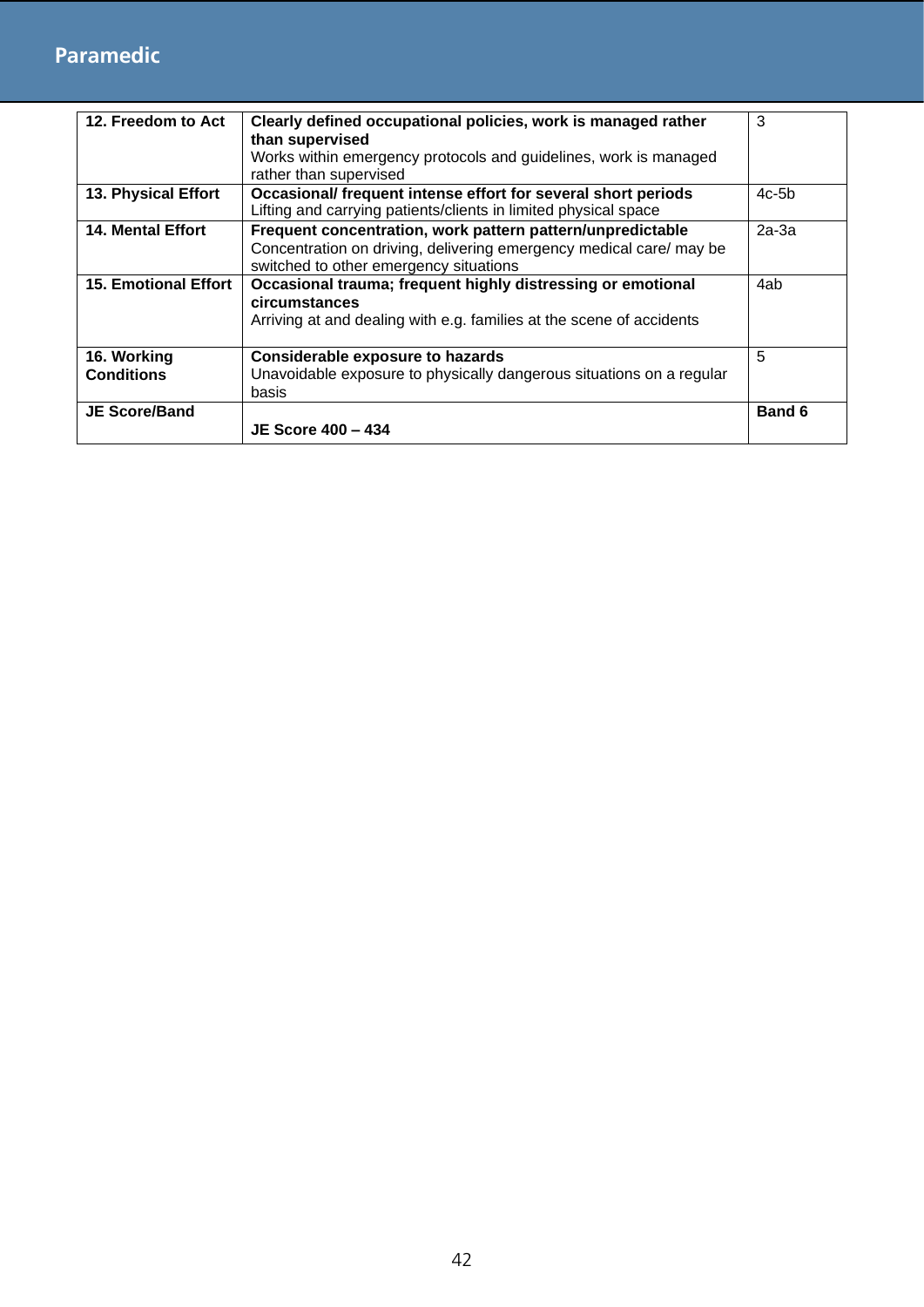- 1. Responds to emergency and urgent calls; provides advanced clinical interventions, including drug therapies, at scene; may work as sole practitioner; may prescribe within PGD (Patient Group Directive) guidelines
- 2. Undertakes emergency driving
- 3. Undertakes daily vehicle checks, checks and re-stocks equipment and supplies

| <b>Factor</b>                              | <b>Relevant Job Information</b>                                                                                                                  | <b>JE Level</b> |
|--------------------------------------------|--------------------------------------------------------------------------------------------------------------------------------------------------|-----------------|
| 1. Communication                           | Provide and receive complex, sensitive information; barriers to                                                                                  | 4a              |
| & Relationship                             | understanding                                                                                                                                    |                 |
| <b>Skills</b>                              | Communicates condition related information to patients/clients,                                                                                  |                 |
|                                            | relatives and clinical staff; requires empathetic and reassurance skills                                                                         |                 |
| 2. Knowledge                               | Expertise within specialism underpinned by practical experience                                                                                  | 5               |
| <b>Training &amp;</b><br><b>Experience</b> | Knowledge of procedures for advanced clinical intervention at scene;<br>acquired through diploma level qualification plus additional theoretical |                 |
|                                            | study and experience to degree or equivalent level                                                                                               |                 |
| 3. Analytical &                            | Range of facts or situations requiring analysis, comparison of                                                                                   | 3/4             |
| <b>Judgemental Skills</b>                  | range of options/Complex facts or situations requiring analysis,                                                                                 |                 |
|                                            | interpretation, comparison of range of options                                                                                                   |                 |
|                                            | Assesses patient situations, decides on courses of action in                                                                                     |                 |
|                                            | accordance with guidelines and protocols/assesses complex patient<br>conditions                                                                  |                 |
| 4. Planning and                            | Plan and organise straightforward activities, some ongoing                                                                                       | $\overline{2}$  |
| Organisational                             | Plans, organises on-scene activities                                                                                                             |                 |
| <b>Skills</b>                              |                                                                                                                                                  |                 |
| 5. Physical Skills                         | Highly developed physical skills, high degree of precision                                                                                       | $\overline{4}$  |
|                                            | Highly developed dexterity, co-ordination and sensory skills for                                                                                 |                 |
|                                            | advanced clinical interventions e.g. advanced airway management                                                                                  |                 |
|                                            | including intubation, cricothyroidotomy, suturing                                                                                                |                 |
| 6. Responsibility                          | Develop programmes of care, care packages/ provide specialist                                                                                    | $5(a)$ (c)      |
| for Patient/Client<br>Care                 | advice in relation to care<br>Provides packages and programmes of emergency and medical care;                                                    |                 |
|                                            | provides specialist advice to patients, carers                                                                                                   |                 |
| 7. Responsibility                          | Follow policies in own role, may be required to comment/                                                                                         | $1 - 2$         |
| for Policy/Service                         | implement policies and proposes changes to practices,                                                                                            |                 |
| <b>Development</b>                         | procedures for own area                                                                                                                          |                 |
|                                            | Follows policies for provision of medical treatment, may comment on                                                                              |                 |
|                                            | proposals for change/ proposes changes to practices and procedures                                                                               |                 |
| 8. Responsibility                          | Handle cash, valuable; safe use of equipment other than that used                                                                                | 2abce           |
| for Financial &                            | personally; maintain stock control; safe use of expensive                                                                                        |                 |
| <b>Physical Resources</b>                  | equipment<br>Removes and passes patient belongings to clinical staff; ensure                                                                     |                 |
|                                            | ambulance equipment is safe; maintains and secures stocks of drugs;                                                                              |                 |
|                                            | safe use of vehicles and clinical equipment                                                                                                      |                 |
| 9. Responsibility                          | Clinical supervision; provide training in own discipline                                                                                         | 2 <sub>bc</sub> |
| for Human                                  | Provides clinical supervision, provides job training to less experienced                                                                         |                 |
| <b>Resources</b>                           | members of the care team                                                                                                                         |                 |
| 10. Responsibility                         | Record personally generated information                                                                                                          | 1               |
| for Information                            | Keeps records of emergency and other treatment, incidents                                                                                        |                 |
| <b>Resources</b><br>11. Responsibility     | Complete surveys or audits as necessary to own                                                                                                   | 1               |
| for Research and                           | work/Occasionally participates in equipment testing                                                                                              |                 |
| <b>Development</b>                         | Completes e.g. staff surveys, occasionally involved in equipment                                                                                 |                 |
|                                            | trials/clinical audits                                                                                                                           |                 |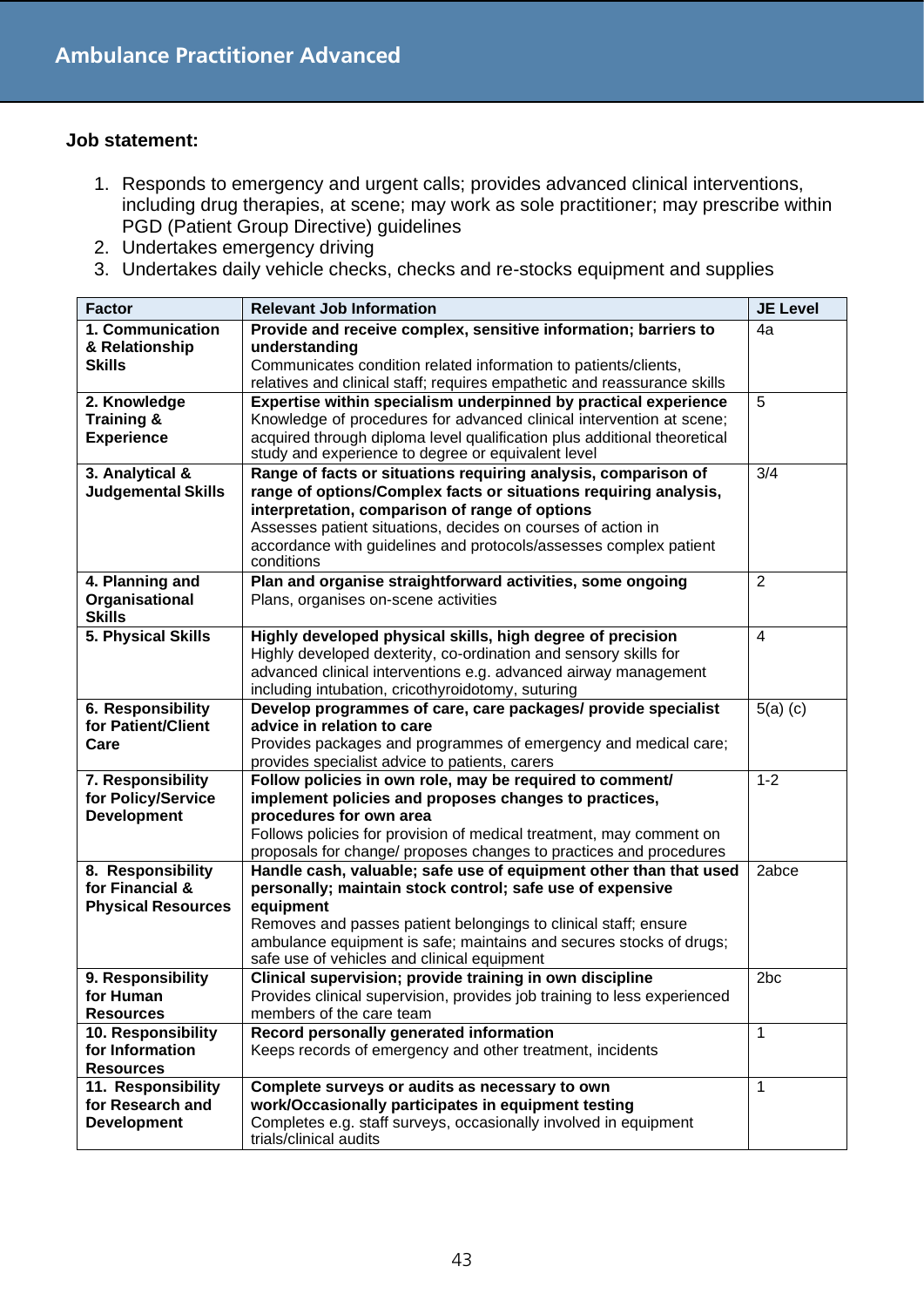| 12. Freedom to Act               | Clearly defined occupational policies, work is managed rather<br>than supervised<br>Works within emergency protocols and guidelines, work is managed<br>rather than supervised | 3             |
|----------------------------------|--------------------------------------------------------------------------------------------------------------------------------------------------------------------------------|---------------|
| 13. Physical Effort              | Occasional/ frequent intense effort for several short periods<br>Lifting and carrying patients/clients in limited physical space                                               | $4c-5b$       |
| <b>14. Mental Effort</b>         | Frequent concentration, work pattern pattern/unpredictable<br>Concentration on driving, delivering emergency medical care/ may be<br>switched to other emergency situations    | $2a-3a$       |
| <b>15. Emotional Effort</b>      | Occasional trauma; frequent highly distressing or emotional<br>circumstances<br>Arriving at and dealing with e.g. families at the scene of accidents                           | 4ab           |
| 16. Working<br><b>Conditions</b> | <b>Considerable exposure to hazards</b><br>Unavoidable exposure to physically dangerous situations on a regular<br>basis                                                       | 5             |
| <b>JE Sore/Band</b>              | JE Score 400 - 434                                                                                                                                                             | <b>Band 6</b> |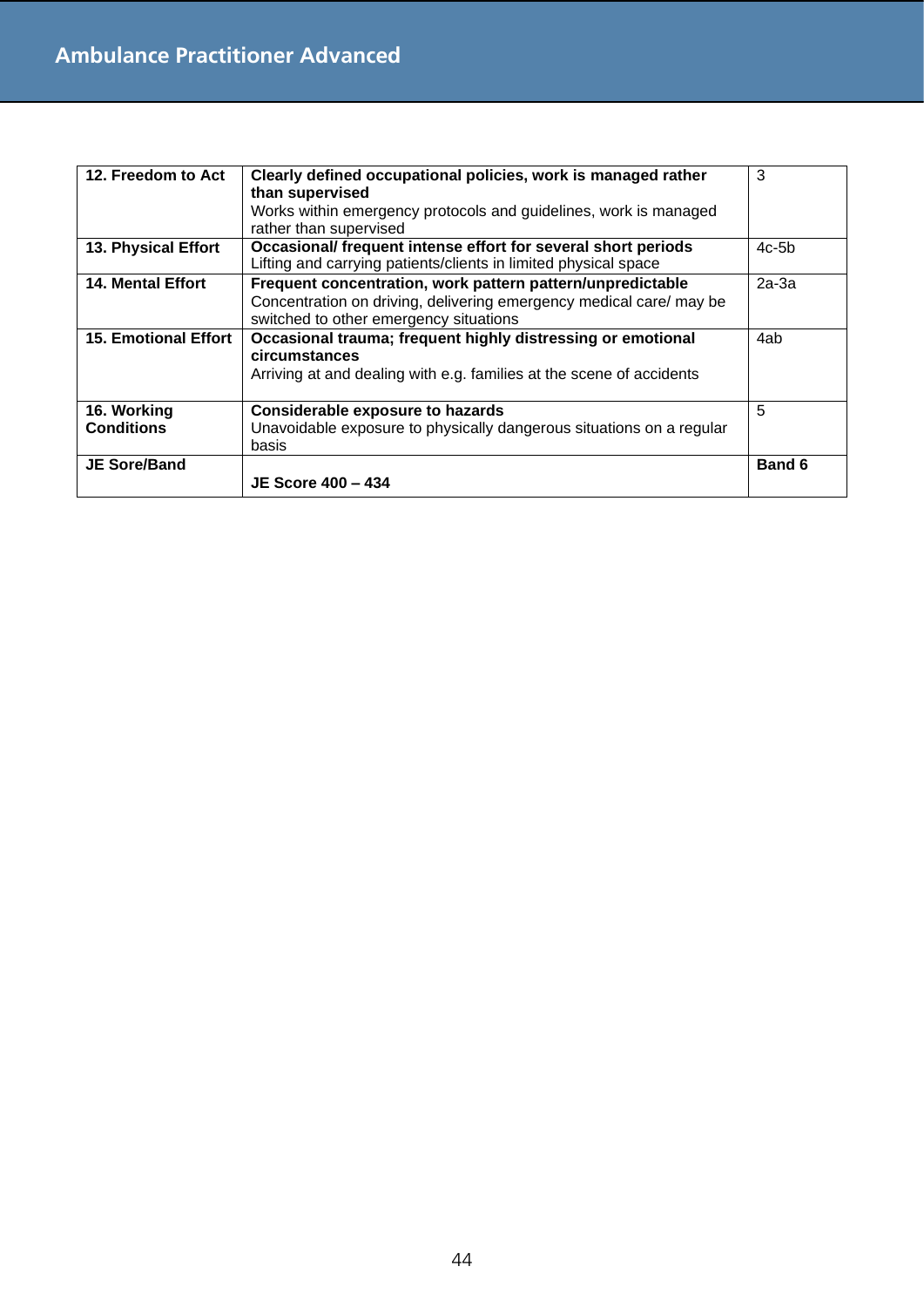- 1. Provides emergency care, responds to emergency, urgent & routine calls
- 2. Provides clinical leadership of a team in all aspects of emergency work; monitors staff attendance, deals with staffing & resource
- 3. Investigates and deals with complaints

| <b>Factor</b>                   | <b>Relevant Job Information</b>                                          | <b>JE Level</b> |
|---------------------------------|--------------------------------------------------------------------------|-----------------|
| 1. Communication &              | Provide and receive complex information; persuasive,                     | 4(a)            |
| <b>Relationship Skills</b>      | motivational, negotiating, training skills are required                  |                 |
|                                 | Communicates condition related information to patients, relatives,       |                 |
|                                 | requiring empathy & reassurance                                          |                 |
| 2. Knowledge,                   | Range of work procedures and practices, majority non-routine;            | 4               |
| <b>Training &amp;</b>           | intermediate level theoretical knowledge                                 |                 |
| <b>Experience</b>               | Knowledge of clinical procedures for responding to emergency and         |                 |
|                                 | other situations, including drug therapy, ECG, acquired through          |                 |
|                                 | training for full IHCD qualification or equivalent theoretical study and |                 |
|                                 | experience                                                               |                 |
| 3. Analytical &                 | Complex facts or situations requiring analysis, interpretation,          | 4               |
| <b>Judgemental Skills</b>       | comparison of a range of options                                         |                 |
|                                 | Attends incidents to assess and treat patients and advise on             |                 |
|                                 | additional support required.                                             |                 |
| 4. Planning &                   | Plan & organise complex activities or programmes, requiring              | $\overline{3}$  |
| <b>Organisational Skills</b>    | formulation, adjustment                                                  |                 |
|                                 | Plans staff assessments and implementation of clinical practice          |                 |
|                                 | standards                                                                |                 |
| 5. Physical Skills              | Highly developed physical skills, high degree of precision               | 4               |
|                                 | Dexterity, co-ordination & sensory skills for surgical procedures e.g.   |                 |
|                                 | intubation, tracheotomy                                                  |                 |
| 6. Responsibility for           | Implements clinical care/ care programmes; provide advice in             | 4(a)(c)         |
| <b>Patient/Client Care</b>      | relation to care                                                         |                 |
|                                 | Assesses and delivers emergency and medical treatment within             |                 |
|                                 | clinical guidelines; provides advice to patients, carers                 |                 |
| 7. Responsibility for           | Implement policies and proposes changes to practices,                    | $\overline{2}$  |
| <b>Policy/Service</b>           | procedures for own area                                                  |                 |
| <b>Development</b>              | Contributes to policy reviews                                            |                 |
|                                 |                                                                          |                 |
| 8. Responsibility for           | Safe use of expensive equipment                                          | 2(e)            |
| <b>Financial &amp; Physical</b> | Safe use of ambulance and equipment                                      |                 |
| <b>Resources</b>                |                                                                          |                 |
|                                 |                                                                          |                 |
| 9. Responsibility for           | Day to day supervision                                                   | 2(a)            |
| <b>Human Resources</b>          | Supervises, appraises team members                                       |                 |
|                                 |                                                                          |                 |
| 10. Responsibility              | Records personally generated information                                 | $\mathbf{1}$    |
| for Information                 | Maintains incident records                                               |                 |
| <b>Resources</b>                |                                                                          |                 |
|                                 |                                                                          |                 |
| 11. Responsibility              | Undertake surveys or audits, as necessary to own work                    | 1               |
| for Research &                  | Occasionally participates in equipment, clinical trials                  |                 |
| <b>Development</b>              |                                                                          |                 |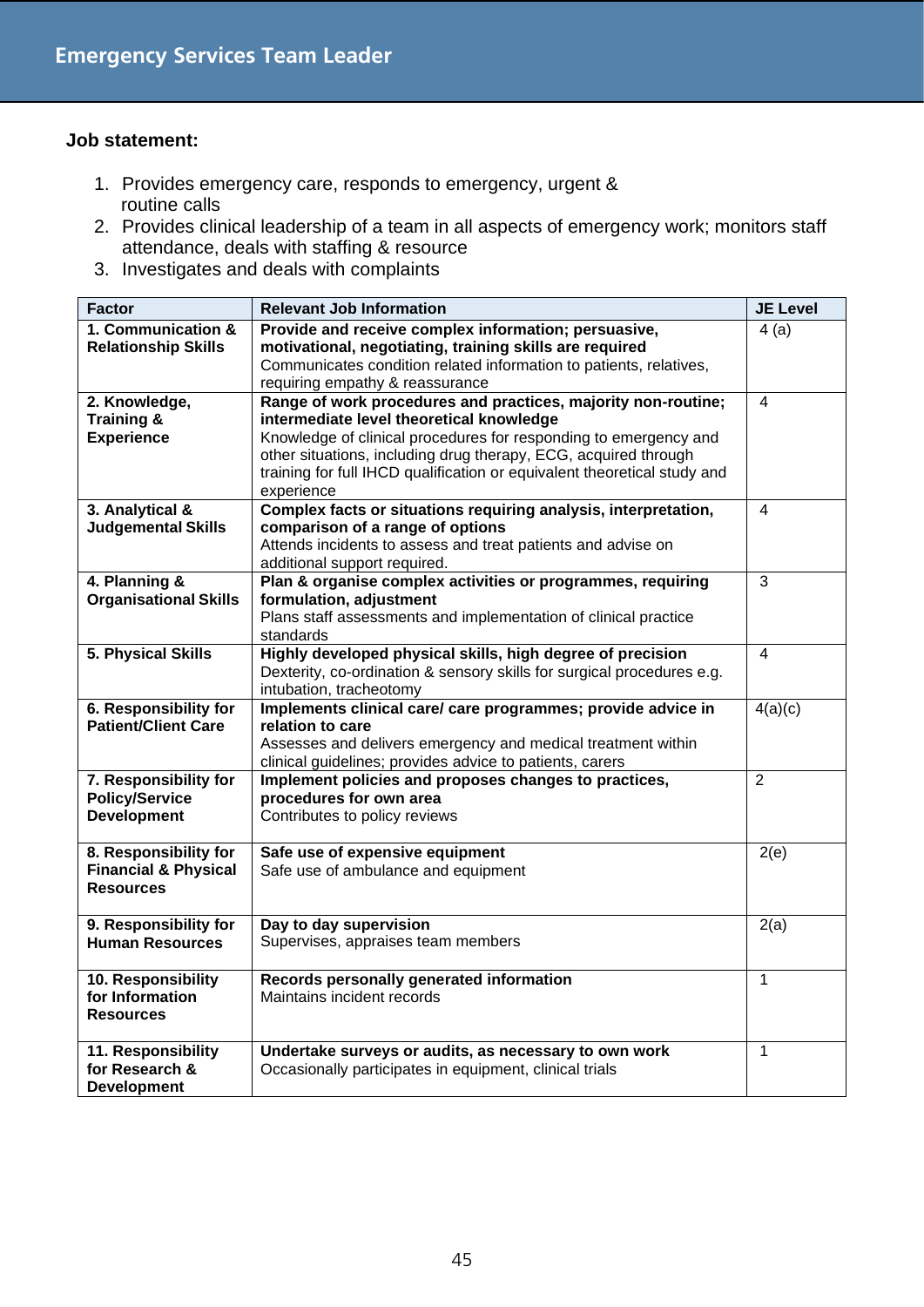| 12. Freedom to Act               | Clearly defined occupational policies, work managed, rather<br>than supervised/ broad occupational policies<br>Organises work of team/ works within broad paramedic policies and<br>trust procedures | $3 - 4$       |
|----------------------------------|------------------------------------------------------------------------------------------------------------------------------------------------------------------------------------------------------|---------------|
| 13. Physical Effort              | Occasional/ frequent requirement to exert intense effort, several<br>short periods each shift<br>Pushes, pulls/ lifts patients in awkward, difficult positions                                       | $4(c)-5(b)$   |
| <b>14. Mental Effort</b>         | Frequent concentration; work pattern unpredictable<br>Concentration for emergency care, responds to emergency situations                                                                             | 3(a)          |
| <b>15. Emotional Effort</b>      | Occasional traumatic circumstances, frequent highly distressing<br>or emotional circumstances<br>Attends incidents                                                                                   | 4(a)(b)       |
| 16. Working<br><b>Conditions</b> | <b>Considerable exposure to hazards</b><br>Incidents, aggressive patients                                                                                                                            | 5             |
| <b>JE Score/Band</b>             | JE Score 399 - 417                                                                                                                                                                                   | <b>Band 6</b> |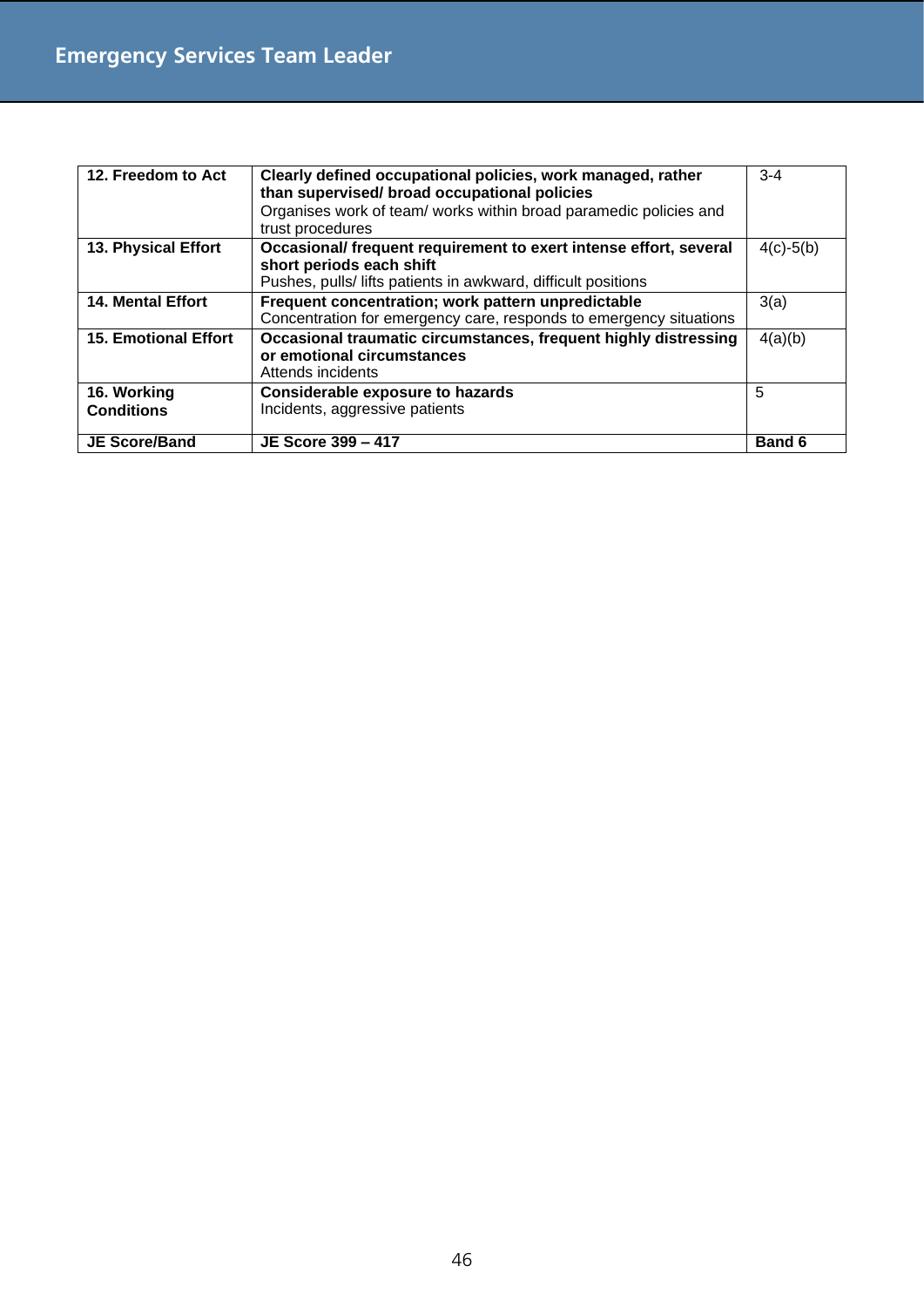- 1. Manages area service, deals with staffing & resource issues; provides clinical leadership, manages external relationships, accountable for performance and patient outcome targets
- 2. Attends major incidents, emergency, urgent and routine calls
- 3. Investigates and deals with complaints

| <b>Factor</b>                                                     | <b>Relevant Job Information</b>                                                                                                                                                                                                                            | <b>JE Level</b> |
|-------------------------------------------------------------------|------------------------------------------------------------------------------------------------------------------------------------------------------------------------------------------------------------------------------------------------------------|-----------------|
| 1. Communication<br>& Relationship<br><b>Skills</b>               | Provide and receive complex information; persuasive,<br>motivational, negotiating, training skills are required<br>Communicates condition related information to patients, relatives,<br>requiring empathy & reassurance                                   | 4(a)            |
| 2. Knowledge,<br><b>Training &amp;</b><br><b>Experience</b>       | Expertise within specialism, underpinned by practical<br>experience<br>Procedures for responding to emergency & other situations, major<br>incidents and staff management knowledge acquired through training<br>and experience to degree level equivalent | 5               |
| 3. Analytical &<br><b>Judgemental Skills</b>                      | Complex facts or situations requiring analysis, interpretation,<br>comparison of a range of options<br>Assess major incidents, care requirements, resources needed                                                                                         | 4               |
| 4. Planning &<br>Organisational<br><b>Skills</b>                  | Plan, organise complex activities or programmes, requiring<br>formulation, adjustment<br>Plans resource usage and clinical standards compliance                                                                                                            | 3               |
| 5. Physical Skills                                                | Highly developed physical skills, high degree of precision<br>Dexterity, co-ordination & sensory skills for surgical interventions e.g.<br>intubation, tracheotomy                                                                                         | $\overline{4}$  |
| <b>6. Responsibility</b><br>for Patient/Client<br>Care            | Accountable for direct delivery of clinical, clinical technical, or<br>social care services<br>Responsible for delivery of area service                                                                                                                    | 6(d)            |
| 7. Responsibility<br>for Policy/Service<br><b>Development</b>     | Implement policies and propose changes to practices,<br>procedures for own area/ propose policy or service changes,<br>impact beyond own area<br>Review policies for own area/ impact on wider area                                                        | $2 - 3$         |
| 8. Responsibility<br>for Financial &<br><b>Physical Resources</b> | Safe use of expensive equipment/ major budgets or financial<br>initiatives<br>Responsible for ambulance and equipment/ monitors, holds area<br>budget                                                                                                      | $2(e)-3(c)$     |
| 9. Responsibility<br>for Human<br><b>Resources</b>                | Line management for single function or department<br>Management of area team including recruitment, performance,<br>development                                                                                                                            | 4(a)            |
| 10. Responsibility<br>for Information<br><b>Resources</b>         | Records personally generated information<br>Maintains area records                                                                                                                                                                                         | $\mathbf{1}$    |
| 11. Responsibility<br>for<br>Research &<br><b>Development</b>     | Undertake surveys or audits, as necessary to own work<br>Occasionally participates in equipment, clinical trials                                                                                                                                           | $\mathbf{1}$    |